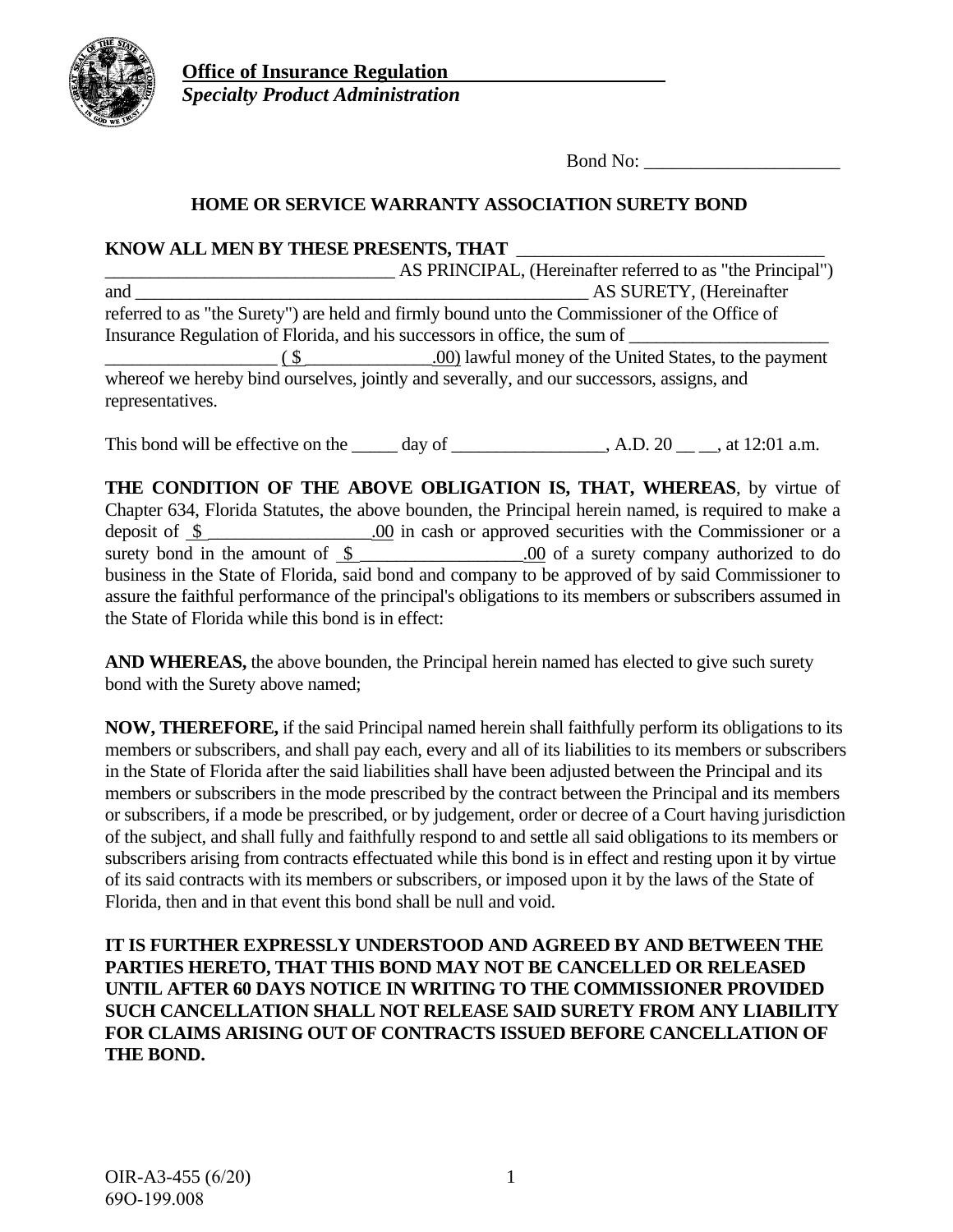IN WITNESS WHEREOF, **the said parties hereunto have caused to be set the hands of their respective proper officers and to be affixed their respective corporate seals this**   $\frac{1}{\sqrt{2}} \frac{1}{\sqrt{2}} \cdot \frac{1}{\sqrt{2}} \cdot \frac{1}{\sqrt{2}} \cdot \frac{1}{\sqrt{2}} \cdot \frac{1}{\sqrt{2}} \cdot \frac{1}{\sqrt{2}} \cdot \frac{1}{\sqrt{2}} \cdot \frac{1}{\sqrt{2}} \cdot \frac{1}{\sqrt{2}} \cdot \frac{1}{\sqrt{2}} \cdot \frac{1}{\sqrt{2}} \cdot \frac{1}{\sqrt{2}} \cdot \frac{1}{\sqrt{2}} \cdot \frac{1}{\sqrt{2}} \cdot \frac{1}{\sqrt{2}} \cdot \frac{1}{\sqrt{2}} \cdot \frac{1}{\sqrt{2}} \cdot \frac{1}{\$ 

Signed and sealed in the presence of:

| <b>WITNESS</b>                                                                                | By:<br><b>PRESIDENT</b>                                                                                              |                       |
|-----------------------------------------------------------------------------------------------|----------------------------------------------------------------------------------------------------------------------|-----------------------|
| <b>WITNESS</b>                                                                                | <b>SECRETARY</b>                                                                                                     |                       |
| NOTE: Attach to this bond a<br>properly certified copy<br>of the Agent's Power of<br>Attorney | Executed at<br>This $\_\_\_\_\_$ day of $\_\_\_\_\_\_\_\_$<br>$\rm{By:}$<br>Florida Resident Agent of Surety Company | , Florida<br>$, 20$ . |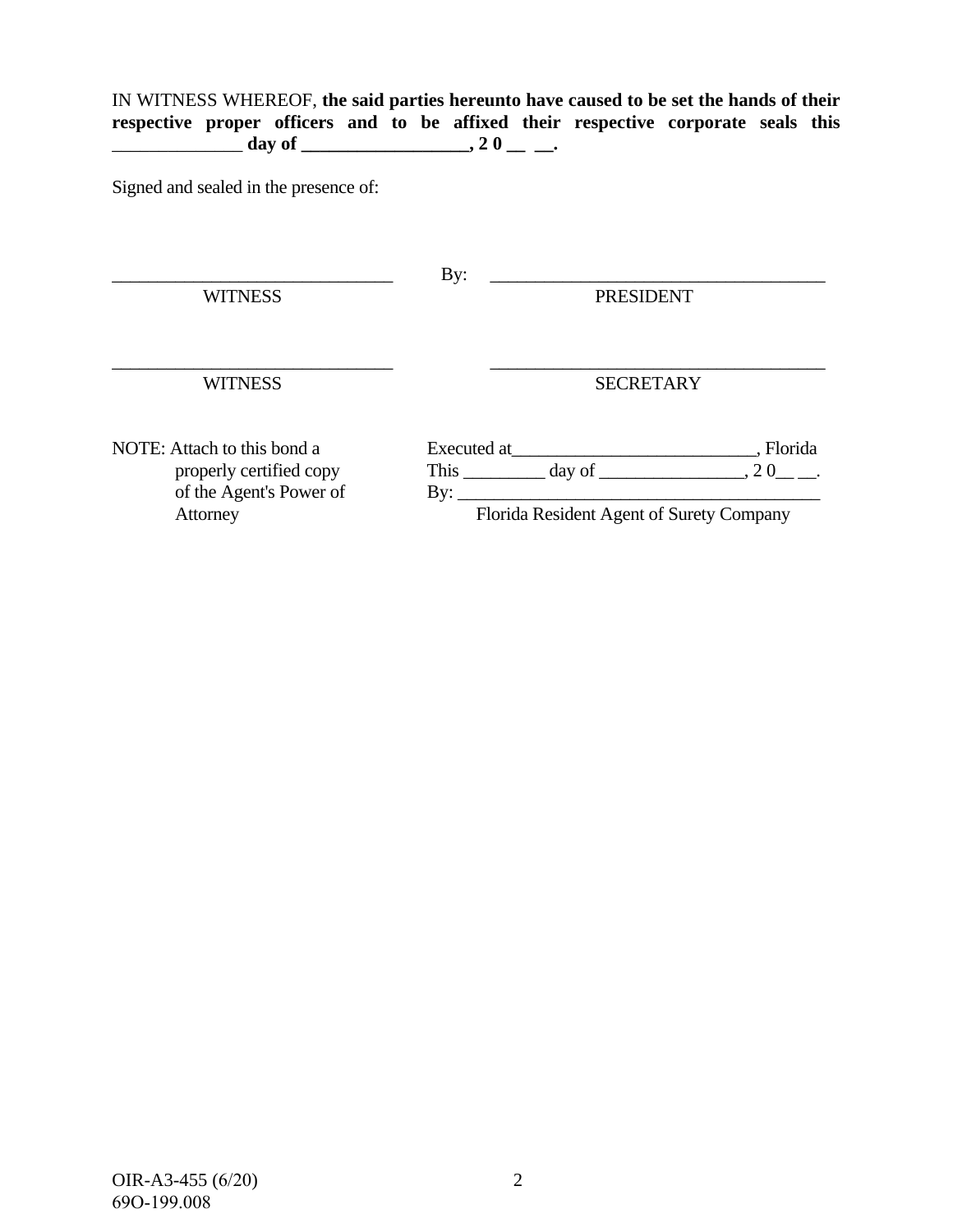**Office of Insurance Regulation** 

*Specialty Product Administration*

**FLORIDA COMPANY CODE:**

**FEDERAL EMPLOYER IDENTIFICATION NUMBER:**

**ANNUAL STATEMENT FOR HOME WARRANTY ASSOCIATION OF THE**

(Home Warranty Association)

#### **TO THE OFFICE OF INSURANCE REGULATION OF THE STATE OF FLORIDA**

Specialty Product Administration 200 East Gaines Street Tallahassee, FL 32399 - 0331

**FOR CALENDAR YEAR ENDED**

**DUE ON OR BEFORE MARCH 1 EACH YEAR**

OIR-A3-491 Rev(6/20) 69O-199.012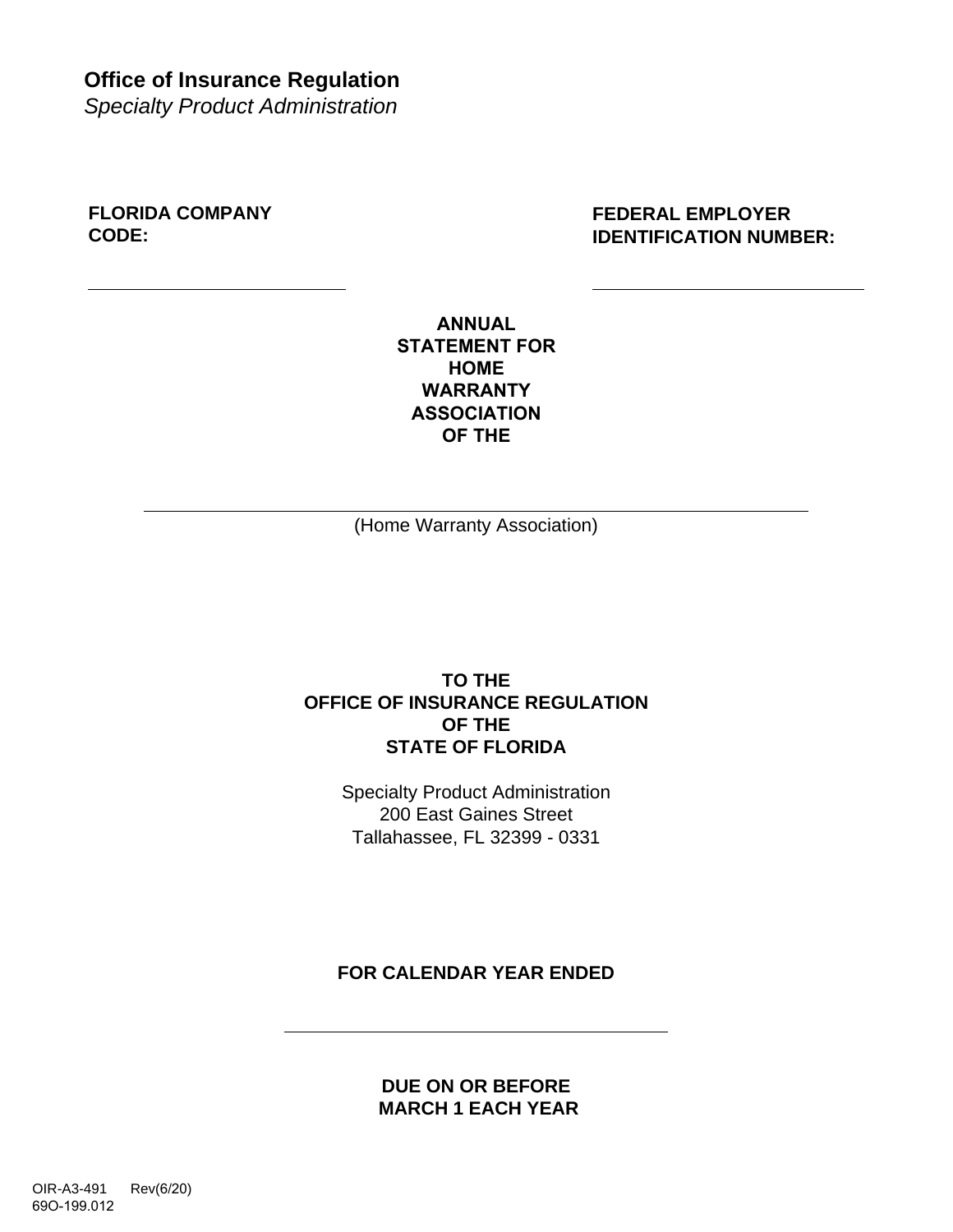#### **GENERAL INFORMATION AND INSTRUCTIONS**

- Financial statements must be prepared in accordance with generally accepted accounting principles and as 1. prescribed in the Florida Statutes.
- The Balance Sheet, Statement of Operations and the Statement of Cash flows must be prepared based on year-2. end amounts.
- All terms used in this statement will have their general meaning except where specific statutory language 3. applies under the applicable provisions of the Florida Insurance Code.
- This form is submitted electronically. Adobe Reader version 7.0.5 or higher is required. If you do not have that 4. version, please upgrade at http://www.adobe.com prior to downloading any forms.
- When you downloaded this statement, you were assigned a session key. This session key has an expiration 5. date that was also assigned prior to downloading this form. **Please make sure you save or submit prior to this expiration date or all work up until the last save will be lost.**

This session will expire on: Eastern Time

- To assist you in completing this form click both "Highlight Fields" and "Highlight Required Fields" in the 6. upper right hand corner of the statement page. This will highlight the fields where you may enter data.
- The statement form will calculate all totals and pre-populate fields based upon your responses. Data 7. cannot be entered into the total and pre-populated fields.
- Please enter all numeric fields with numbers only (no commas, dashes, dollar signs, etc.). Unanswered 8. questions and blank lines on schedules will not be accepted. If no answers or entries are to be made, enter "0" on all lines asking for a numeric response and "None" or "N/A" on all lines requesting a non-numeric response. Additionally, certain Schedules and Exhibits provide the option "Check if N/A" if the information requested is not applicable to your company.
- Line descriptions may not be altered or added. When in doubt where to place an item, show the item in an 9. appropriate "Other" line and include a supplemental schedule describing the items listed in the "Other" category. Any item which is of an extraordinary nature should also be entered on an appropriate "Other" line.
- "Save" or "Submit" buttons are provided on the last page of this statement. Hit the ALT+s keys to go to the last 10. page. By clicking the Save button, all data entered on the form will be saved to our website. **It is strongly recommended that you save your data periodically as you fill in this form.** You will receive a confirmation message once the data is successfully saved.
- 11. When you either save or submit the form, all data is checked for completeness; you will be notified if errors have occurred. When submitting data, you will be asked to correct these validation errors. Once the form is successfully submitted, the form becomes read-only. **To update information after submission, an amended form must be filed through REFS.**
- 12. If additional explanations, supporting statements or schedules are added or are necessary, the additions should be properly cross-referenced to the item being answered. This additional information should be in electronic format (i.e. Word, Excel, PDF, etc) or, if in paper format, scanned in as a PDF, and should be attached and uploaded to the filing as a Miscellaneous Document through REFS.
- When you have completed a form and selected "Submit Final," your statement form is uploaded as a 13 "Completed" document to your Component List; this does not submit the statement to the Office of Insurance Regulation. Upon completion of all required items, the "Begin Submission Process" button (bottom right of the screen) will activate. You must select and complete the "Begin Submission Process" to successfully submit your entire filing to OIR.
- 14.

Please print, sign, notarize and upload a PDF version of the Jurat/Attestation Page (see next page) under the corresponding component in REFS. If you do not have a component so named, please upload a signed PDF under the Miscellaneous Documents component.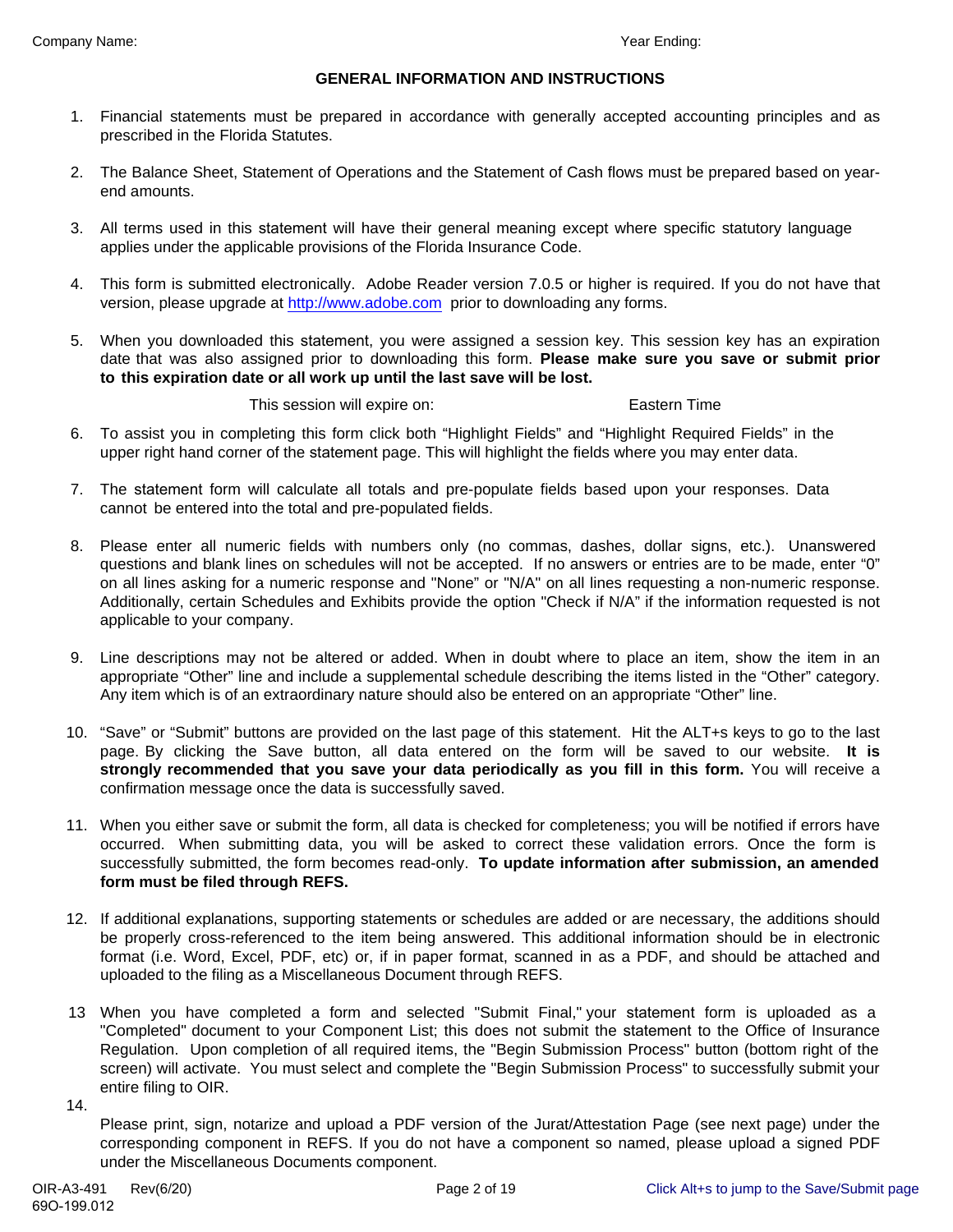# **STATEMENT**

Please see the Instructions Page OR you may notarize this form electronically by entering the Notary Public, Commission Number and Expiration Date on the form prior to submitting.

| Company Name:                                                                                                                                                                                                                                                                                                                                                                                                                                                                                                                                                                                                                                                                                                                                                                                                                                                                                                                             |                              |                                                                                                                                    |
|-------------------------------------------------------------------------------------------------------------------------------------------------------------------------------------------------------------------------------------------------------------------------------------------------------------------------------------------------------------------------------------------------------------------------------------------------------------------------------------------------------------------------------------------------------------------------------------------------------------------------------------------------------------------------------------------------------------------------------------------------------------------------------------------------------------------------------------------------------------------------------------------------------------------------------------------|------------------------------|------------------------------------------------------------------------------------------------------------------------------------|
| Company FEIN:                                                                                                                                                                                                                                                                                                                                                                                                                                                                                                                                                                                                                                                                                                                                                                                                                                                                                                                             | Florida Company Code:        | Period Ending Date:                                                                                                                |
| State and Date of Incorporation/Organization:                                                                                                                                                                                                                                                                                                                                                                                                                                                                                                                                                                                                                                                                                                                                                                                                                                                                                             | (State/Prov):                | $(Date)$ :<br><u> 1980 - Jan Stein Stein Stein Stein Stein Stein Stein Stein Stein Stein Stein Stein Stein Stein Stein Stein S</u> |
| Date Licensed by the Office of Insurance Regulation:                                                                                                                                                                                                                                                                                                                                                                                                                                                                                                                                                                                                                                                                                                                                                                                                                                                                                      |                              | (Date):                                                                                                                            |
| Date Commenced Business:                                                                                                                                                                                                                                                                                                                                                                                                                                                                                                                                                                                                                                                                                                                                                                                                                                                                                                                  |                              | (Date):                                                                                                                            |
| <b>Address of Home Office:</b>                                                                                                                                                                                                                                                                                                                                                                                                                                                                                                                                                                                                                                                                                                                                                                                                                                                                                                            |                              |                                                                                                                                    |
| Street:                                                                                                                                                                                                                                                                                                                                                                                                                                                                                                                                                                                                                                                                                                                                                                                                                                                                                                                                   |                              |                                                                                                                                    |
| City:                                                                                                                                                                                                                                                                                                                                                                                                                                                                                                                                                                                                                                                                                                                                                                                                                                                                                                                                     | State/Prov:                  | Zip/Postal Code:                                                                                                                   |
| Phone:                                                                                                                                                                                                                                                                                                                                                                                                                                                                                                                                                                                                                                                                                                                                                                                                                                                                                                                                    | Ext:                         | Fax:                                                                                                                               |
| <b>Address of Main Administrative Office:</b>                                                                                                                                                                                                                                                                                                                                                                                                                                                                                                                                                                                                                                                                                                                                                                                                                                                                                             |                              |                                                                                                                                    |
| Street:                                                                                                                                                                                                                                                                                                                                                                                                                                                                                                                                                                                                                                                                                                                                                                                                                                                                                                                                   |                              |                                                                                                                                    |
| City:                                                                                                                                                                                                                                                                                                                                                                                                                                                                                                                                                                                                                                                                                                                                                                                                                                                                                                                                     | State/Prov:                  | Zip/Postal Code:                                                                                                                   |
| Phone:                                                                                                                                                                                                                                                                                                                                                                                                                                                                                                                                                                                                                                                                                                                                                                                                                                                                                                                                    | Ext:                         | Fax:                                                                                                                               |
| <b>Mailing Address:</b>                                                                                                                                                                                                                                                                                                                                                                                                                                                                                                                                                                                                                                                                                                                                                                                                                                                                                                                   |                              |                                                                                                                                    |
| Street:                                                                                                                                                                                                                                                                                                                                                                                                                                                                                                                                                                                                                                                                                                                                                                                                                                                                                                                                   |                              |                                                                                                                                    |
| City:                                                                                                                                                                                                                                                                                                                                                                                                                                                                                                                                                                                                                                                                                                                                                                                                                                                                                                                                     | State/Prov:                  | Zip/Postal Code:                                                                                                                   |
| Phone:                                                                                                                                                                                                                                                                                                                                                                                                                                                                                                                                                                                                                                                                                                                                                                                                                                                                                                                                    | Ext:                         | Fax:                                                                                                                               |
| Records Location (if different than Main Office):                                                                                                                                                                                                                                                                                                                                                                                                                                                                                                                                                                                                                                                                                                                                                                                                                                                                                         |                              |                                                                                                                                    |
| Street:<br>the control of the control of the control of the control of the control of the control of                                                                                                                                                                                                                                                                                                                                                                                                                                                                                                                                                                                                                                                                                                                                                                                                                                      |                              |                                                                                                                                    |
| City:                                                                                                                                                                                                                                                                                                                                                                                                                                                                                                                                                                                                                                                                                                                                                                                                                                                                                                                                     | State/Prov:                  | Zip/Postal Code:                                                                                                                   |
| <b>Address of Principle Florida Office:</b>                                                                                                                                                                                                                                                                                                                                                                                                                                                                                                                                                                                                                                                                                                                                                                                                                                                                                               |                              |                                                                                                                                    |
| Street:<br>the control of the control of the control of the control of the control of                                                                                                                                                                                                                                                                                                                                                                                                                                                                                                                                                                                                                                                                                                                                                                                                                                                     |                              |                                                                                                                                    |
| City:                                                                                                                                                                                                                                                                                                                                                                                                                                                                                                                                                                                                                                                                                                                                                                                                                                                                                                                                     | State/Prov:                  | Zip/Postal Code:                                                                                                                   |
| Phone:                                                                                                                                                                                                                                                                                                                                                                                                                                                                                                                                                                                                                                                                                                                                                                                                                                                                                                                                    | Ext:                         | Fax:                                                                                                                               |
| <b>Website:</b>                                                                                                                                                                                                                                                                                                                                                                                                                                                                                                                                                                                                                                                                                                                                                                                                                                                                                                                           |                              |                                                                                                                                    |
|                                                                                                                                                                                                                                                                                                                                                                                                                                                                                                                                                                                                                                                                                                                                                                                                                                                                                                                                           | Corporation - For profit     | Sole proprietorship                                                                                                                |
| Type of entity (check one)                                                                                                                                                                                                                                                                                                                                                                                                                                                                                                                                                                                                                                                                                                                                                                                                                                                                                                                | Corporation - Not for profit | Limited liability company                                                                                                          |
|                                                                                                                                                                                                                                                                                                                                                                                                                                                                                                                                                                                                                                                                                                                                                                                                                                                                                                                                           | Partnership                  |                                                                                                                                    |
| Contact Name:<br><u> 1989 - Johann Barbara, martin amerikan basar dan berasal dalam basa dalam basar dalam basar dalam basar dalam</u>                                                                                                                                                                                                                                                                                                                                                                                                                                                                                                                                                                                                                                                                                                                                                                                                    |                              |                                                                                                                                    |
| Contact Title:                                                                                                                                                                                                                                                                                                                                                                                                                                                                                                                                                                                                                                                                                                                                                                                                                                                                                                                            |                              |                                                                                                                                    |
| Phone:                                                                                                                                                                                                                                                                                                                                                                                                                                                                                                                                                                                                                                                                                                                                                                                                                                                                                                                                    | Ext:                         | Fax:                                                                                                                               |
| Email Address:                                                                                                                                                                                                                                                                                                                                                                                                                                                                                                                                                                                                                                                                                                                                                                                                                                                                                                                            |                              |                                                                                                                                    |
| President<br>Vice President<br>Secretary                                                                                                                                                                                                                                                                                                                                                                                                                                                                                                                                                                                                                                                                                                                                                                                                                                                                                                  |                              |                                                                                                                                    |
| Treasurer / Chief Financial Officer<br>Chairman of the Board                                                                                                                                                                                                                                                                                                                                                                                                                                                                                                                                                                                                                                                                                                                                                                                                                                                                              |                              |                                                                                                                                    |
| Directors / Members                                                                                                                                                                                                                                                                                                                                                                                                                                                                                                                                                                                                                                                                                                                                                                                                                                                                                                                       |                              |                                                                                                                                    |
|                                                                                                                                                                                                                                                                                                                                                                                                                                                                                                                                                                                                                                                                                                                                                                                                                                                                                                                                           |                              |                                                                                                                                    |
|                                                                                                                                                                                                                                                                                                                                                                                                                                                                                                                                                                                                                                                                                                                                                                                                                                                                                                                                           |                              |                                                                                                                                    |
| STATE OF:                                                                                                                                                                                                                                                                                                                                                                                                                                                                                                                                                                                                                                                                                                                                                                                                                                                                                                                                 |                              |                                                                                                                                    |
| COUNTY OF:                                                                                                                                                                                                                                                                                                                                                                                                                                                                                                                                                                                                                                                                                                                                                                                                                                                                                                                                |                              |                                                                                                                                    |
|                                                                                                                                                                                                                                                                                                                                                                                                                                                                                                                                                                                                                                                                                                                                                                                                                                                                                                                                           |                              |                                                                                                                                    |
|                                                                                                                                                                                                                                                                                                                                                                                                                                                                                                                                                                                                                                                                                                                                                                                                                                                                                                                                           |                              |                                                                                                                                    |
|                                                                                                                                                                                                                                                                                                                                                                                                                                                                                                                                                                                                                                                                                                                                                                                                                                                                                                                                           |                              |                                                                                                                                    |
| financial records of the licensee), of the                                                                                                                                                                                                                                                                                                                                                                                                                                                                                                                                                                                                                                                                                                                                                                                                                                                                                                |                              | being duly sworn                                                                                                                   |
|                                                                                                                                                                                                                                                                                                                                                                                                                                                                                                                                                                                                                                                                                                                                                                                                                                                                                                                                           |                              |                                                                                                                                    |
|                                                                                                                                                                                                                                                                                                                                                                                                                                                                                                                                                                                                                                                                                                                                                                                                                                                                                                                                           |                              |                                                                                                                                    |
|                                                                                                                                                                                                                                                                                                                                                                                                                                                                                                                                                                                                                                                                                                                                                                                                                                                                                                                                           |                              |                                                                                                                                    |
|                                                                                                                                                                                                                                                                                                                                                                                                                                                                                                                                                                                                                                                                                                                                                                                                                                                                                                                                           |                              | Secretary                                                                                                                          |
| each for himself or herself deposes and says that they are the above-described officers of the said licensee, and that on the reporting<br>period stated above, all of the herein assets were the absolute property of the said licensee, free and clear from any liens or claims<br>thereon, except as herein stated, and that this statement, together with related exhibits, schedules and explanations therein<br>contained, annexed or referred to is a full and true statement of all assets and liabilities and of the condition and affairs of the said<br>licensee as of the reporting period stated above, and of its income and deductions for the period reported.<br>The foregoing instrument was acknowledged before me by<br>means of $\Box$ physical presence or $\Box$ online notarization,<br>$\frac{1}{2}$ day of $\frac{1}{2}$ day of $\frac{1}{2}$ , 20 $\frac{1}{2}$<br>Notary Public:<br><b>Commission Number:</b> |                              | President/Owner<br>Treasurer/CFO                                                                                                   |
| <b>Expiration Date:</b>                                                                                                                                                                                                                                                                                                                                                                                                                                                                                                                                                                                                                                                                                                                                                                                                                                                                                                                   |                              |                                                                                                                                    |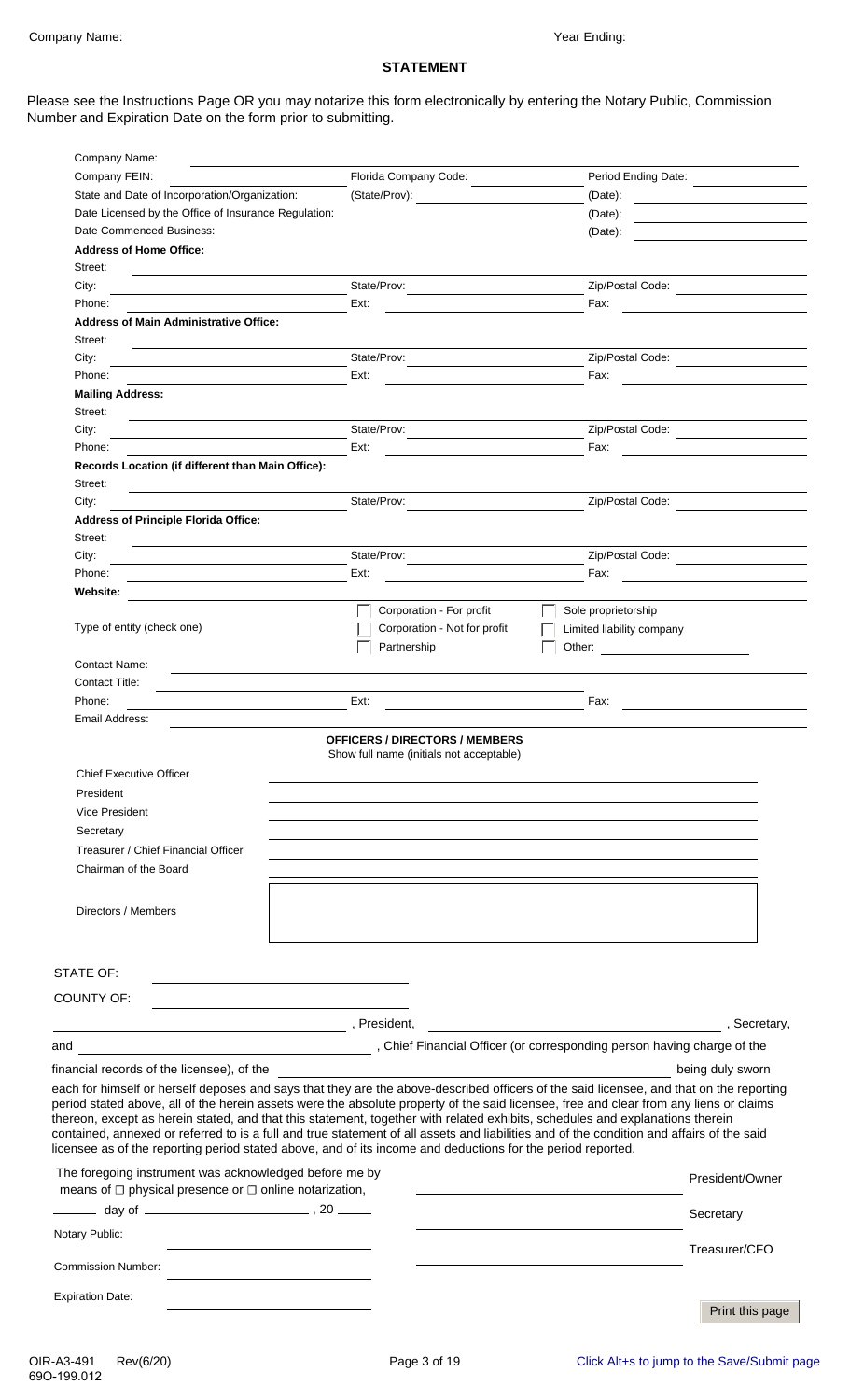#### **BALANCE SHEET ASSETS**

|     |                                                             | December 31         |                                 |                  |
|-----|-------------------------------------------------------------|---------------------|---------------------------------|------------------|
|     | <b>CURRENT ASSETS:</b>                                      | <b>Current Year</b> |                                 | <b>Last Year</b> |
| 1.  | Cash on Hand and on Deposit (Schedule A - Page 7)           |                     |                                 |                  |
| 2.  | Investments (Schedule B - Page 8)                           |                     |                                 |                  |
| 3.  | Receivables (Schedule C - Page 9)                           |                     |                                 |                  |
|     | Allowance for Doubtful Accounts                             |                     |                                 |                  |
| 4.  | <b>Prepaid Expenses</b>                                     |                     |                                 |                  |
| 5.  | Inventories                                                 |                     |                                 |                  |
| 6.  | Other Current Assets (Schedule D - Page 10)                 |                     |                                 |                  |
| 7.  | <b>Total Current Assets</b>                                 |                     |                                 |                  |
|     | <b>NON-CURRENT ASSETS:</b>                                  |                     |                                 |                  |
| 8.  | Investments (Schedule B - Page 8)                           |                     |                                 |                  |
| 9.  | Receivables (Schedule C - Page 9)                           |                     |                                 |                  |
|     | <b>Allowance for Doubtful Accounts</b>                      |                     |                                 |                  |
| 10. | Deferred Acquisition Expenses (Attach Details)              |                     |                                 |                  |
| 11. | <b>Deferred Expenses</b>                                    |                     |                                 |                  |
| 12. | Intangible Assets                                           |                     |                                 |                  |
| 13. | Other Non-Current Assets (Schedule D - Page 10)             |                     |                                 |                  |
| 14. | <b>Total Non-Current Assets</b>                             |                     |                                 |                  |
|     | FIXED ASSETS (NET OF ACCUMULATED DEPRECIATION)              |                     |                                 |                  |
| 15. | <b>Real Estate Owned</b>                                    |                     |                                 |                  |
| 16. | Automobiles                                                 |                     |                                 |                  |
| 17. | Office Equipment & Furniture                                |                     |                                 |                  |
| 18. | Leasehold Improvements                                      |                     |                                 |                  |
| 19. | Other Fixed Assets (Schedule D - Page 10)                   |                     |                                 |                  |
| 20. | <b>Total Fixed Assets (Net of Accumulated Depreciation)</b> |                     |                                 |                  |
| 21. | <b>Total Assets</b>                                         |                     |                                 |                  |
| 22. | Less Non-Admitted Assets (Schedule E, Line 10, Page 11)     |                     | )  <br>$\overline{\mathcal{L}}$ |                  |
| 23. | <b>TOTAL ADMITTED ASSETS</b>                                |                     |                                 |                  |
|     |                                                             |                     |                                 |                  |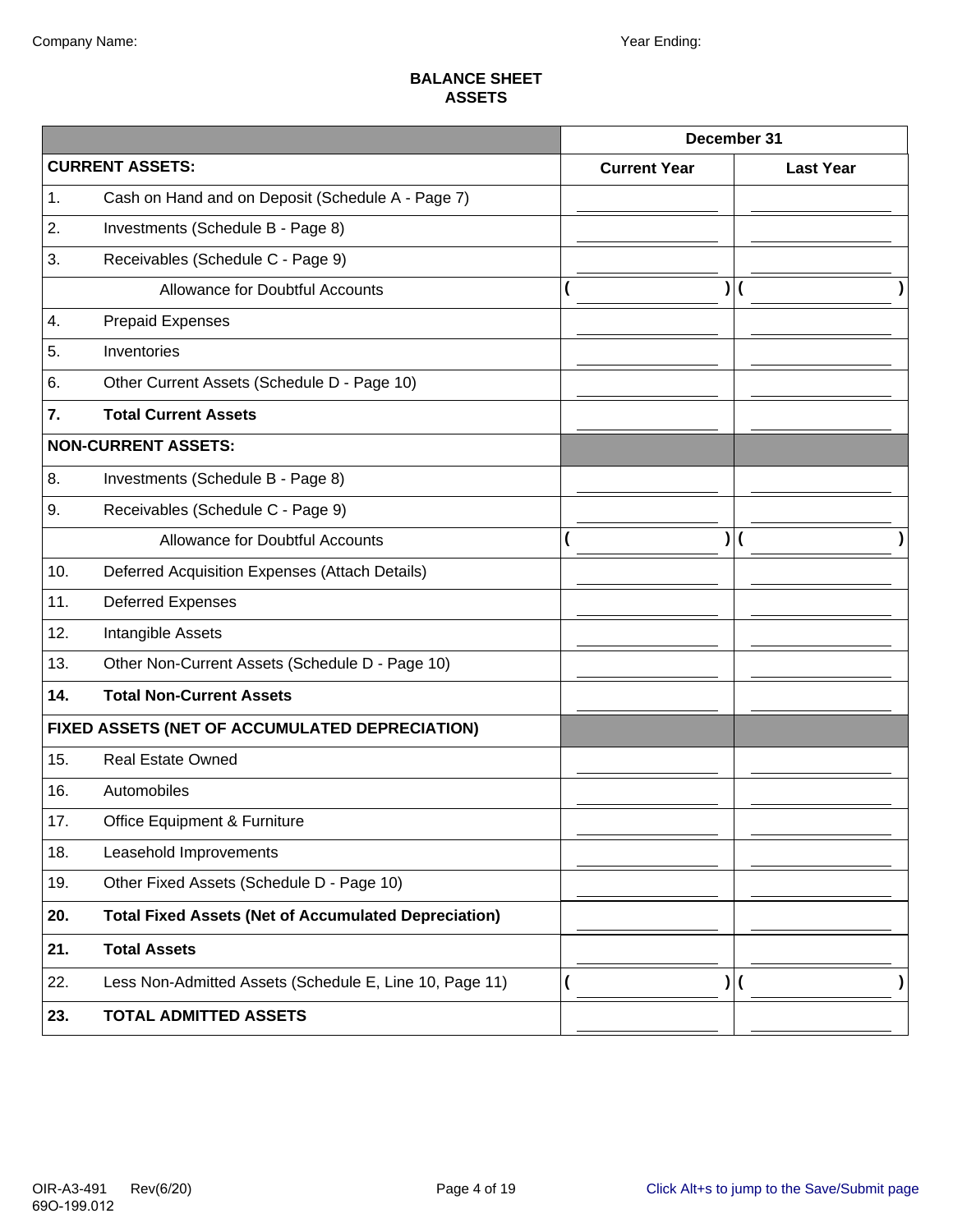#### **BALANCE SHEET LIABILITIES AND STOCKHOLDERS' EQUITY**

|     |                                                           |                     | December 31      |
|-----|-----------------------------------------------------------|---------------------|------------------|
|     | <b>LIABILITIES:</b>                                       | <b>Current Year</b> | <b>Last Year</b> |
| 1.  | <b>Accounts Payable</b>                                   |                     |                  |
| 2.  | <b>Commissions Payable</b>                                |                     |                  |
| 3.  | <b>Taxes Payable</b>                                      |                     |                  |
| 4.  | Current Portion of Notes Payable (Schedule F - Page 12)   |                     |                  |
| 5.  | <b>Accrued Interest Payable</b>                           |                     |                  |
| 6.  | Claims Payable / Reserve                                  |                     |                  |
|     | Motor Vehicle Warranty (F.S. 634, Part I)<br>a.           |                     |                  |
|     | Home Warranty (F.S. 634, Part II)<br>b.                   |                     |                  |
|     | Service Warranty (F.S. 634, Part III)<br>c.               |                     |                  |
| 7.  | Other Current Liabilities (Schedule G - Page 14)          |                     |                  |
| 8.  | <b>Total Current Liabilities</b>                          |                     |                  |
| 9.  | <b>Reserve for Unearned Premium</b>                       |                     |                  |
|     | Motor Vehicle Warranty (F.S. 634, Part I)<br>a.           |                     |                  |
|     | Home Warranty (F.S. 634, Part II)<br>b.                   |                     |                  |
|     | Service Warranty (F.S. 634, Part III)<br>c.               |                     |                  |
| 10. | Long Term Portion of Notes Payable (Schedule F - Page 12) |                     |                  |
| 11. | Other Long Term Liabilities (Schedule G - Page 13)        |                     |                  |
| 12. | <b>Total Long Term Liabilities</b>                        |                     |                  |
| 13. | <b>Total Liabilities</b>                                  |                     |                  |
|     | <b>STOCKHOLDERS' EQUITY:</b>                              |                     |                  |
| 14. | Common Stock                                              |                     |                  |
| 15. | <b>Preferred Stock</b>                                    |                     |                  |
| 16. | Additional Paid-in Capital                                |                     |                  |
| 17. | Retained Earnings (Line 17 - Page 6)                      |                     |                  |
| 18. | <b>Less Treasury Stock</b>                                |                     |                  |
| 19. | Other (Attach Detail)                                     |                     |                  |
| 20. | <b>Total Stockholders' Equity</b>                         |                     |                  |
| 21. | TOTAL LIABILITIES AND STOCKHOLDERS' EQUITY                |                     |                  |
| 22. | Total Stockholders' Equity (Line 20 above)                |                     |                  |
| 23. | Less Non-Admitted Assets (Schedule E, Line 10, Page 11)   |                     |                  |
| 24. | <b>Statutory Net Worth</b>                                |                     |                  |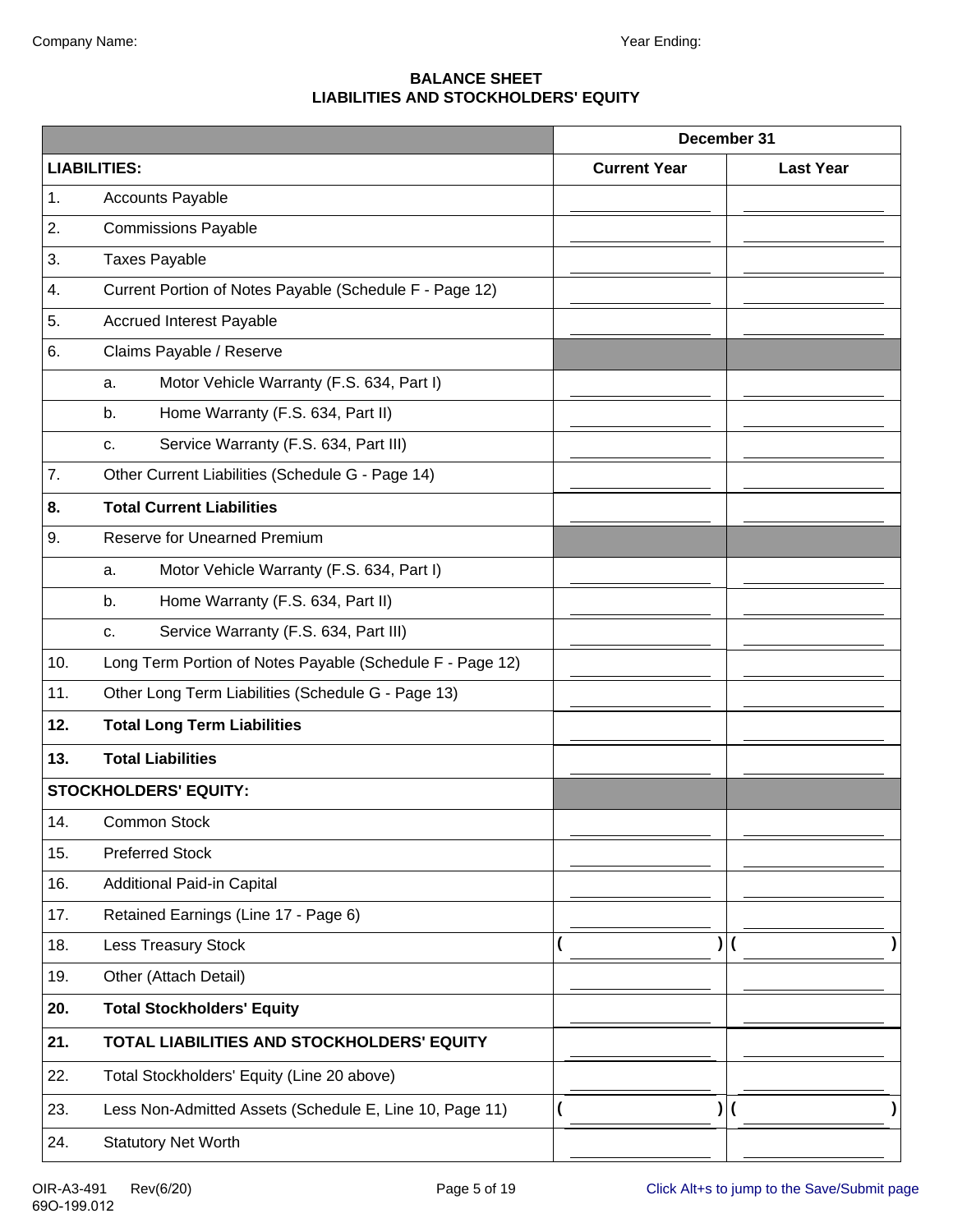#### **STATEMENT OF OPERATIONS AND RETAINED EARNINGS**

|                  |                                                                                                       |                     | December 31      |
|------------------|-------------------------------------------------------------------------------------------------------|---------------------|------------------|
| <b>INCOME:</b>   |                                                                                                       | <b>Current Year</b> | <b>Last Year</b> |
| 1.               | <b>Premiums Earned</b>                                                                                |                     |                  |
|                  | Motor Vehicle Warranty (F.S. 634, Part I)<br>a.                                                       |                     |                  |
|                  | Home Warranty (F.S. 634, Part II)<br>b.                                                               |                     |                  |
|                  | Service Warranty (F.S. 634, Part III)<br>c.                                                           |                     |                  |
| 2.               | <b>Total Net Investment Income Earned:</b>                                                            |                     |                  |
|                  | Net Income Earned on all Reserves<br>а.                                                               |                     |                  |
|                  | Net Income Earned on Other Investments<br>b.                                                          |                     |                  |
| 3.               | Net Realized Capital Gains (or Losses)                                                                |                     |                  |
| 4.               | Other Income (Attach Schedule)                                                                        |                     |                  |
| 5.               | <b>Total Income</b>                                                                                   |                     |                  |
| <b>EXPENSES:</b> |                                                                                                       |                     |                  |
| 6.               | Claims                                                                                                |                     |                  |
|                  | Motor Vehicle Warranty (F.S. 634, Part I)<br>a.                                                       |                     |                  |
|                  | Home Warranty (F.S. 634, Part II)<br>b.                                                               |                     |                  |
|                  | Service Warranty (F.S. 634, Part III)<br>c.                                                           |                     |                  |
| 7.               | <b>Commissions to Agents</b>                                                                          |                     |                  |
| 8.               | General Expenses (Attach Schedule)                                                                    |                     |                  |
| 9.               | <b>Total Expenses</b>                                                                                 |                     |                  |
| 10.              | Net Gain (or Loss) from operations before Federal and State<br>Income Taxes and Extraordinary Item(s) |                     |                  |
| 11.              | Extraordinary Item(s) (Attach Schedule)                                                               |                     |                  |
| 12.              | <b>Federal and State Income Taxes</b>                                                                 |                     |                  |
| 13.              | <b>Net Gain (or Loss) from Operations</b>                                                             |                     |                  |
| 14.              | Retained Earnings, December 31, Previous Year                                                         |                     |                  |
| 15.              | Other (Attach Details)                                                                                |                     |                  |
| 16.              | Less Dividends to Stockholders                                                                        |                     |                  |
| 17.              | <b>RETAINED EARNINGS</b> (Enter on Line 17, Page 5)                                                   |                     |                  |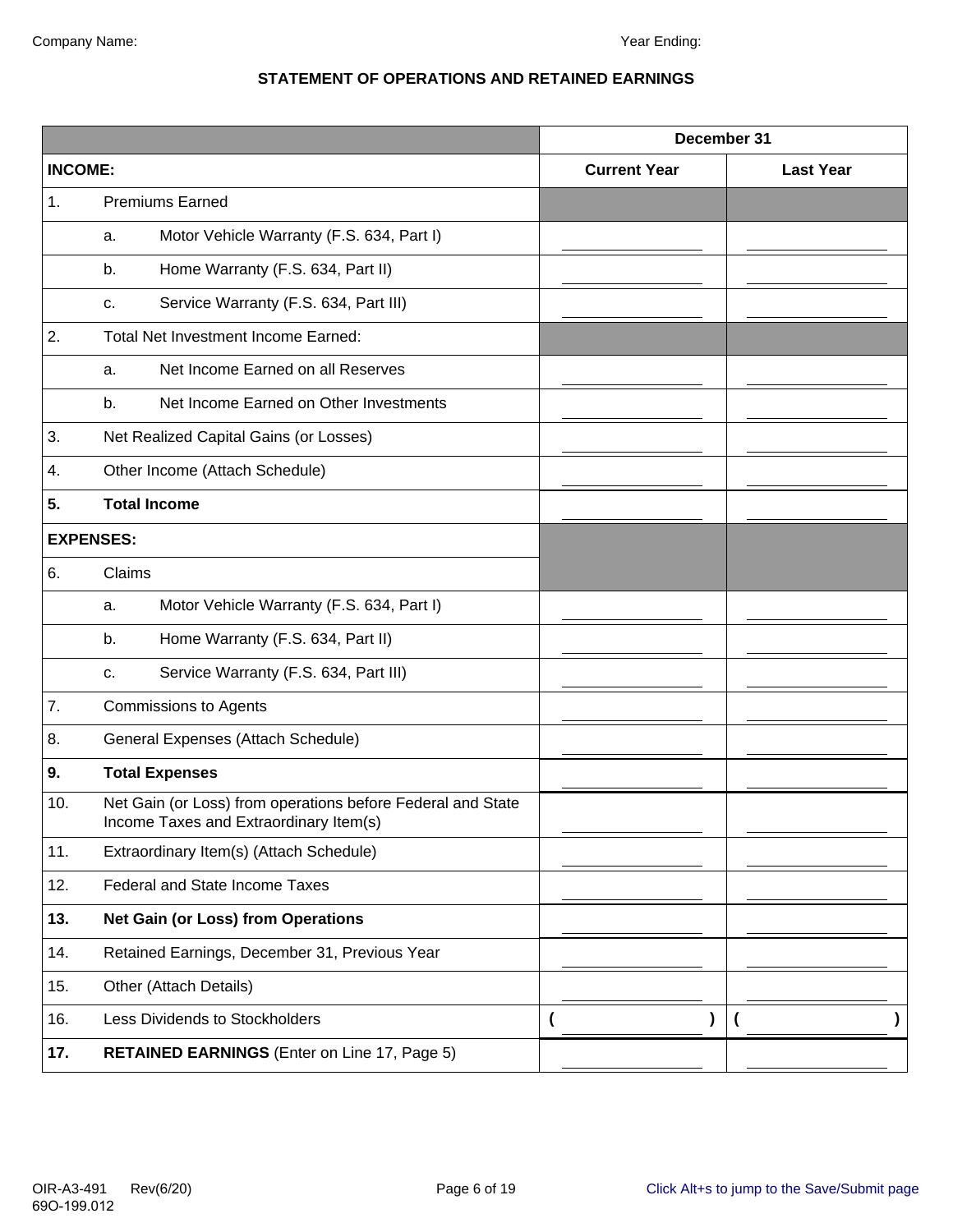#### $\Box$  Check if Not Applicable

#### **SCHEDULE A CASH ON HAND AND ON DEPOSIT**

Place a check in the column marked with an asterisk (\*) to designate if all or any part of the deposit balance is assigned as collateral for a loan or is otherwise restricted. Attach a supporting statement marked Exhibit A-1, describing the nature of the restriction.

| Name of Depository (List All Accounts Even If Closed During Period) | $\star$                       | <b>Balance as of</b> |
|---------------------------------------------------------------------|-------------------------------|----------------------|
|                                                                     | Г                             |                      |
|                                                                     | Г                             |                      |
|                                                                     | ⊏                             |                      |
|                                                                     | i.                            |                      |
|                                                                     | $\Box$                        |                      |
|                                                                     | $\Box$                        |                      |
|                                                                     | Г                             |                      |
|                                                                     | Г                             |                      |
|                                                                     | L                             |                      |
|                                                                     | Г                             |                      |
|                                                                     | Г                             |                      |
|                                                                     | Г                             |                      |
|                                                                     | L                             |                      |
|                                                                     | Г                             |                      |
|                                                                     | Г                             |                      |
|                                                                     | $\Box$                        |                      |
|                                                                     | Г                             |                      |
|                                                                     | <b>Total Cash On Deposit:</b> |                      |
|                                                                     | Cash On Hand (Petty Cash):    |                      |
|                                                                     | TOTAL (Line 1, Page 4):       |                      |

#### Totals of Depository Balances (Demand and Time) as of the Last Day of Each Month During the Current Year

| <b>Month</b> | <b>Balance</b> | Month      | <b>Balance</b> | <b>Month</b> | <b>Balance</b> | <b>Month</b> | <b>Balance</b> |
|--------------|----------------|------------|----------------|--------------|----------------|--------------|----------------|
| <b>JAN</b>   |                | <b>APR</b> |                | JUL          |                | OCT          |                |
| <b>FEB</b>   |                | <b>MAY</b> |                | <b>AUG</b>   |                | <b>NOV</b>   |                |
| <b>MAR</b>   |                | <b>JUN</b> |                | <b>SEP</b>   |                | <b>DEC</b>   |                |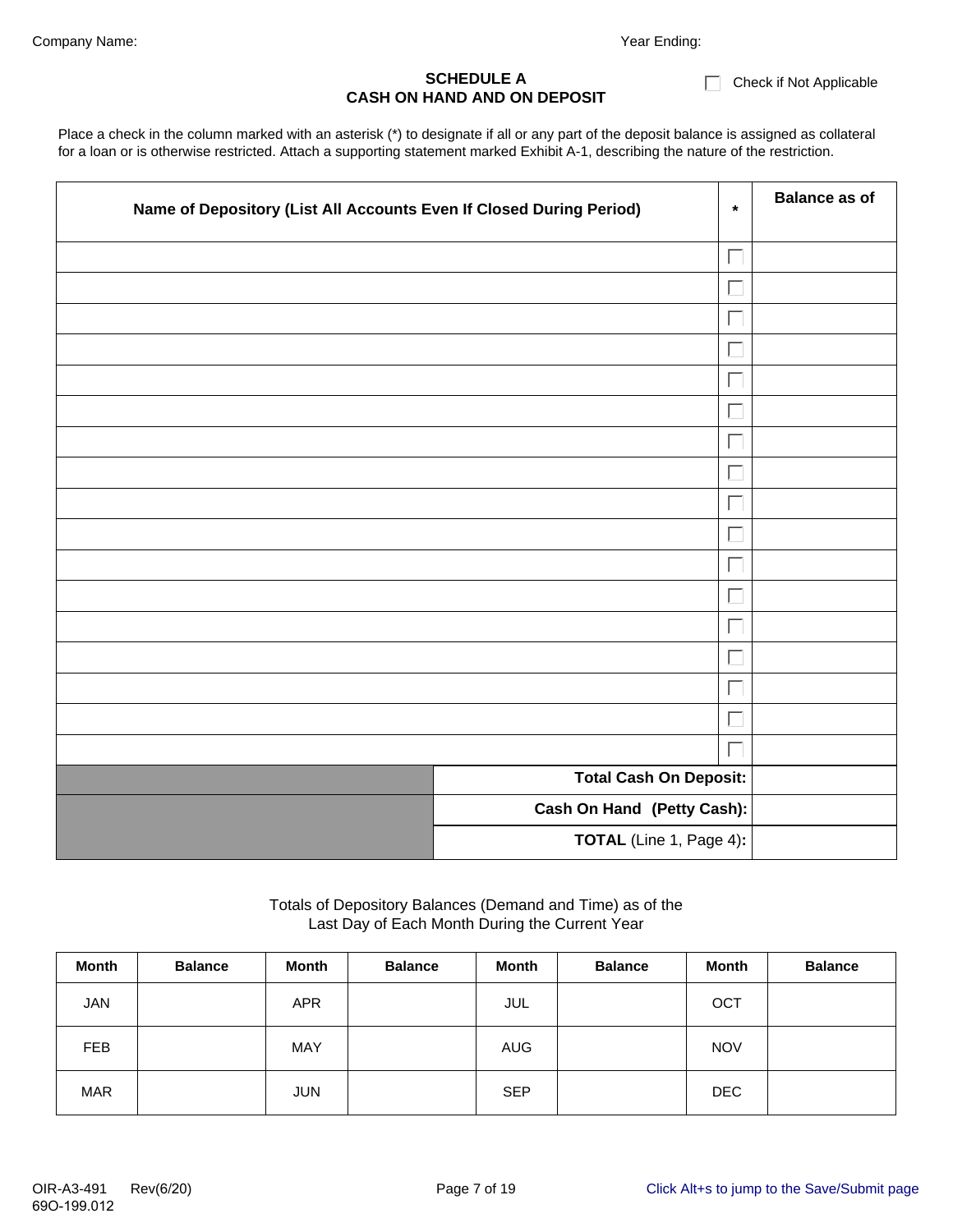#### **SCHEDULE B INVESTMENTS**

Place a check in the column marked with an asterisk (\*) if this investment represents reserve funds invested. Show all stocks, bonds, debenture bonds, collateral or mortgage notes owned and list in the order of their maturity. If stocks and bonds are not traded on one of the major exchanges or over-the-counter, then sufficient information should be given so that the investments may be verified. Collateral and mortgage notes owned should also reflect sufficient data for confirmation. If investment is on deposit with the Department, indicate with a check in the column marked with a number sign (#).

| <b>Description</b> | <b>Maturity Date or<br/>Number of Shares</b> | $\star$ | $\pmb{\#}$           | <b>Market Value</b> | <b>Original Cost</b>    |
|--------------------|----------------------------------------------|---------|----------------------|---------------------|-------------------------|
| <b>Current:</b>    |                                              |         |                      |                     | Check if Not Applicable |
|                    |                                              | ⊑       |                      |                     |                         |
|                    |                                              | Г       |                      |                     |                         |
|                    |                                              | Г       |                      |                     |                         |
|                    |                                              | L       |                      |                     |                         |
|                    |                                              | Г       |                      |                     |                         |
|                    |                                              | Γ       |                      |                     |                         |
|                    |                                              | Г       |                      |                     |                         |
|                    |                                              | Г       |                      |                     |                         |
|                    |                                              | Г       |                      |                     |                         |
|                    |                                              | $\Box$  |                      |                     |                         |
|                    |                                              | Γ       |                      |                     |                         |
|                    |                                              | Γ       |                      |                     |                         |
|                    | Total Current (Line 2, Page 4):              |         |                      |                     |                         |
| Non-Current:       |                                              |         |                      |                     | Check if Not Applicable |
|                    |                                              | Г       | $\sqrt{\frac{1}{2}}$ |                     |                         |
|                    |                                              | $\Box$  |                      |                     |                         |
|                    |                                              | Г       |                      |                     |                         |
|                    |                                              | Γ       |                      |                     |                         |
|                    |                                              | ⊏       |                      |                     |                         |
|                    |                                              | $\Box$  |                      |                     |                         |
|                    |                                              | Τ       |                      |                     |                         |
|                    |                                              |         |                      |                     |                         |
|                    |                                              | $\Box$  |                      |                     |                         |
|                    |                                              | Γ       |                      |                     |                         |
|                    |                                              | Г       |                      |                     |                         |
|                    |                                              | ⊏       |                      |                     |                         |
|                    |                                              | L.      |                      |                     |                         |
|                    | Total Non-Current (Line 8, Page 4):          |         |                      |                     |                         |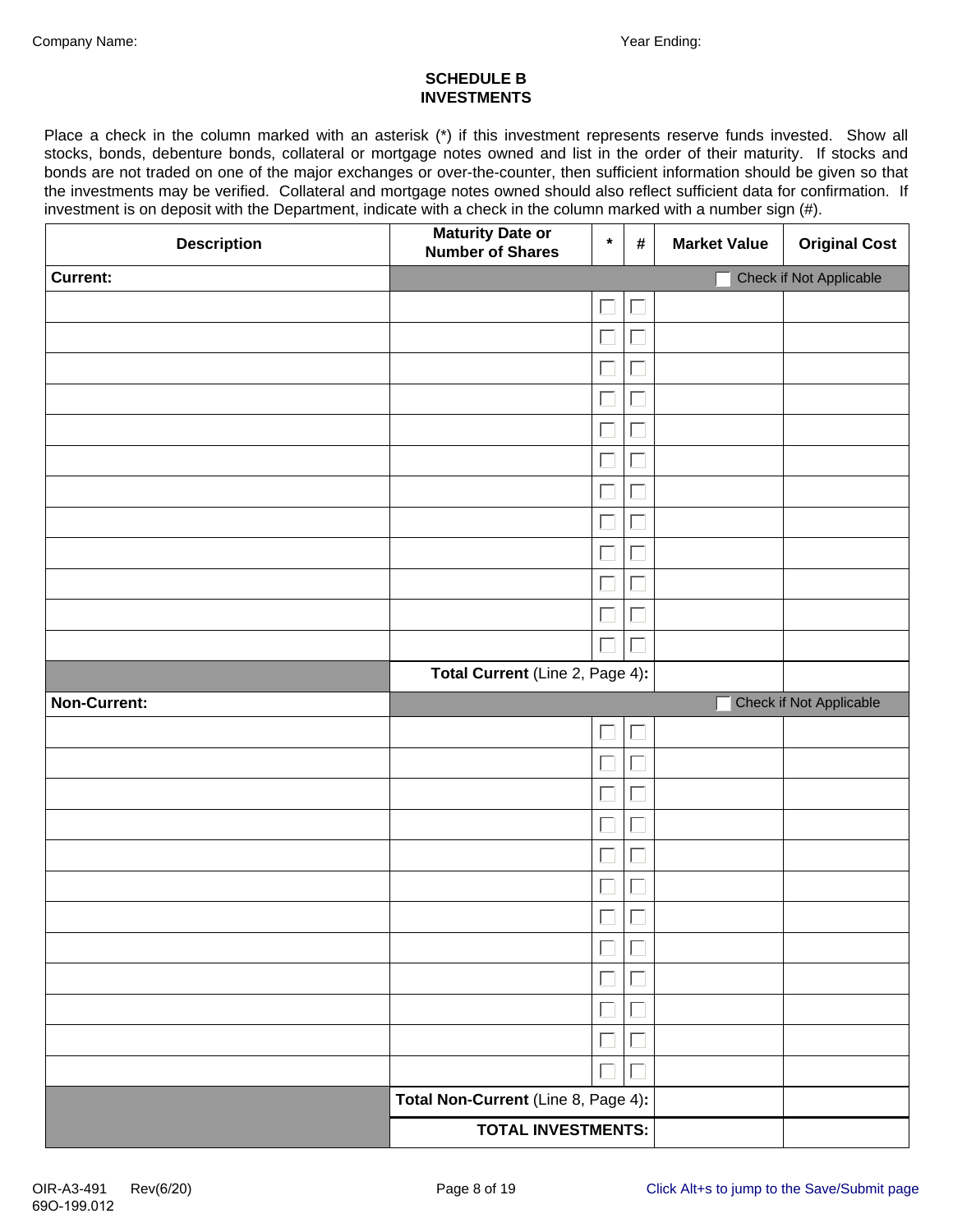#### **SCHEDULE C RECEIVABLES**

Place a check in the column marked with an asterisk (\*) on all receivables which are past due over 90 days. Under **Description / Name of Debtor**, identify if the Debtor is an **A**ffiliate, **D**irector, **O**fficer, **S**hare **H**older, or **E**mployee / **S**alesperson.

| <b>Description / Name of Debtor</b> | $\star$           | <b>Security / Nature of Debt</b>                                 | <b>Balance</b>          |
|-------------------------------------|-------------------|------------------------------------------------------------------|-------------------------|
| <b>Current:</b>                     |                   |                                                                  | Check if Not Applicable |
|                                     | $\Box$            |                                                                  |                         |
|                                     | $\Box$            |                                                                  |                         |
|                                     | $\Box$            |                                                                  |                         |
|                                     | $\Box$            |                                                                  |                         |
|                                     | $\Box$            |                                                                  |                         |
|                                     | $\Box$            |                                                                  |                         |
|                                     | $\Box$            |                                                                  |                         |
|                                     | $\Box$            |                                                                  |                         |
|                                     | $\Box$            |                                                                  |                         |
|                                     | $\Box$            |                                                                  |                         |
|                                     | $\Box$            |                                                                  |                         |
|                                     | $\Box$            |                                                                  |                         |
|                                     |                   | Total Current (Line 3, Page 4):                                  |                         |
| Non-Current:                        |                   |                                                                  | Check if Not Applicable |
|                                     |                   |                                                                  |                         |
|                                     | $\Box$            |                                                                  |                         |
|                                     | $\Box$            |                                                                  |                         |
|                                     | $\overline{\Box}$ |                                                                  |                         |
|                                     | Г                 |                                                                  |                         |
|                                     | $\Box$            |                                                                  |                         |
|                                     | $\Box$            |                                                                  |                         |
|                                     | $\blacksquare$    |                                                                  |                         |
|                                     | Г                 |                                                                  |                         |
|                                     | $\Box$            |                                                                  |                         |
|                                     | $\Box$            |                                                                  |                         |
|                                     |                   |                                                                  |                         |
|                                     | П                 |                                                                  |                         |
|                                     |                   | Total Non-Current (Line 9, Page 4):<br><b>TOTAL RECEIVABLES:</b> |                         |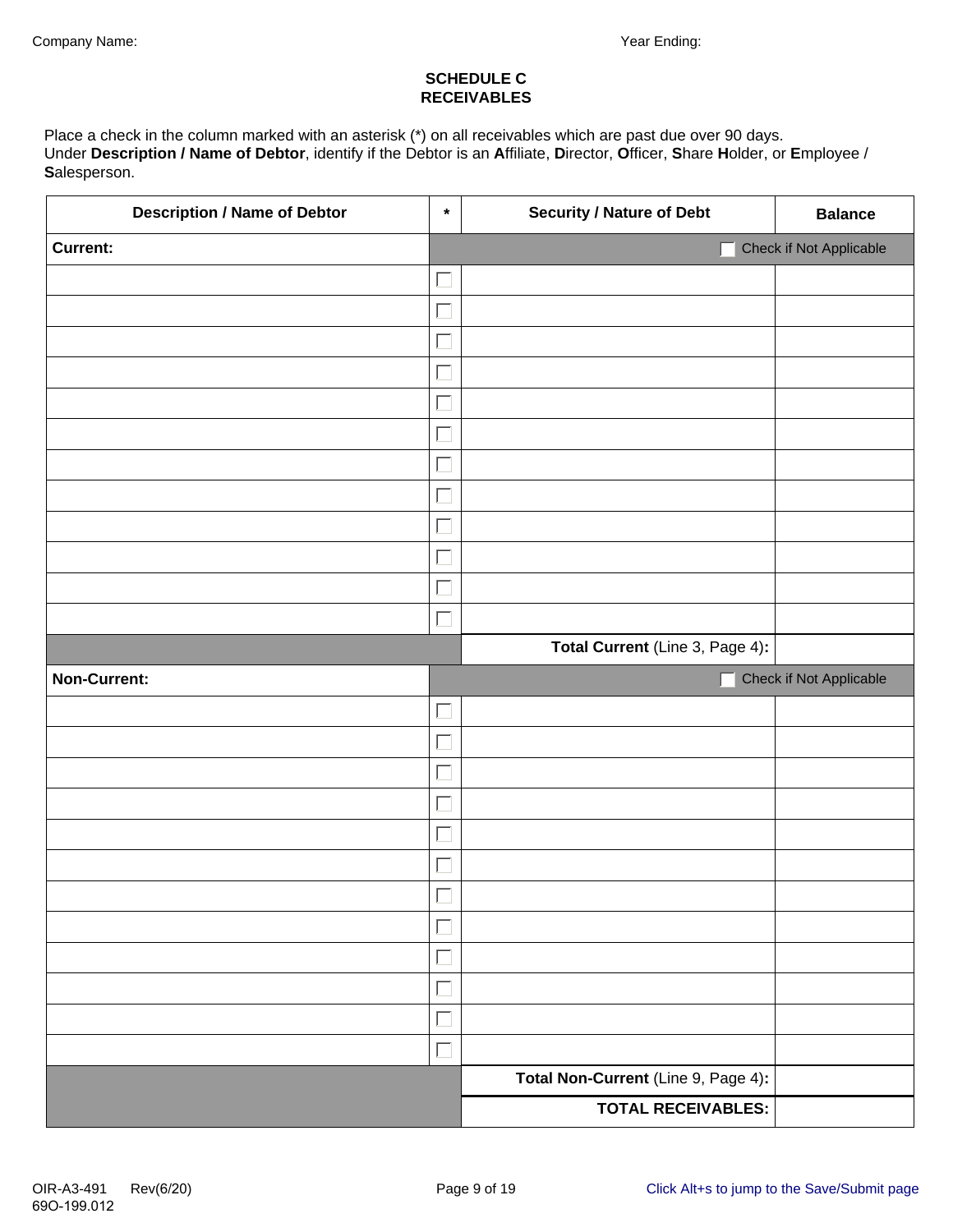#### **SCHEDULE D OTHER ASSETS (Net of Accumulated Depreciation)**

Identify as current, non-current, or fixed where appropriate. Place a check in the column marked with an asterisk (\*) if all or any part of the asset is assigned as collateral for a loan or is otherwise restriced.

| <b>Name</b>                  | <b>Nature of Asset</b>                            | $\star$ | <b>Balance</b>          |
|------------------------------|---------------------------------------------------|---------|-------------------------|
| <b>Other Current Assets:</b> |                                                   |         | Check if Not Applicable |
|                              |                                                   |         |                         |
|                              |                                                   |         |                         |
|                              |                                                   |         |                         |
|                              |                                                   |         |                         |
|                              |                                                   |         |                         |
|                              |                                                   |         |                         |
|                              |                                                   |         |                         |
|                              |                                                   |         |                         |
|                              | Total Other Current Assets (Line 6, Page 4) :     |         |                         |
| <b>Non-Current Assets:</b>   |                                                   |         | Check if Not Applicable |
|                              |                                                   |         |                         |
|                              |                                                   |         |                         |
|                              |                                                   |         |                         |
|                              |                                                   |         |                         |
|                              |                                                   |         |                         |
|                              |                                                   |         |                         |
|                              |                                                   |         |                         |
|                              |                                                   |         |                         |
|                              | Total Other Non-Current Assets (Line 13, Page 4): |         |                         |
| Other Fixed Assets:          |                                                   |         | Check if Not Applicable |
|                              |                                                   |         |                         |
|                              |                                                   |         |                         |
|                              |                                                   | $\Box$  |                         |
|                              |                                                   | Г       |                         |
|                              |                                                   |         |                         |
|                              |                                                   |         |                         |
|                              |                                                   |         |                         |
|                              |                                                   |         |                         |
|                              | Total Other Fixed Assets (Line 19, Page 4):       |         |                         |
|                              | <b>TOTAL OTHER ASSETS:</b>                        |         |                         |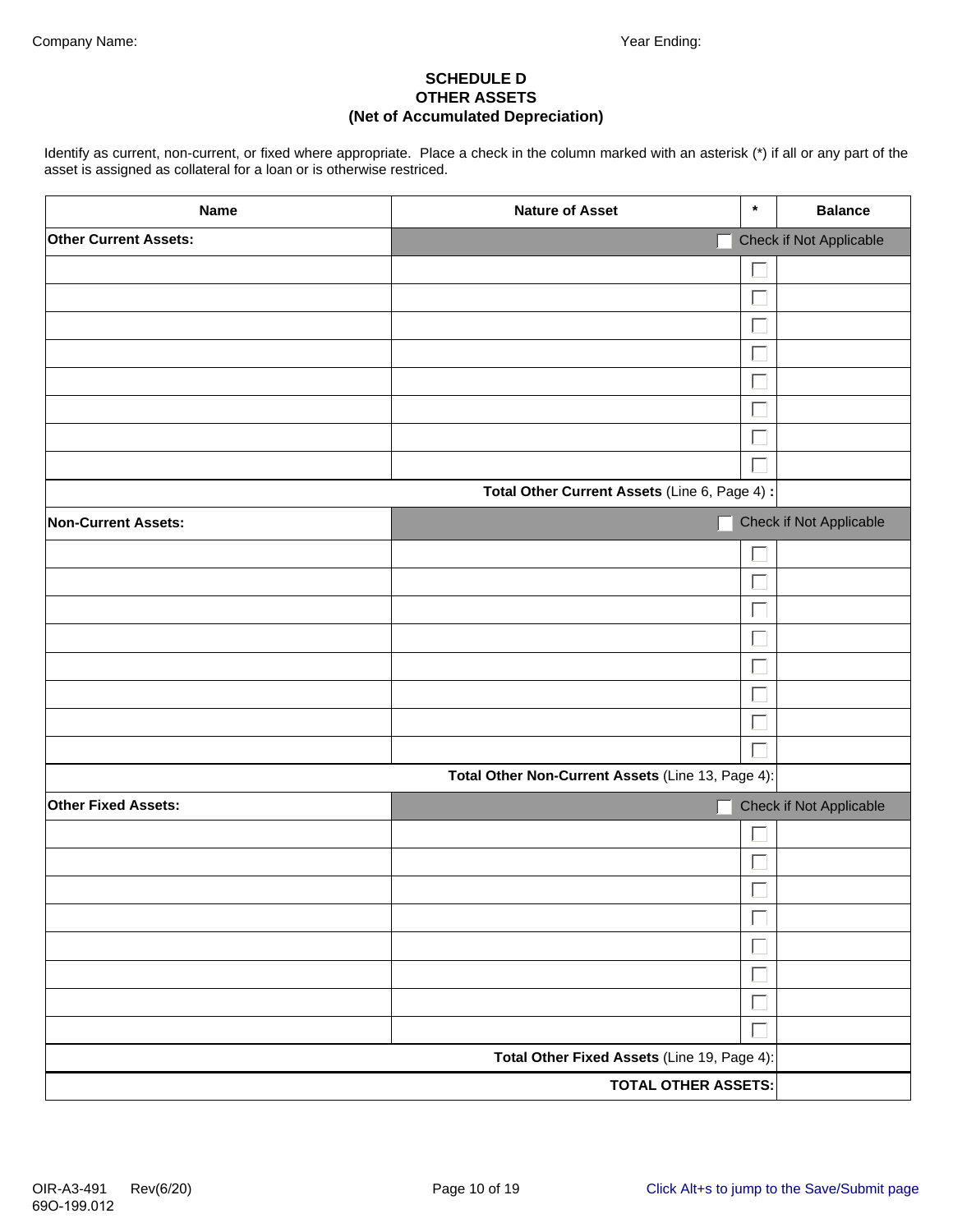#### **SCHEDULE E NON-ADMITTED ASSETS**

| 1.  | Notes, Accounts Receivables or Advances:                                            |  |
|-----|-------------------------------------------------------------------------------------|--|
|     | From Affiliates<br>a.                                                               |  |
|     | From Controlling Stockholder / Ownership Interest<br>b.                             |  |
|     | From Directors / Officers<br>c.                                                     |  |
|     | From Employees / Salesmen<br>d.                                                     |  |
|     | From Others<br>е.                                                                   |  |
|     | Total (Line 1, entries a through e):                                                |  |
| 2.  | Fixed Assets costing less than \$200 each or amortized longer<br>than five years    |  |
| 3.  | Leasehold Improvements in excess of Statute authorization                           |  |
| 4.  | Investments:                                                                        |  |
|     | In Subsidiaries<br>a.                                                               |  |
|     | In Affiliates of Parent / Ultimate Parent<br>b.                                     |  |
|     | Total (Line 4, entries a and b):                                                    |  |
| 5.  | Prepaid Expenses in excess of Liquidation Value                                     |  |
| 6.  | <b>Deferred Expenses</b>                                                            |  |
| 7.  | Intangible Assets:                                                                  |  |
|     | Goodwill<br>a.                                                                      |  |
|     | Franchises<br>b.                                                                    |  |
|     | <b>Customer Lists</b><br>c.                                                         |  |
|     | d.<br><b>Patents or Trademarks</b>                                                  |  |
|     | Agreements not to Compete<br>е.                                                     |  |
|     | f.<br>Others (Identify)                                                             |  |
|     | Total (Line 7, entries a through f):                                                |  |
| 8.  | Any Other asset pledged as collateral or otherwise restricted                       |  |
| 9.  | Other Assets not allowed by Statute (Identify)                                      |  |
|     |                                                                                     |  |
|     |                                                                                     |  |
|     |                                                                                     |  |
|     |                                                                                     |  |
|     |                                                                                     |  |
|     | Total (Line 9, all entries):                                                        |  |
| 10. | <b>TOTAL NON-ADMITTED ASSETS</b><br>(Line 22, Column 1, Page 4 and Line 23, Page 5) |  |
|     |                                                                                     |  |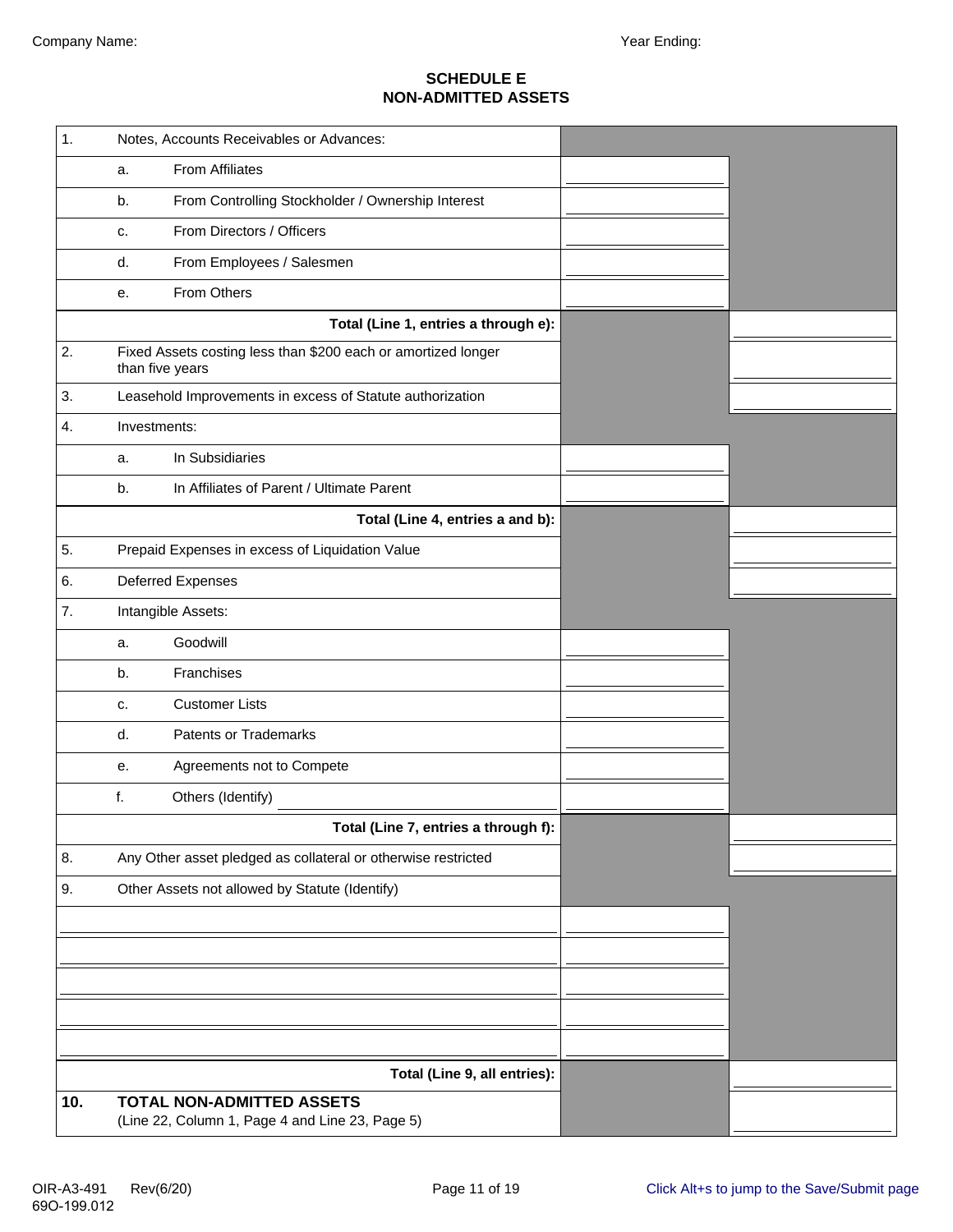#### **SCHEDULE F NOTES PAYABLE**

Place a check in the column marked with an asterisk (\*) to designate Notes due to Affiliates, Directors, Officers, or Controlling Shareholder / Interest.

| <b>Description</b>                                                                  | <b>Balance</b> |  |
|-------------------------------------------------------------------------------------|----------------|--|
| <b>Current Portion of Notes Payable:</b><br>Check if Not Applicable<br>$\mathbf{L}$ | $\star$        |  |
|                                                                                     |                |  |
|                                                                                     |                |  |
|                                                                                     |                |  |
|                                                                                     |                |  |
|                                                                                     |                |  |
|                                                                                     |                |  |
|                                                                                     |                |  |
|                                                                                     |                |  |
|                                                                                     |                |  |
|                                                                                     |                |  |
|                                                                                     |                |  |
|                                                                                     |                |  |
|                                                                                     |                |  |
| Total Current Portion of Notes Payable (Line 4, Page 5):                            |                |  |
| Long-Term Portion of Notes Payable:<br>Check if Not Applicable<br>П                 | $\star$        |  |
|                                                                                     |                |  |
|                                                                                     |                |  |
|                                                                                     |                |  |
|                                                                                     |                |  |
|                                                                                     |                |  |
|                                                                                     |                |  |
|                                                                                     |                |  |
|                                                                                     |                |  |
|                                                                                     |                |  |
|                                                                                     |                |  |
|                                                                                     |                |  |
|                                                                                     |                |  |
|                                                                                     |                |  |
| Total Long-Term Portion of Notes Payable (Line 10, Page 5):                         |                |  |
| <b>TOTAL NOTES PAYABLE:</b>                                                         |                |  |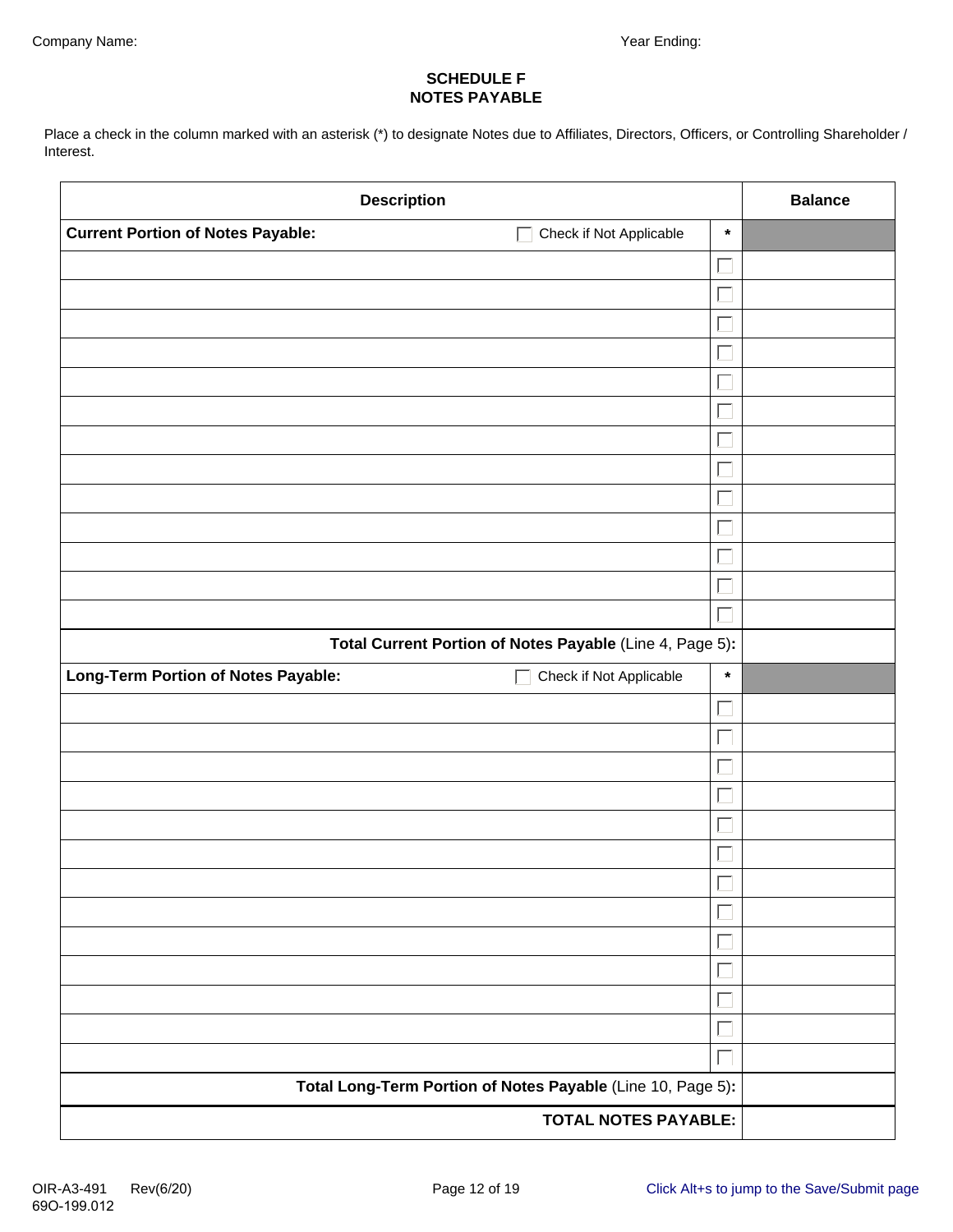#### **SCHEDULE G OTHER LIABILITIES**

| <b>Name</b>                         | <b>Nature of Liability</b>                           | <b>Balance</b>          |
|-------------------------------------|------------------------------------------------------|-------------------------|
| <b>Other Current Liabilities:</b>   |                                                      | Check if Not Applicable |
|                                     |                                                      |                         |
|                                     |                                                      |                         |
|                                     |                                                      |                         |
|                                     |                                                      |                         |
|                                     |                                                      |                         |
|                                     |                                                      |                         |
|                                     |                                                      |                         |
|                                     |                                                      |                         |
|                                     |                                                      |                         |
|                                     |                                                      |                         |
|                                     |                                                      |                         |
|                                     |                                                      |                         |
|                                     |                                                      |                         |
|                                     | Total Other Current Liabilities (Line 7, Page 5):    |                         |
| <b>Other Long-Term Liabilities:</b> |                                                      | Check if Not Applicable |
|                                     |                                                      |                         |
|                                     |                                                      |                         |
|                                     |                                                      |                         |
|                                     |                                                      |                         |
|                                     |                                                      |                         |
|                                     |                                                      |                         |
|                                     |                                                      |                         |
|                                     |                                                      |                         |
|                                     |                                                      |                         |
|                                     |                                                      |                         |
|                                     |                                                      |                         |
|                                     |                                                      |                         |
|                                     | Total Other Long-Term Liabilities (Line 11, Page 5): |                         |
|                                     | <b>TOTAL OTHER LIABILITIES:</b>                      |                         |
|                                     |                                                      |                         |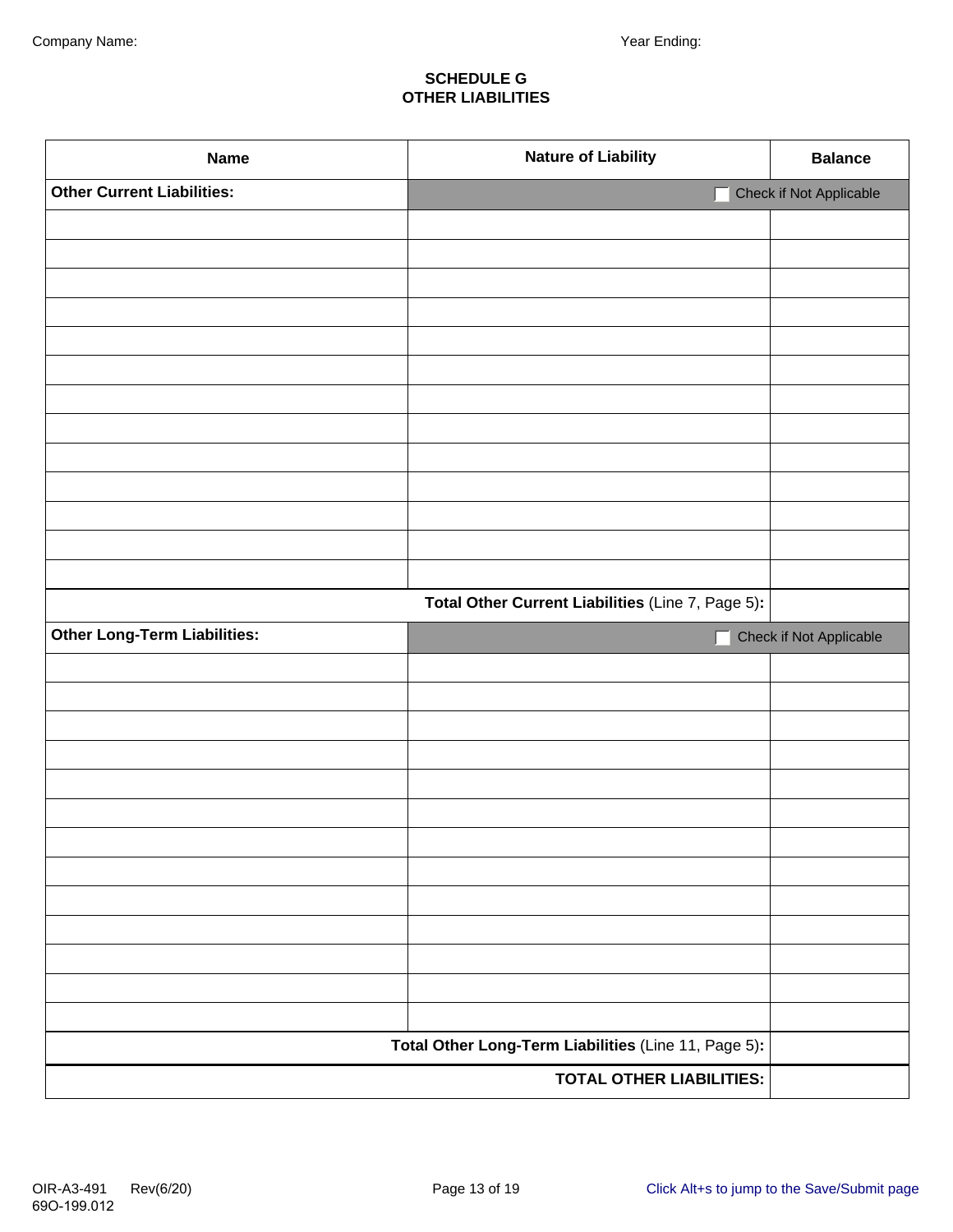#### **SCHEDULE H FUNDED UNEARNED PREMIUM RESERVE Chapter 634, Florida Statutes**

List all assets used to meet the Unearned Premium Reserve requirement(s) for any warranty license(s) held by the Licensee. The reserve is required to be funded with unencumbered assets. The assets shall be held as prescribed under Chapter 625.301 - 625.340, Florida Statutes. (Attach additional pages, if needed.) Please identify any assets on deposit with the Department of Financial Services, Division of Treasury, Bureau of Collateral Management with check in the column marked with an asterisk (\*).

| <b>Description of Asset</b>                       | <b>Maturity or</b><br><b>Number of Shares</b> | $\star$ | <b>Market Value</b> | <b>Original Cost</b>    |
|---------------------------------------------------|-----------------------------------------------|---------|---------------------|-------------------------|
| <b>Motor Vehicle Service Agreement Company</b>    |                                               |         |                     | Check if Not Applicable |
|                                                   |                                               |         |                     |                         |
|                                                   |                                               |         |                     |                         |
|                                                   |                                               |         |                     |                         |
|                                                   |                                               |         |                     |                         |
|                                                   |                                               |         |                     |                         |
|                                                   |                                               |         |                     |                         |
|                                                   |                                               |         |                     |                         |
|                                                   |                                               |         |                     |                         |
|                                                   |                                               |         |                     |                         |
|                                                   |                                               |         |                     |                         |
| MOTOR VEHICLE SERVICE AGREEMENT COMPANY RESERVES: |                                               |         |                     |                         |
| <b>Home Warranty Association</b>                  |                                               |         |                     | Check if Not Applicable |
|                                                   |                                               |         |                     |                         |
|                                                   |                                               |         |                     |                         |
|                                                   |                                               |         |                     |                         |
|                                                   |                                               |         |                     |                         |
|                                                   |                                               |         |                     |                         |
|                                                   |                                               |         |                     |                         |
|                                                   |                                               |         |                     |                         |
|                                                   |                                               |         |                     |                         |
|                                                   |                                               |         |                     |                         |
|                                                   |                                               |         |                     |                         |
|                                                   | HOME WARRANTY ASSOCIATION RESERVES:           |         |                     |                         |
| <b>Service Warranty Association</b>               |                                               |         |                     | Check if Not Applicable |
|                                                   |                                               |         |                     |                         |
|                                                   |                                               |         |                     |                         |
|                                                   |                                               |         |                     |                         |
|                                                   |                                               |         |                     |                         |
|                                                   |                                               |         |                     |                         |
|                                                   |                                               |         |                     |                         |
|                                                   |                                               |         |                     |                         |
|                                                   |                                               |         |                     |                         |
|                                                   |                                               |         |                     |                         |
|                                                   |                                               |         |                     |                         |
|                                                   | <b>SERVICE WARRANTY ASSOCIATION RESERVES:</b> |         |                     |                         |
|                                                   | <b>TOTAL RESERVES:</b>                        |         |                     |                         |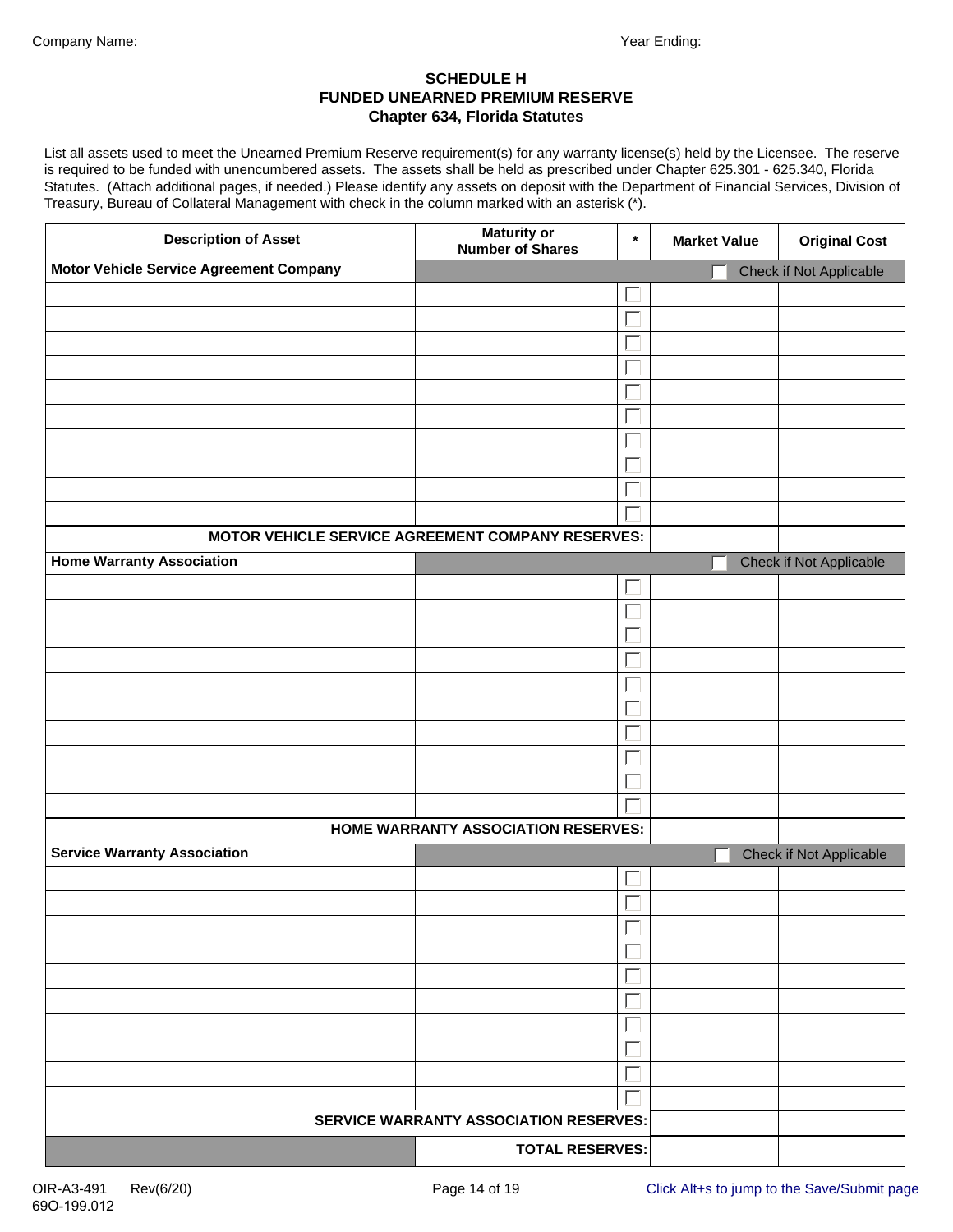**EXHIBIT I Premiums Written and Premiums Earned**

| 1. Premiums Written, Current Year            |  |
|----------------------------------------------|--|
| 2. Other Fees and Charges                    |  |
| 3. Unearned Premiums at End of Prior Year    |  |
| 4. Unearned Premiums at End of Current Year  |  |
| 5. Other (Explain)                           |  |
| 6. Premium Earned (Sum of Lines 1 through 5) |  |

\* Must agree with Line 1b, Column 1, Page 6

#### **EXHIBIT II Premium to Asset Ratio**

| .1  | Premiums in Force at End of Current Year<br>(From Exhibit IV, Line 5, Column b, Page 17)                             |  |
|-----|----------------------------------------------------------------------------------------------------------------------|--|
| 2.  | <b>Total Net Assets</b><br>(From STATUTORY NET WORTH, Line 24, Page 6)                                               |  |
| 3.  | Minimum Net Assets Required = Premiums in Force / 6<br>(Line 2 must be greater than or equal to Line 1 divided by 6) |  |
| -4. | If Line 2 is Less than Line 3, the difference must be infused to correct<br>the net worth deficiency:                |  |

#### **EXHIBIT III Claims**

|                                                                                       | (a)<br>Number of<br>Contracts | (b)<br>Amount of<br>Claims | (c)<br>Average Amount<br>of Claims** |
|---------------------------------------------------------------------------------------|-------------------------------|----------------------------|--------------------------------------|
| 1. Claims Paid for Current Year                                                       |                               |                            |                                      |
| 2. Claims Reported but Not Paid for Current Year                                      |                               |                            |                                      |
| 3. Claims Incurred but Not Reported                                                   |                               |                            |                                      |
| 4. Total Current Year Claims Expense<br>(* Must agree with Line 6b, Column 1, Page 6) |                               |                            |                                      |
| 5. Claims Paid for the Prior Year                                                     |                               |                            |                                      |
| 6. Claims Incurred But Not Reported, for the Prior Year                               |                               |                            |                                      |
| 7. Other (Explain)                                                                    |                               |                            |                                      |

\*\* Column  $(c)$  = Column  $(b)$  / Column  $(a)$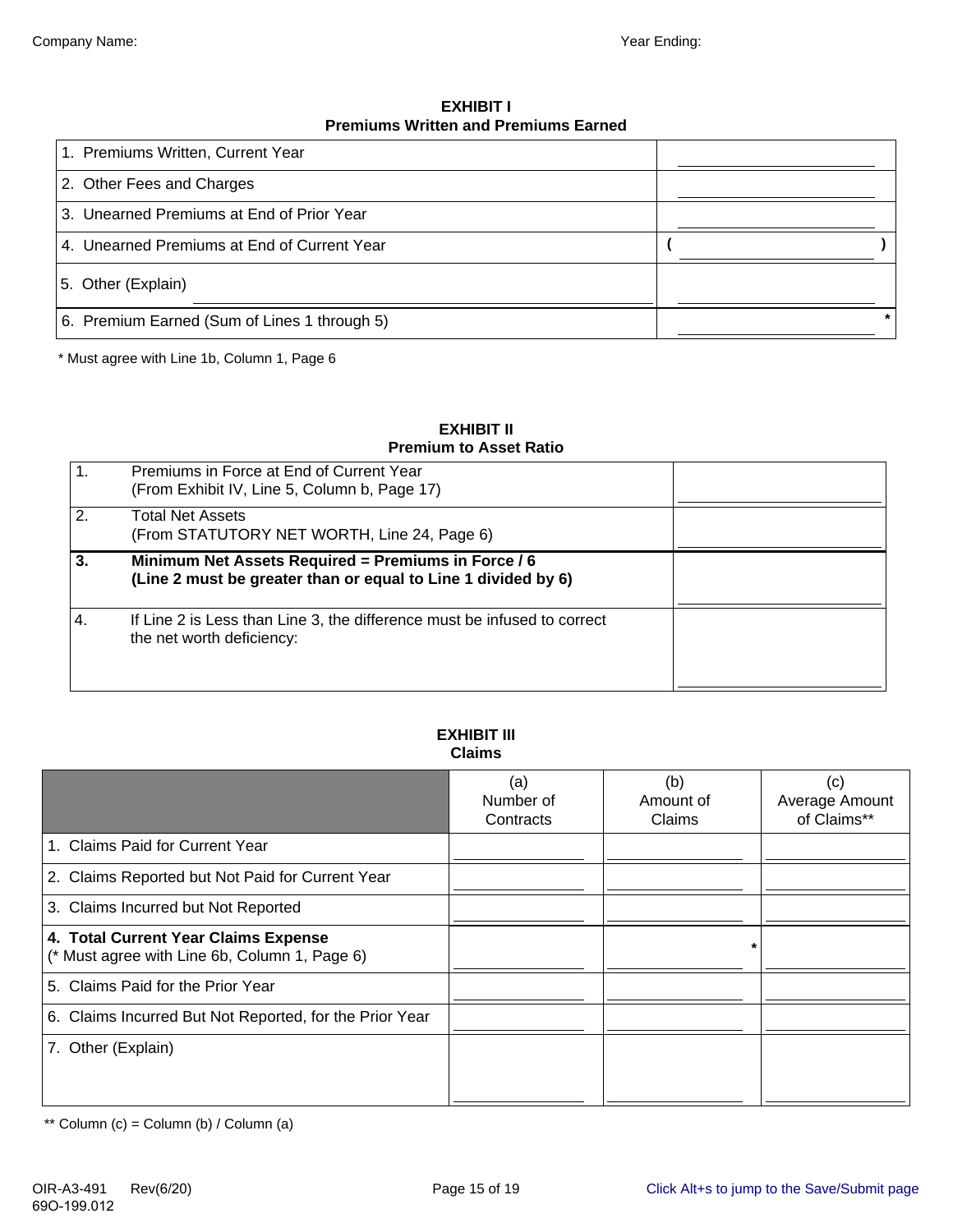#### **EXHIBIT IV Summary of Business Written in All States, Including FLORIDA (Accrual Basis)**

|                                                | (a)<br>Number of<br>Contracts | (b)<br>Premium<br>Amount | (c)<br>Statutory<br>Reserves |
|------------------------------------------------|-------------------------------|--------------------------|------------------------------|
| 1. In-Force at End of Prior Year               |                               |                          |                              |
| 2. Issued During Current Year                  |                               |                          |                              |
| 3. Cancellations & Refunds During Current Year |                               |                          |                              |
| 4. Expirations During Current Year             |                               |                          |                              |
| 5. In-Force at End of Current Year             |                               |                          |                              |

Columns (a) & (b): 1+2-3-4=5; Column (c) must be at least 25% of Column (b)

\* Must agree with Line 9b, Page 5

#### **EXHIBIT V Summary of Business Written - FLORIDA Only (Accrual Basis)**

|                                                | (a)<br>Number of<br>Contracts | (b)<br>Premium<br>Amount | (C)<br>Statutory<br>Reserves |
|------------------------------------------------|-------------------------------|--------------------------|------------------------------|
| 1. In-Force at End of Prior Year               |                               |                          |                              |
| 2. Issued During Current Year                  |                               |                          |                              |
| 3. Cancellations & Refunds During Current Year |                               |                          |                              |
| 4. Expirations During Current Year             |                               |                          |                              |
| 5. In-Force at End of Current Year             |                               |                          |                              |

#### **EXHIBIT VI Summary of Premiums & Assessments Received - FLORIDA Only (Cash Basis)**

|                                                                 | <b>Amount Collected</b> |
|-----------------------------------------------------------------|-------------------------|
| 1. Home Warranty Premiums Collected During Current Year         |                         |
| 2. Home Warranty Assessments Collected During Current Year      |                         |
| 3. Home Warranty Fees Collected During Current Year             |                         |
| 4. Cancellations & Refunds During Current Year                  |                         |
| 5. Net Collections at End of Current Year (Enter on OIR-A3-440) |                         |
| 6. Premium Tax Due (2% of Line 5) (Enter on OIR-A3-440)         |                         |

Include as part of "Taxes Payable", Line 3, Page 5)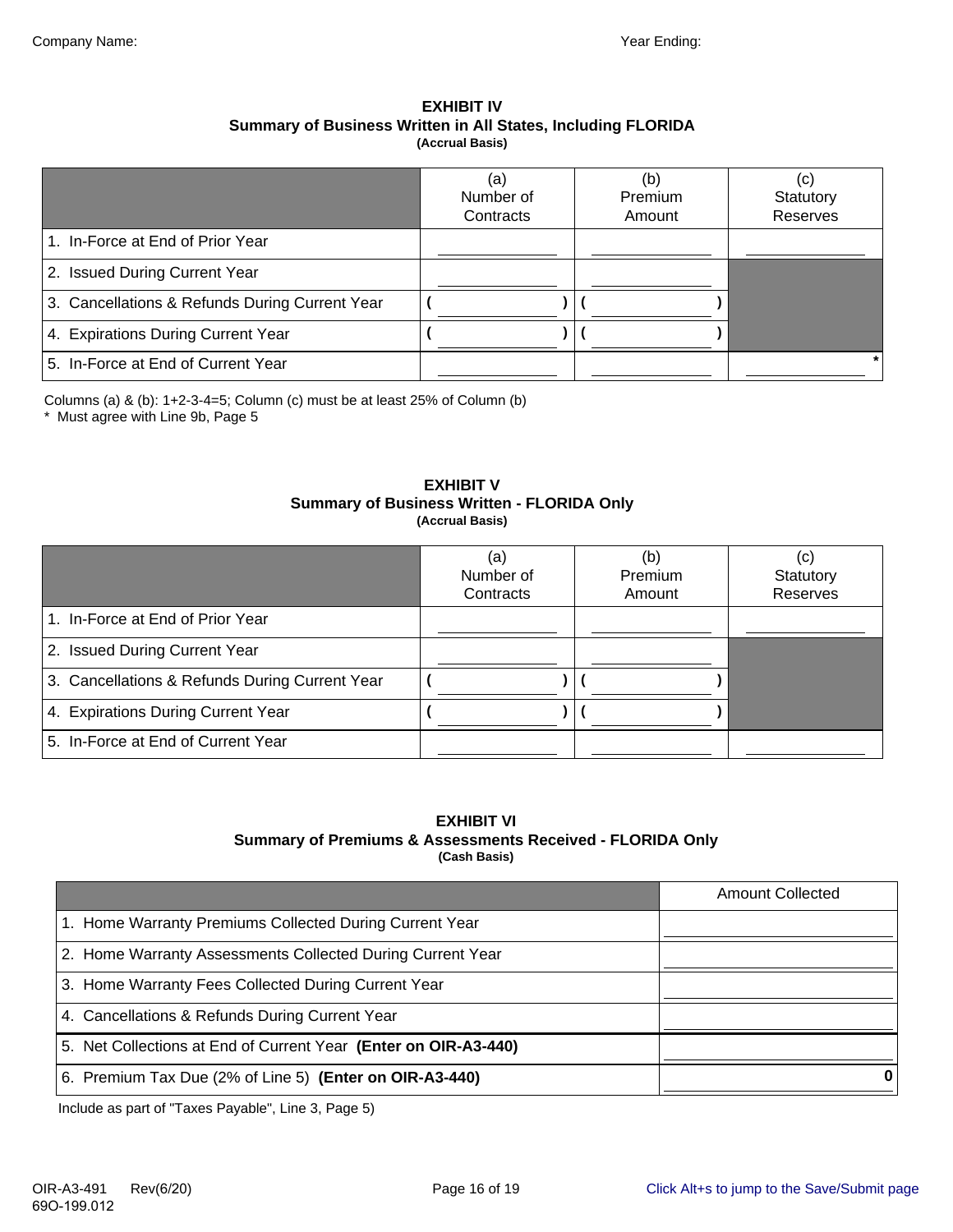#### **LIST OF OFFICERS/DIRECTORS AND KEY PERSONNEL**

Complete the following for all officers, directors, partners, members, and facility executive director/administrators. Include shareholders and affiliates holding at least 10% interest in the operations of the provider. State the percentage owned. If such person and/or shareholder has been appointed, elected, nominated, designated or has been added to this list during this statement period, place a check in the "New" column provided. If required biographical information has not been previously submitted on those checked, please refer to the instructions provided at http://www.floir.com/siteDocuments/OfficeDirector.pdf.

| <b>Name</b> | <b>Position/Title</b> | <b>Residence Address</b> | State/<br>City<br>Prov. | Zip/Postal<br>Code | Date of Birth | % | New    |
|-------------|-----------------------|--------------------------|-------------------------|--------------------|---------------|---|--------|
|             |                       |                          |                         |                    |               |   | $\Box$ |
|             |                       |                          |                         |                    |               |   | $\Box$ |
|             |                       |                          |                         |                    |               |   | $\Box$ |
|             |                       |                          |                         |                    |               |   | $\Box$ |
|             |                       |                          |                         |                    |               |   | $\Box$ |
|             |                       |                          |                         |                    |               |   | $\Box$ |
|             |                       |                          |                         |                    |               |   | $\Box$ |
|             |                       |                          |                         |                    |               |   | $\Box$ |
|             |                       |                          |                         |                    |               |   | $\Box$ |
|             |                       |                          |                         |                    |               |   | $\Box$ |
|             |                       |                          |                         |                    |               |   | $\Box$ |
|             |                       |                          |                         |                    |               |   | $\Box$ |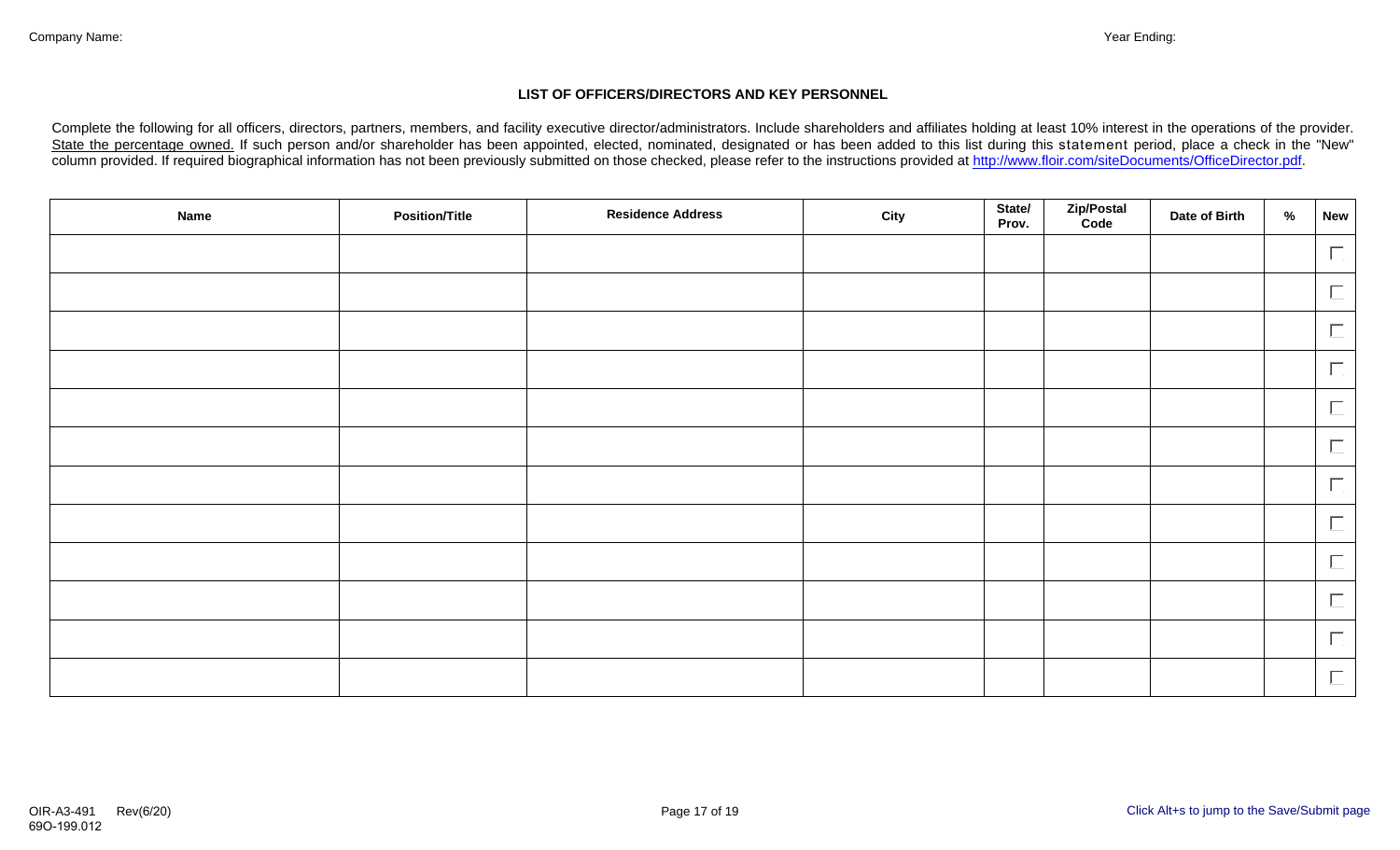#### **LIST OF COMPANIES**

Complete the following for all companies and affiliates holding at least 10% interest in the operations of the provider. State the percentage owned. If such company has been added to this list during this statement period, place a check in the "New" column provided.

| <b>Name</b> | <b>Business Address</b> | <b>City</b> | State/<br>Prov. | Zip/Postal<br>Code | <b>FEIN</b> | % | <b>New</b> |
|-------------|-------------------------|-------------|-----------------|--------------------|-------------|---|------------|
|             |                         |             |                 |                    |             |   | $\Box$     |
|             |                         |             |                 |                    |             |   | $\Box$     |
|             |                         |             |                 |                    |             |   | $\Box$     |
|             |                         |             |                 |                    |             |   | $\Box$     |
|             |                         |             |                 |                    |             |   | $\Box$     |
|             |                         |             |                 |                    |             |   | $\Box$     |
|             |                         |             |                 |                    |             |   | $\Box$     |
|             |                         |             |                 |                    |             |   | $\Box$     |
|             |                         |             |                 |                    |             |   | $\Box$     |
|             |                         |             |                 |                    |             |   | $\Box$     |
|             |                         |             |                 |                    |             |   | $\Box$     |
|             |                         |             |                 |                    |             |   | $\Box$     |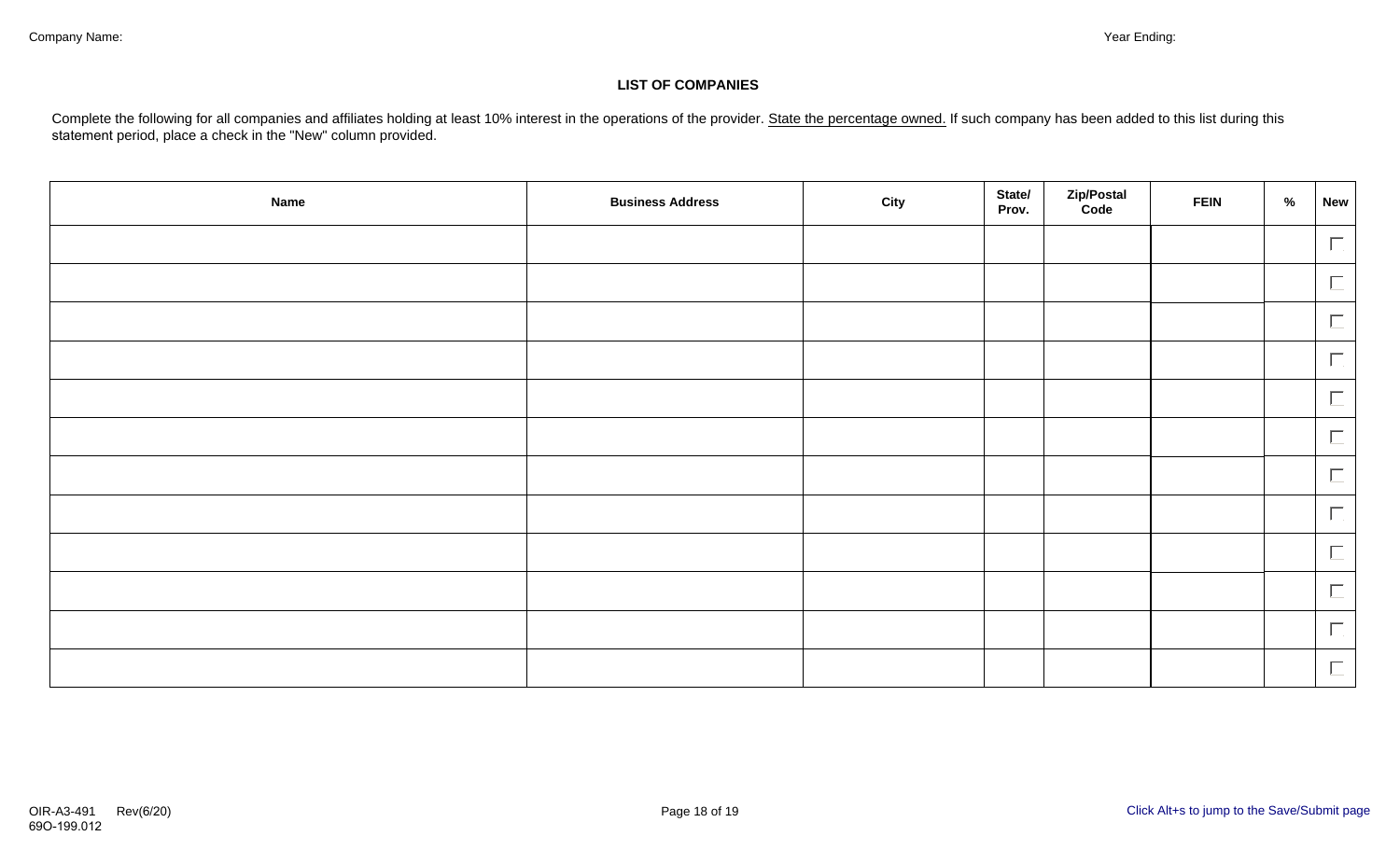## **SAVE/SUBMIT PAGE**

**Save** - Use this button to save your data to our server. **It is strongly recommended that you save your data periodically as you fill in this form.** You can still save your data even if you have validation errors appear below.

**Submit Final** - Use this button if you have entered all the required information and want to submit this data to our server. If you have validation errors, they must be corrected before being able to submit the form data. **Once you successfully submit the form data, you can no longer make changes.**

The session key will expire on: Eastern Time

Save **Submit Final**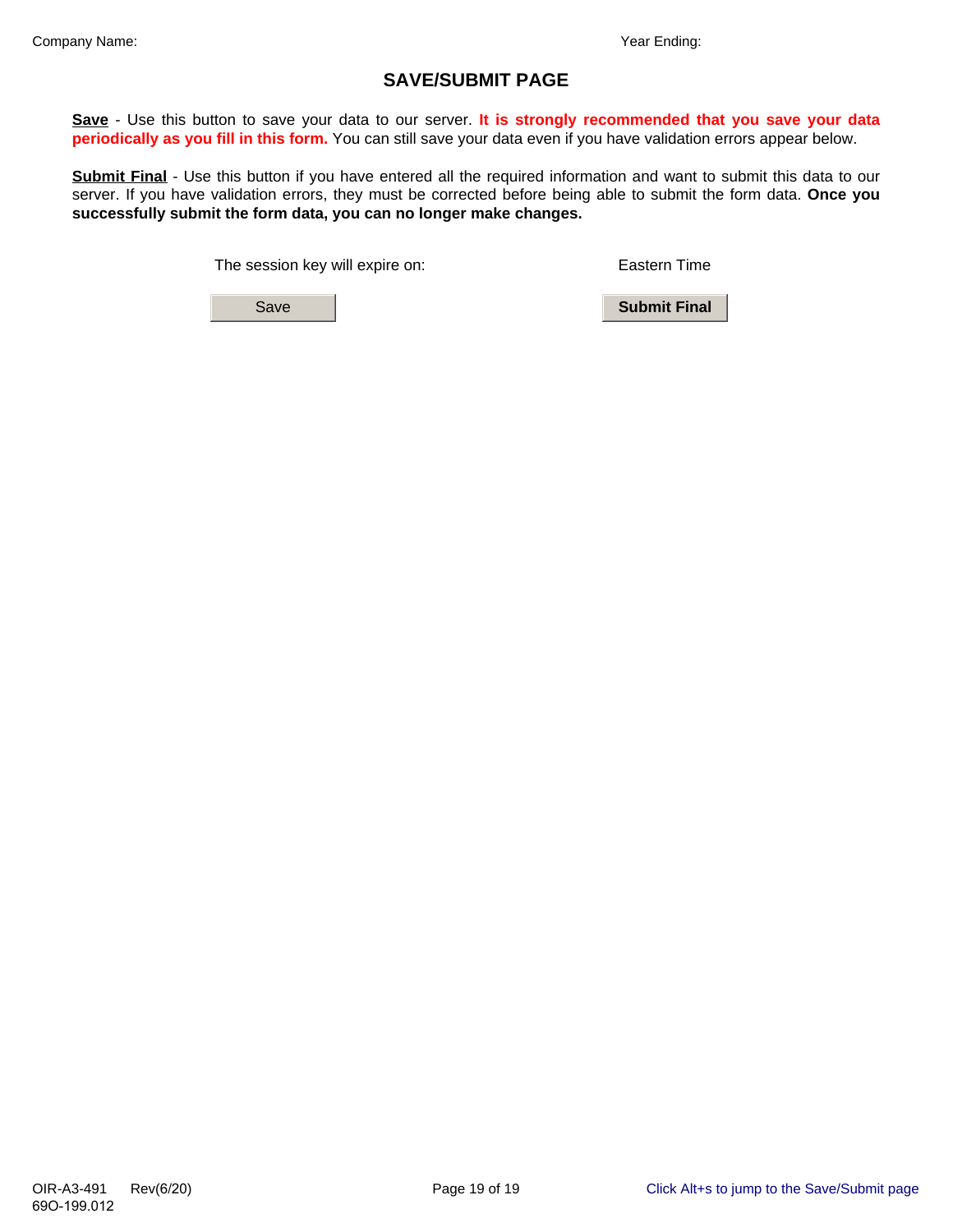

Department of Financial Services *Office of Insurance Regulation – Specialty Product Administration*

| Licensee:                                                                                                                                                                                                                                                                                                                            | APPLICATION for                                |
|--------------------------------------------------------------------------------------------------------------------------------------------------------------------------------------------------------------------------------------------------------------------------------------------------------------------------------------|------------------------------------------------|
|                                                                                                                                                                                                                                                                                                                                      | RENEWAL of LICENSE                             |
| Address:                                                                                                                                                                                                                                                                                                                             |                                                |
|                                                                                                                                                                                                                                                                                                                                      | HOME WARRANTY ASSOCIATION                      |
| City, State Zip                                                                                                                                                                                                                                                                                                                      |                                                |
|                                                                                                                                                                                                                                                                                                                                      | For the period: $06/01/$ ____ to $05/31/$ ____ |
| Federal Employer ID Number: $\qquad \qquad \_ \qquad$ $\qquad$ $\qquad$ $\qquad$ $\qquad \_ \qquad$ $\qquad$ $\qquad$ $\qquad$ $\qquad$ $\qquad$ $\qquad$ $\qquad$ $\qquad$ $\qquad$ $\qquad$ $\qquad$ $\qquad$ $\qquad$ $\qquad$ $\qquad$ $\qquad$ $\qquad$ $\qquad$ $\qquad$ $\qquad$ $\qquad$ $\qquad$ $\qquad$ $\qquad$ $\qquad$ |                                                |
| FL Company Code: 7 0                                                                                                                                                                                                                                                                                                                 | Due by May 31                                  |

#### **IN COMPLIANCE WITH THE LAWS OF FLORIDA, THE ABOVE NAMED DOES HEREBY APPLY FOR RENEWAL OF ITS HOME WARRANTY ASSOCIATION LICENSE AUTHORIZING THE AFORESAID TO PERFORM SUCH DUTIES IN THIS STATE PURSUANT TO THE LAWS OF FLORIDA.**

| Name and Title | Signature | Date |
|----------------|-----------|------|
| Name and Title | Signature | Date |

#### **INSTRUCTIONS:**

- 1. If you wish to renew, complete and sign this application and forward it along with your remittance in the amount of \$200.00 made payable to: **Florida Department of Financial Services**.
- 2. Application must be signed by:
	- a. The owner or authorized representative, if a sole-proprietorship.
	- b. The president and secretary, if a corporation.
	- c. The managing or senior partner(s) or managing director(s), if a partnership or association. (If necessary, attach additional sheets.)
- 3. The renewal application and remittance must be received on or before May 31 by:

Florida Department of Financial Services Revenue Processing Section Post Office Box 6100 Tallahassee, Florida 32314-6100

| <b>AMOUNT</b> | <b>TYPE</b> | <b>CLASS</b> | FEE | <b>TRACCT</b> |
|---------------|-------------|--------------|-----|---------------|
| \$200.00      | 10          | ◡▴           | ≖   | 3002          |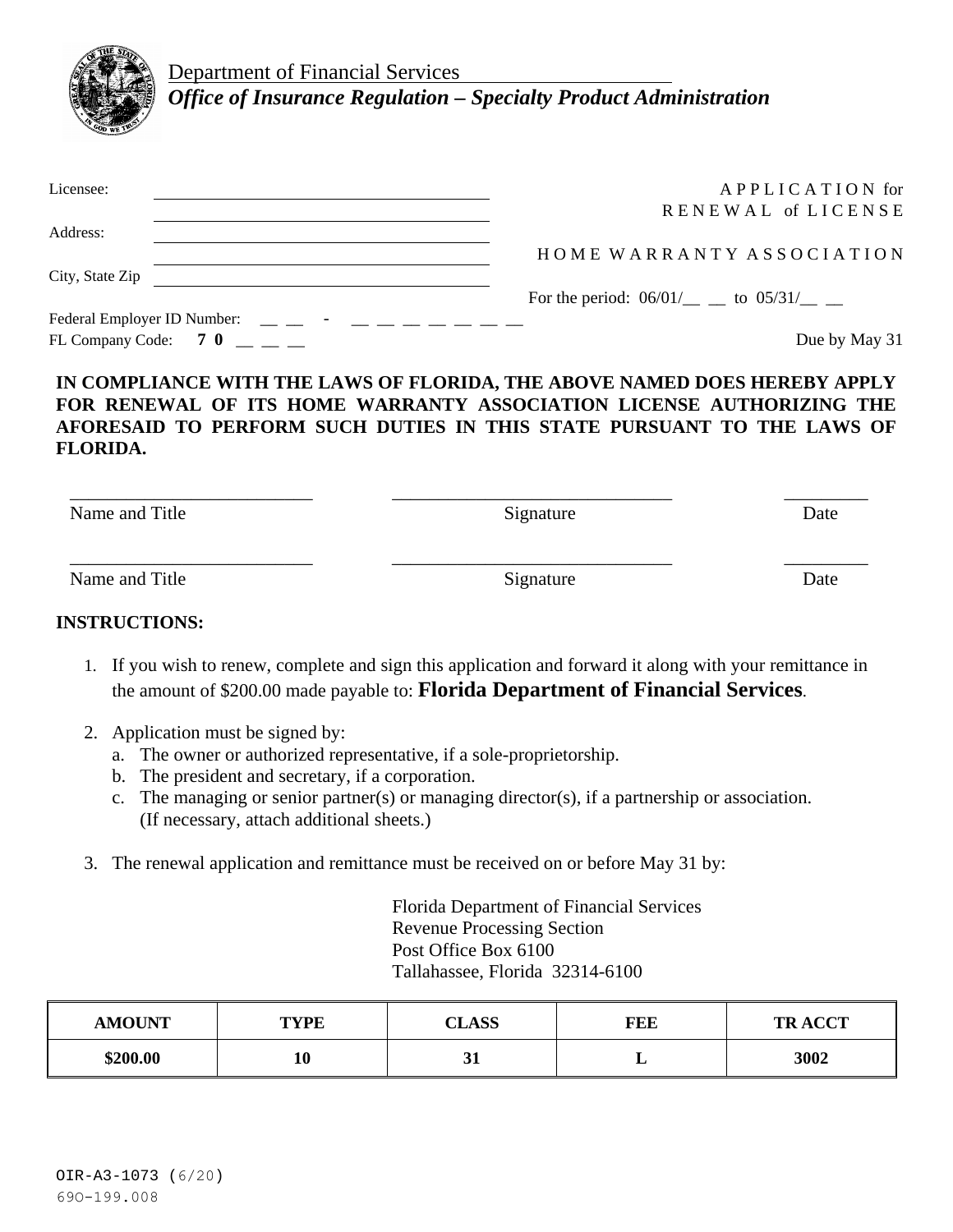# *SERVICE OF PROCESS CONSENT &AGREEMENT*

|                                                 |                             |                                                                                                                                                                                                                                                                                                                               | (Please type or print all information clearly) |                                                                                                                                                                                                                                                                                                                                                                                                                                                                                                                                                                                                                                                                                                                                                                                                                                      |  |
|-------------------------------------------------|-----------------------------|-------------------------------------------------------------------------------------------------------------------------------------------------------------------------------------------------------------------------------------------------------------------------------------------------------------------------------|------------------------------------------------|--------------------------------------------------------------------------------------------------------------------------------------------------------------------------------------------------------------------------------------------------------------------------------------------------------------------------------------------------------------------------------------------------------------------------------------------------------------------------------------------------------------------------------------------------------------------------------------------------------------------------------------------------------------------------------------------------------------------------------------------------------------------------------------------------------------------------------------|--|
|                                                 | $\Box$ Original Designation | □Insurer Name Change                                                                                                                                                                                                                                                                                                          | □Merger / Acquisition                          | $\Box$ Update Delivery Information                                                                                                                                                                                                                                                                                                                                                                                                                                                                                                                                                                                                                                                                                                                                                                                                   |  |
| Insurer or Company Name:<br>City, State, Zip    |                             | <u> 1980 - Jan Salaman, mangang mga kalendar ng mga kalendar ng mga kalendar ng mga kalendar ng mga kalendar ng mga ka</u>                                                                                                                                                                                                    |                                                |                                                                                                                                                                                                                                                                                                                                                                                                                                                                                                                                                                                                                                                                                                                                                                                                                                      |  |
|                                                 | FEI #                       |                                                                                                                                                                                                                                                                                                                               | FL Company Code                                | Telephone #                                                                                                                                                                                                                                                                                                                                                                                                                                                                                                                                                                                                                                                                                                                                                                                                                          |  |
|                                                 |                             |                                                                                                                                                                                                                                                                                                                               |                                                | Know all men by these present, that the insurer or other entity named above is subject to the statutory agent for service of process<br>provisions of the Florida Insurance Code duly organized and existing under and by virtue of the laws of the state of domicile.                                                                                                                                                                                                                                                                                                                                                                                                                                                                                                                                                               |  |
|                                                 |                             | President or Secretary, or any other duly authorized and accredited officer thereof.                                                                                                                                                                                                                                          |                                                | Said entity does hereby agree and consent that actions may be commenced against it in any court having jurisdiction in any county in<br>the State of Florida, in which a cause of action may arise, or in which the plaintiff may reside, by the service of process upon the Chief<br>Financial Officer of the State of Florida. Said entity also hereby stipulates and agrees that any and all process so served shall be<br>taken and held in all Courts to be as valid and binding upon this insurer or other entity as if personal service had been made upon the                                                                                                                                                                                                                                                                |  |
|                                                 |                             | of Florida at the address shown at the bottom of thispage.                                                                                                                                                                                                                                                                    |                                                | The undersigned hereby further agrees and stipulates that this agreement is and shall remain irrevocable, so long as there is liability,<br>under any policy, claim or cause of action within this state, either fixed or contingent. Said insurer or other entity does hereby designate<br>the following as the name and address of the person to whom all process is to be forwarded when process is served upon said Chief<br>Financial Officer of the State of Florida on behalf of the above named insurer or entity. In the event of a change in the name of the<br>insurer or the designation of the person to whom process is to be forwarded, whether it be name, address, and/or phone or<br>fax numbers, the insurer or company shall immediately file a new agreement form with the Chief Financial Officer of the State |  |
| <b>Designated Person</b><br>to receive process: |                             |                                                                                                                                                                                                                                                                                                                               |                                                |                                                                                                                                                                                                                                                                                                                                                                                                                                                                                                                                                                                                                                                                                                                                                                                                                                      |  |
| <b>Mailing Address:</b>                         |                             |                                                                                                                                                                                                                                                                                                                               |                                                | Street Address: The Contract of the Contract of the Contract of the Contract of the Contract of the Contract of the Contract of the Contract of the Contract of the Contract of the Contract of the Contract of the Contract o                                                                                                                                                                                                                                                                                                                                                                                                                                                                                                                                                                                                       |  |
| Signature:                                      |                             | I hereby consent and agree to be the person to whom process served upon<br>the Chief Financial Officer of the State of Florida for said entity, may be forwarded.                                                                                                                                                             |                                                |                                                                                                                                                                                                                                                                                                                                                                                                                                                                                                                                                                                                                                                                                                                                                                                                                                      |  |
|                                                 | A.D.                        | In Witness Whereof, we, the President or Chief Executive Officer and Secretary of said insurer or other entity,<br>being duly authorized by the Board of Directors or governing body of this entity to execute this document, have<br>hereunto set our hands and affixed the seal of said insurer or other entity on this the |                                                | day of                                                                                                                                                                                                                                                                                                                                                                                                                                                                                                                                                                                                                                                                                                                                                                                                                               |  |
|                                                 |                             |                                                                                                                                                                                                                                                                                                                               | <b>President or CEO's Signature</b>            |                                                                                                                                                                                                                                                                                                                                                                                                                                                                                                                                                                                                                                                                                                                                                                                                                                      |  |
| <b>SEAL</b>                                     |                             |                                                                                                                                                                                                                                                                                                                               | President or CEO's Name (Typed or Printed)     |                                                                                                                                                                                                                                                                                                                                                                                                                                                                                                                                                                                                                                                                                                                                                                                                                                      |  |
|                                                 |                             |                                                                                                                                                                                                                                                                                                                               | Secretary's Signature                          |                                                                                                                                                                                                                                                                                                                                                                                                                                                                                                                                                                                                                                                                                                                                                                                                                                      |  |
| OIR-C1-144                                      |                             |                                                                                                                                                                                                                                                                                                                               | Secretary's Name (Typed or Printed)            | Any signatures other than the President, CEO, or Secretary for the Company must be                                                                                                                                                                                                                                                                                                                                                                                                                                                                                                                                                                                                                                                                                                                                                   |  |

0IR-C1-144<br>Rev06/2004<br>Rev06/2004<br>Rules 690-193.003, 690-199.008 **State 199.000 Startegen State 199.000 Startegy of said company delegating the authority to sign for the company.** 

*Service of Process Section 200 East Gaines Street • PO Box 6200 • Tallahassee, FL 32314-6200 •(850) 413-4200 • Fax (850) 922-2544*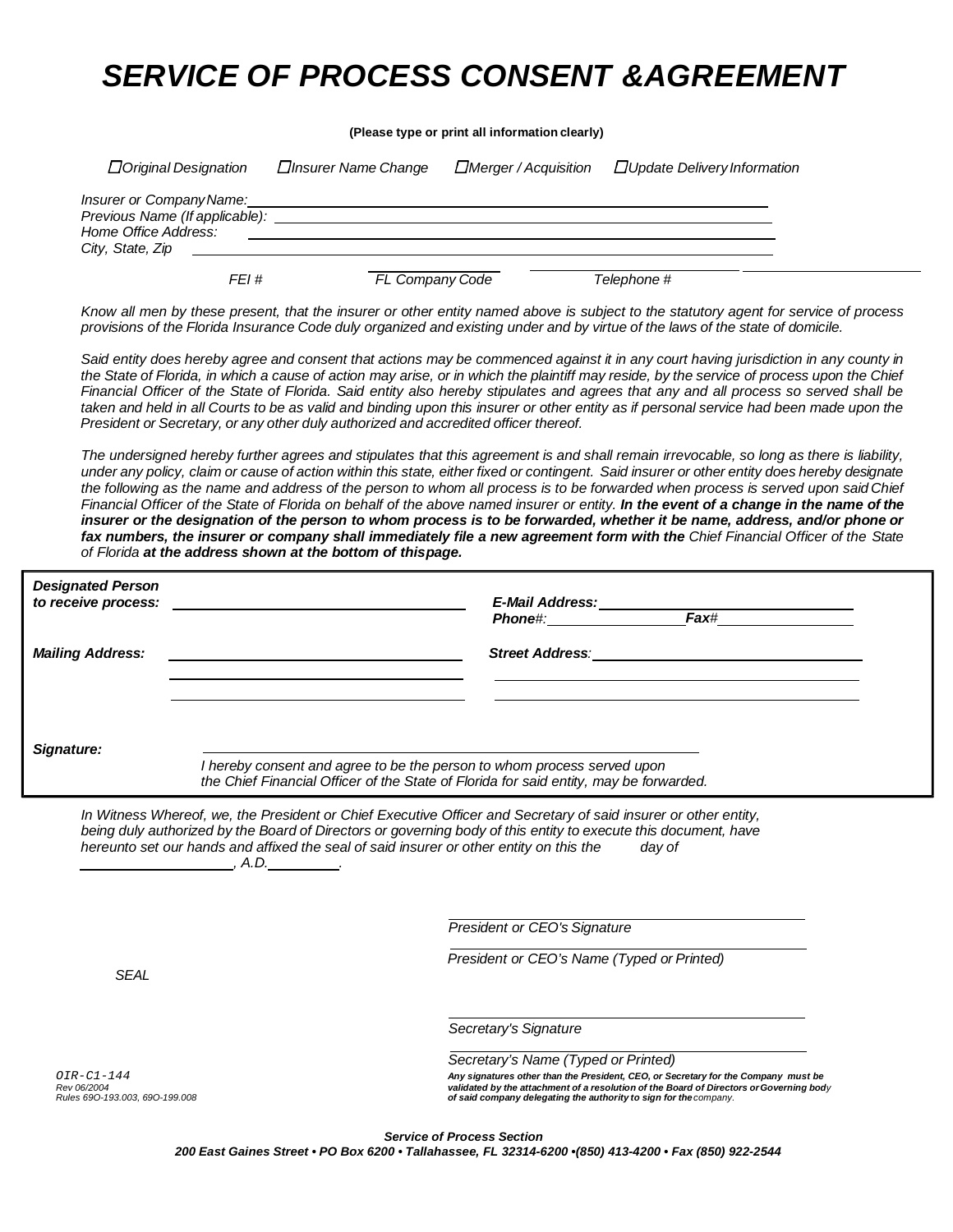

This packet is designed to assist individuals in preparing the application in accordance with Florida Statutes and Rules and to facilitate expeditious processing of the application by the Florida Office of Insurance Regulation ("Office").

Please submit all documents required by this packet in searchable PDF format unless otherwise indicated or required by Florida Statutes.

If this packet requires submission of forms or rates, upon receipt of an email notification of acceptance of the application, the Applicant is directed to return to the Industry Portal <http://www.floir.com/iportal> and select "Insurance Regulation Filing System (IRFS)" to begin the submission of forms and/or rates.

In order for a submission to be considered a complete application, all required information must be included in the filing, including the completed application checklist.

The completed application packet must be submitted to the Office by selecting iApply – Online Company Admissions at the following link:

# **<http://www.floir.com/iportal>**

Any questions Applicants have concerning this application packet or iApply may be directed to Property and Casualty at [pcappcoord@floir.com.](mailto:pcappcoord@floir.com)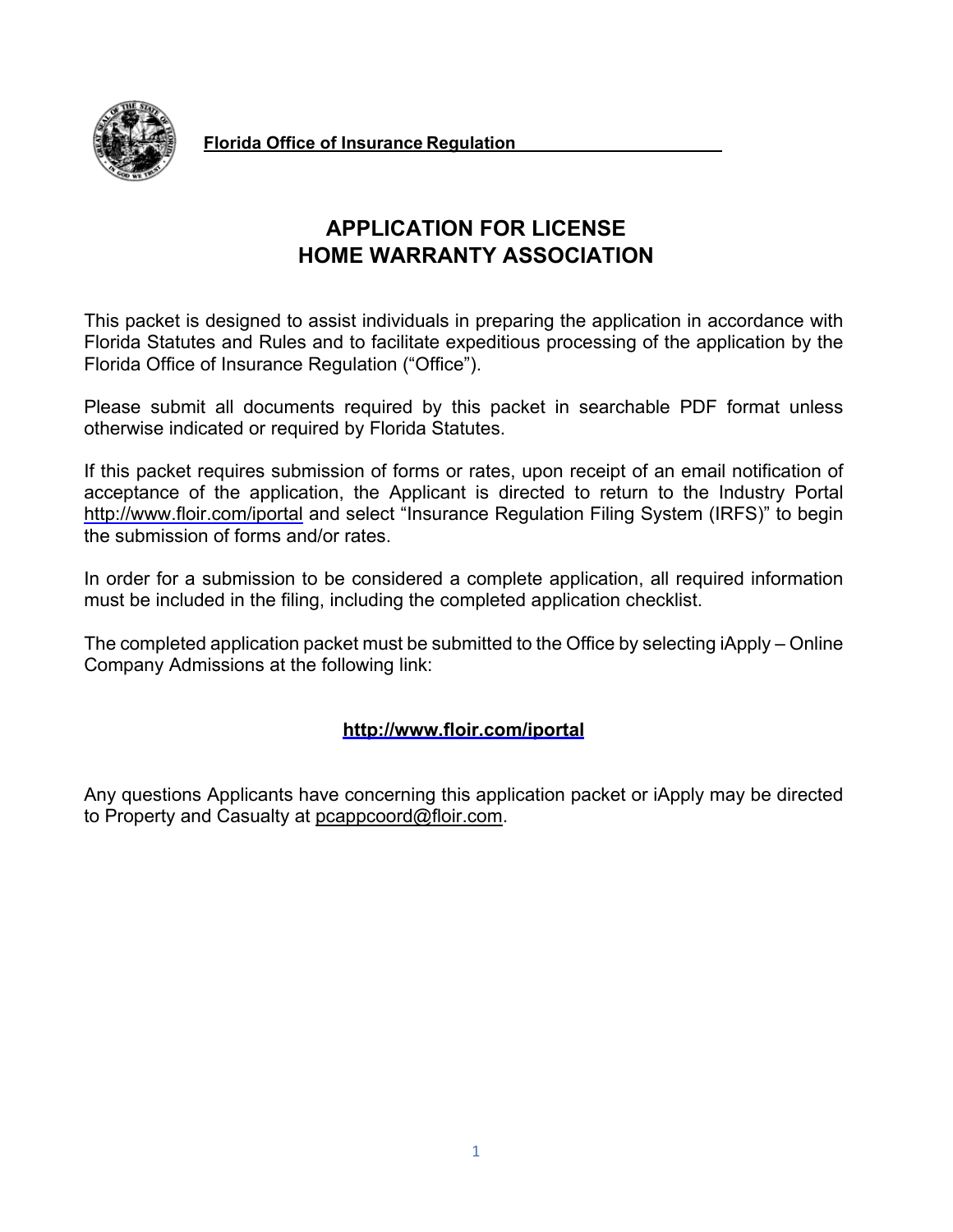## **INSTRUCTIONS**

## **SECTION I - APPLICATION FEES**

#### **Section I-1 Application Fees**

Applicants must pay a license fee of \$200 U.S. Dollars ("USD"). This fee is due at the time the application packet is filed and is not refundable.

Secure your check to the Invoice on page 16 of this application and mail to:

Department of Financial Services Bureau of Financial Services Post Office Box 6100 Tallahassee, Florida 32314-6100

Include copies of the completed Invoice and check with your application filing submitted via iApply. This procedure will expedite the processing of your application and assure a timely recording of the fee payment.

#### **Section I-II Fingerprint Fees**

Applicants are required to pay a fee for the processing of the fingerprint cards required in Section IV-4. Please see Form OIR-C1-938, Fingerprint Payment and Submission Procedure, for instructions.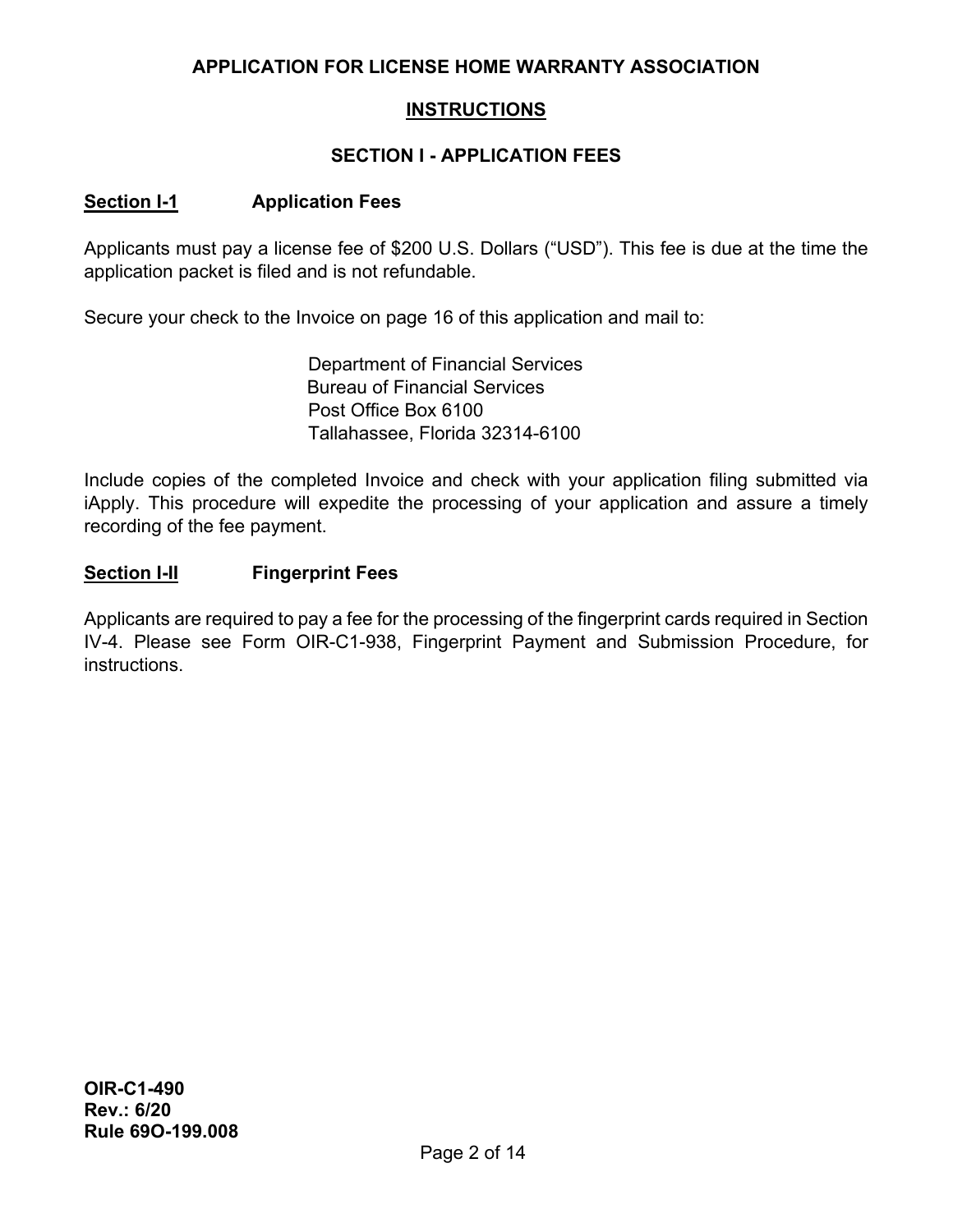#### **SECTION II - LEGAL**

#### **Section II-1 Articles of Incorporation**

Submit a copy of Applicant's Articles of Incorporation, complete with all amendments, certified within the last year by the public official with whom the originals are on file in the state or jurisdiction of domicile.

#### **Section II-2 Certificate of Status from State of Domicile**

If Applicant is not a Florida domestic company, submit a certificate of status from the domiciliary jurisdiction dated within the last year. A certificate of status is a document issued by the public official having supervision of the records of corporations in the Applicant's home state or jurisdiction of domicile, usually the Secretary of State or equivalent office, that shows the company is duly organized in the state or jurisdiction of domicile and that all taxes and fees have been paid.

#### **Section II-3 Certificate of Status from Florida**

Submit a certificate of status from the Florida Secretary of State dated within the last year.

#### **Section II-4 Company Bylaws**

Submit a copy of Applicant's Bylaws. This document should be certified by Applicant's Secretary as a true and correct copy of the current document and dated within the last year. Only the Secretary's signature will be accepted.

#### **Section II-5 Service of Process Consent and Agreement**

Submit the executed Service of Process Consent and Agreement Form OIR-C1-144. No signatures other than those of the President or Chief Executive Officer and the Secretary will be accepted.

#### **Section II-6 Authorization Letter**

Provide a letter of authorization for any person, other than Applicant's personnel, who is authorized to represent the Applicant before the Office in this matter. This letter should be dated within the last year.

#### **Section II-7 Fictitious Name Filing**

If the organization plans to utilize a fictitious name, submit evidence of compliance with Section 865.09, Florida Statutes.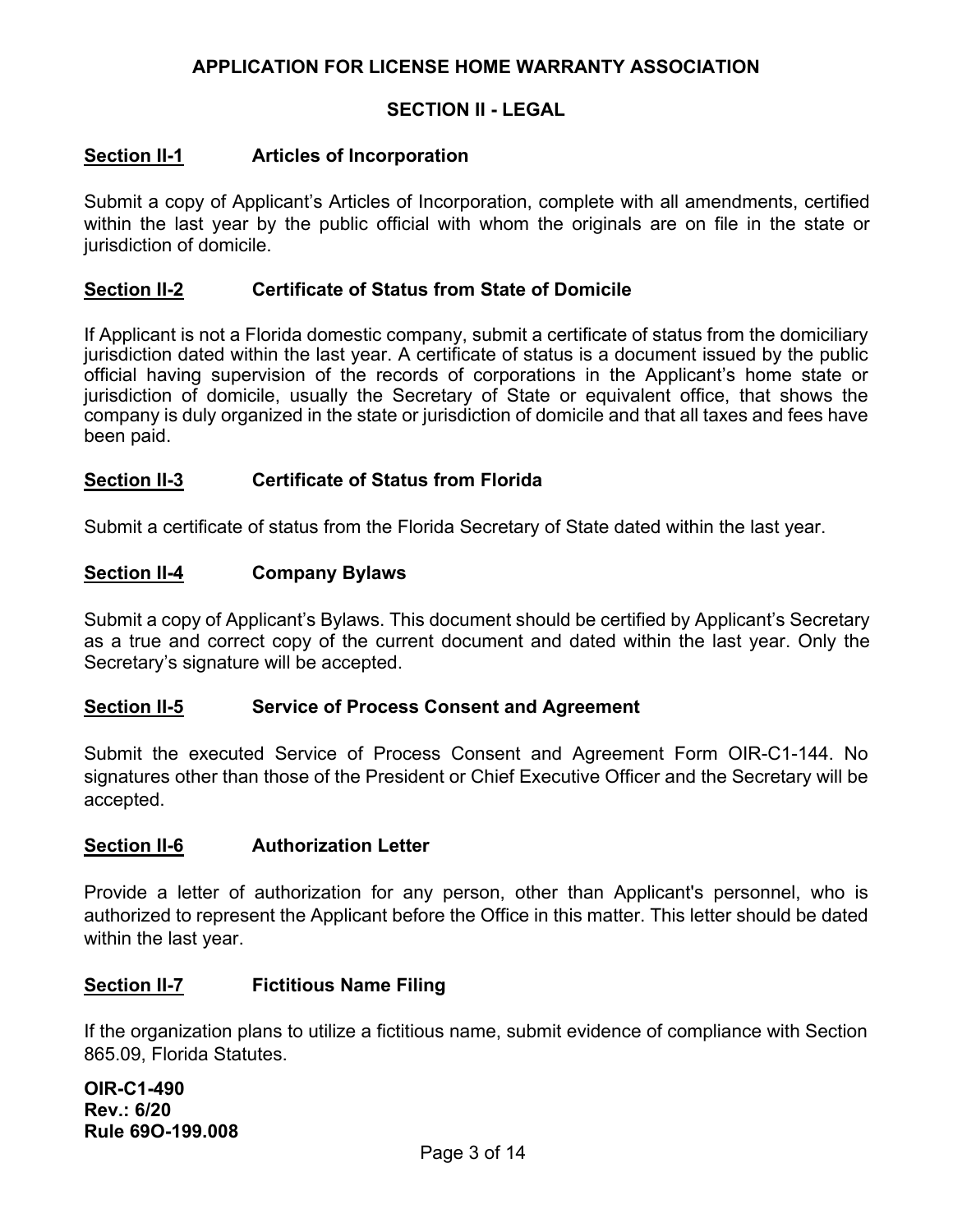## **INSTRUCTIONS SECTION III – FINANCIAL**

#### **Section III-1 Financial Statements**

Applicant must submit complete financial statements that contain a balance sheet, income statement, and statement of cash flows. These statements should be certified as true and correct by two officers and may not be more than 12 months old. Applicant should also submit the same for its immediate parent.

#### **Section III-2 Financial Requirements**

The applicant must comply with one of the following two options:

- (a) Supply the Office with a copy of an approved executed contractual liability insurance policy containing the provisions set forth in Section 634.3077(3), Florida Statutes. The insurance company issuing the policy must be a Florida admitted property and casualty insurance company whose Certificate of Authority allows it to write this type of policy. Policies issued by Surplus Lines insurers are not acceptable.
- (b) Supply the Office with a sworn statement of the applicant's intentions to establish and maintain a 25% reserve as outlined by Section 634.3077(1), Florida Statutes. If the applicant has home warranties on its books at the time of application, provide a list of the assets funding the reserve.

#### **Section III-3 Deposit**

Pursuant to Section 634.305, Florida Statutes, Applicant must, prior to the issuance of a license, provide evidence of either:

- (a) a securities deposit of \$100,000 USD, or
- (b) a securities deposit of \$25,000 USD, as well as a surety bond for \$75,000 USD.

These deposits should be made in accordance with the provisions of Section 625.52, Florida Statutes. For information on how to make the required securities deposit, contact the Bureau of Collateral Management at (850) 413-3167, or:

> Department of Financial Services Bureau of Collateral Management Capitol Building – Room P-3 Tallahassee, FL 32399-0345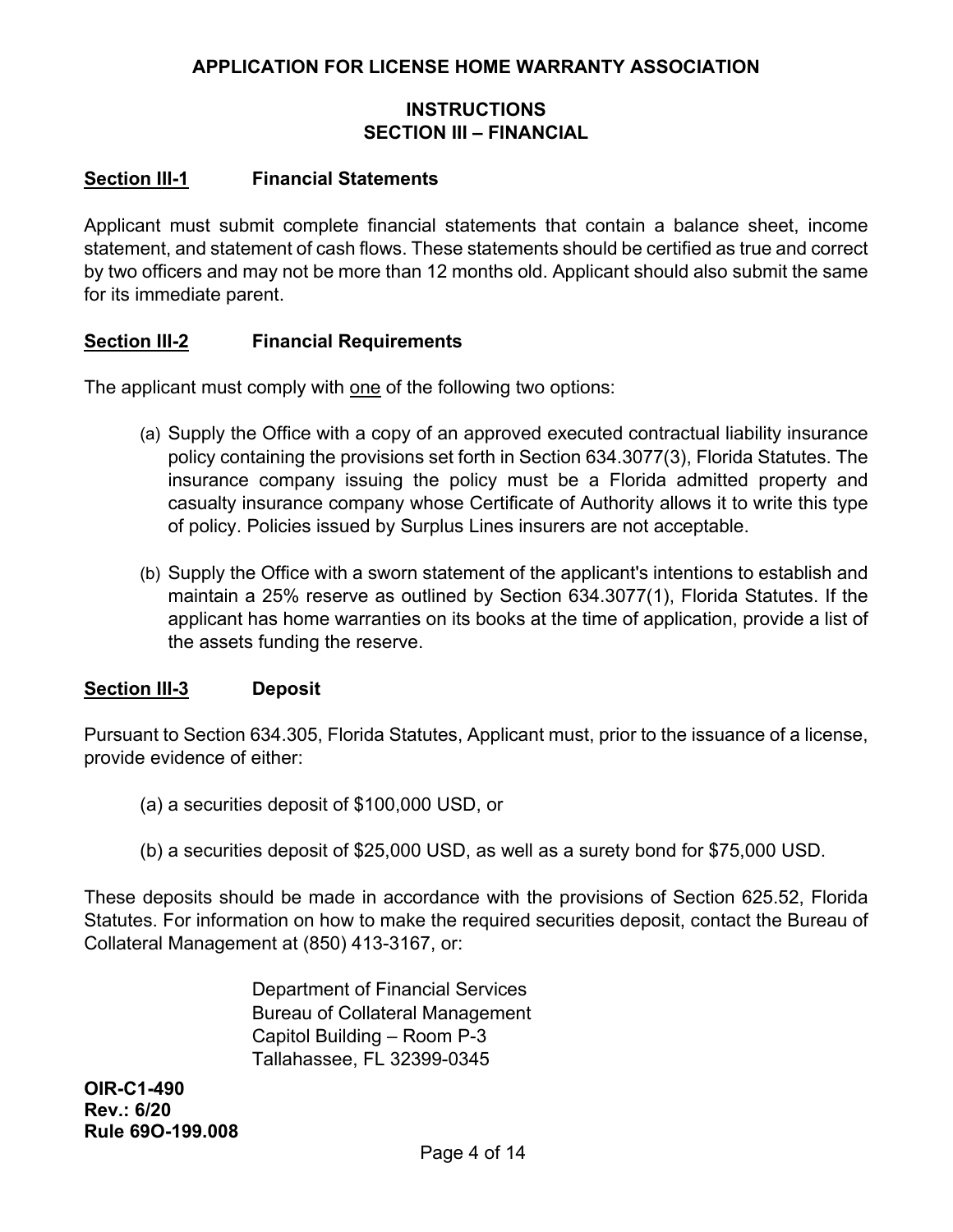### **Section III-4 Plan of Operations**

It is important for the Office to have a clear understanding of the proposed operations of the specialty insurer and the goals it seeks to achieve. To fulfill this requirement, the plan of operations must consist of the following information:

a. **History**: Applicant should prepare a brief history of the company since its incorporation. Indicate any changes of ownership or changes in operations. Indicate any actions taken by governmental agencies that have or had jurisdiction over the company.

In this section list all companies or individuals affiliated with the Applicant. If a company, indicate what its principal business is. In addition, provide a list of all d/b/a's, trade names, or fictitious names, plan or contract names, or any other name the general public may recognize.

Provide any names, trademark, or emblem which is distinctive and not similar to the name or trademark of any other association, corporation, or organization already doing business in this State as will tend to mislead or confuse the public, as required by Section 634.304 (3), Florida Statutes.

- b. **Organizational Chart:** Furnish complete organizational chart for Applicant fully disclosing the relationship between all entities in the organizational structure, including all parent, holding, and subsidiary entities, as well as any and all affiliated entities, and clearly stating all ownership percentages, if applicable.
- c. **Management:** Applicant should provide its home warranty experience in the areas of marketing, claims handling, accounting, and investments.
- d. **Products:** Applicant should give a description of each product it plans to market.
- e. **Marketing and Growth:** Applicant should furnish a plan of marketing including methods, rates, and commissions, projected growth pattern, and other pertinent information affecting marketing plans.
- f. **Forms:** Submit a copy of any proposed contract forms

## **Section III-5 Financial Projections**

Applicant should submit projected total premiums for the first three years of operation from the time of expected licensure. Submissions should include the underlying assumptions, the projected number of contracts sold, and the average premium under each type of contract. This information should be provided for Florida only, as well as separately for all business.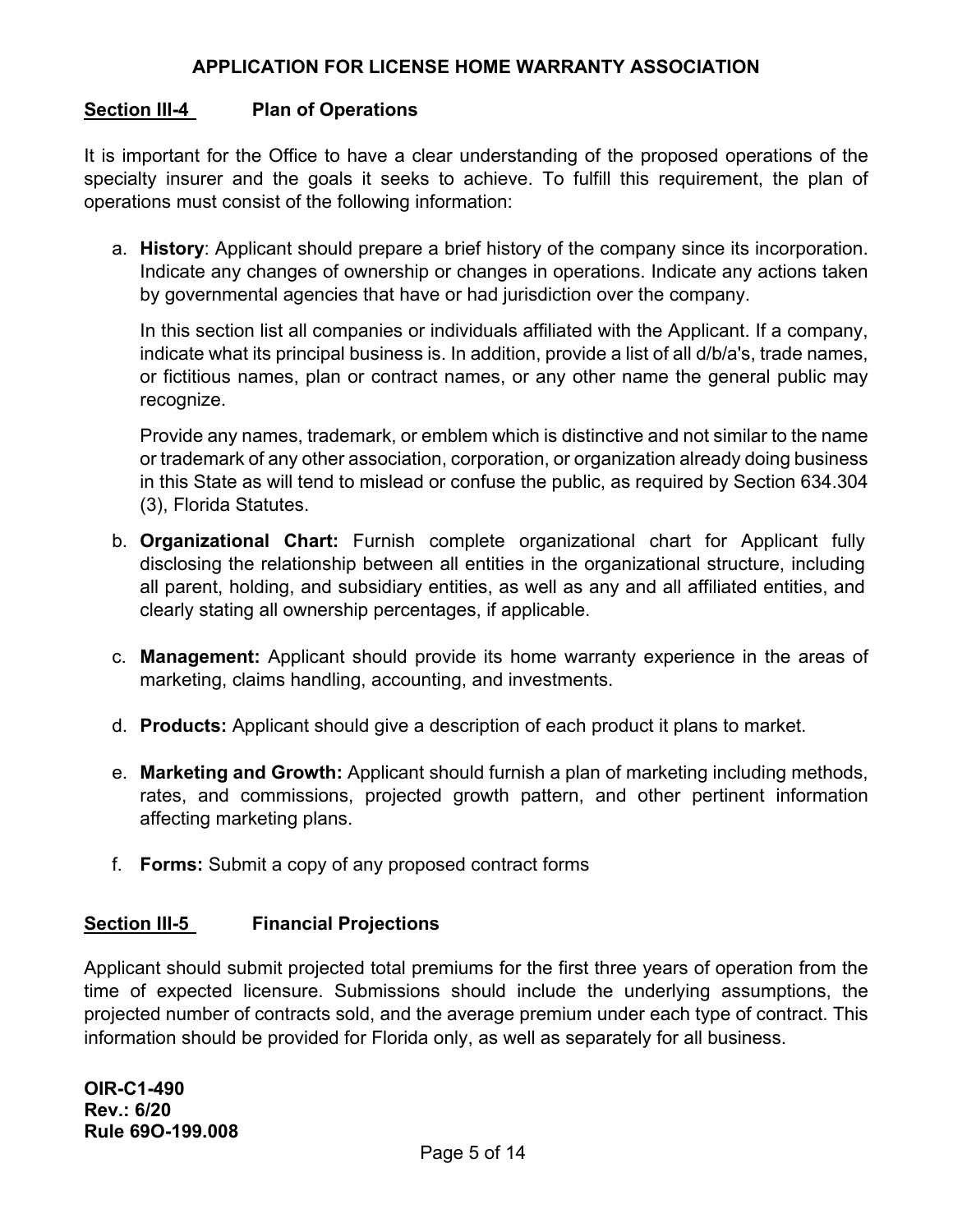#### **Section III-6 States Where Applicant is Currently Doing Business**

In this section, the applicant should provide a list of states in which it or affiliated companies conduct home warranty business.

#### **Section III-7 Alphabetical List of Proposed Sales Representatives**

The applicant should provide a list of its proposed sales representatives. It is understood that most applicants do not have a complete sales force in place; however, this information should be provided to the best of your ability.

Information on the licensing of sales representatives may be obtained from the Florida Department of Financial Services, Division of Agent & Agency Services, by calling 1-877-MY-FL-CFO (1-877-693-5236), or (850) 413-3089, if calling from out of state.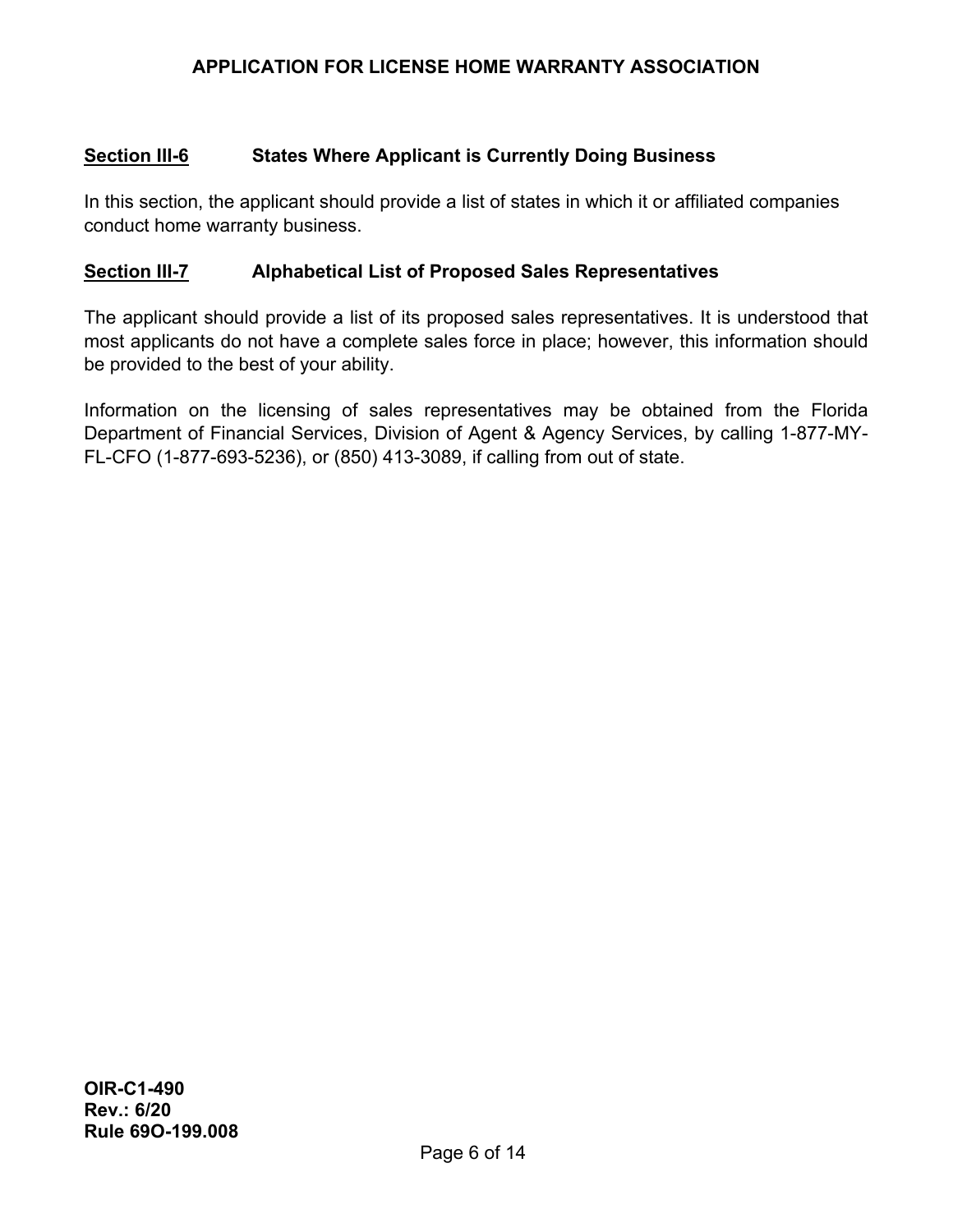#### **SECTION IV – MANAGEMENT**

#### **Section IV-1 Management Information Forms**

Submit Management Information Form OIR-C1-2221 fully describing Applicant's management, ownership, and all individuals or entities having direct or indirect control up to and including any 10% or greater interest holders of the ultimate parent. A Management Information Form should be submitted for each entity in the ownership chain.

Forms should contain the First, Middle, and Last name of listed individuals. Please state if a middle name does not exist.

#### **Section IV-2 Biographical Affidavits as to Officers, Directors, and Shareholders**

Provide a National Association of Insurance Commissioners ("NAIC") Biographical Affidavit (NAIC Form 11) for each individual listed in Section V-1. Applicant may omit individuals for those companies in the organizational structure between the immediate parent and the ultimate parent. Please note that if an individual has a Biographical Affidavit with an associated background report on file with the Office, and the Biographical Affidavit was signed and notarized within 2 years of the date of the Application being filed, a Biographical Affidavit and associated background report need not be submitted for that individual.

All questions must be answered. All "Yes" answers must be explained.

Each Biographical Affidavit must be signed and notarized.

The affiant's social security number must be submitted to the Office. Section 119.071(5), Florida Statutes, gives authority for an agency to collect social security numbers if imperative for the performance of that agency's duties and responsibilities as prescribed by law. Limited collection of social security numbers is imperative for the Office to insure that the owners, management, officers, and directors of any entity regulated by the Office are competent and trustworthy, possess financial standing and business experience, and have not been found guilty of, or not pleaded guilty or nolo contendere to, any felony or crime punishable by imprisonment of one year.

However, pursuant to Section 119.071(5), Florida Statutes, social security numbers collected by an agency are confidential and exempt from Section 119.07(1), Florida Statutes, and Section 24(a), Art. I of the State Constitution and must be segregated on a separate page. Therefore, please include the affiant's name and social security number on the separate page marked CONFIDENTIAL and provided in this packet and attach that page to the NAIC Biographical Affidavit (NAIC Form 11) that is also included in this packet.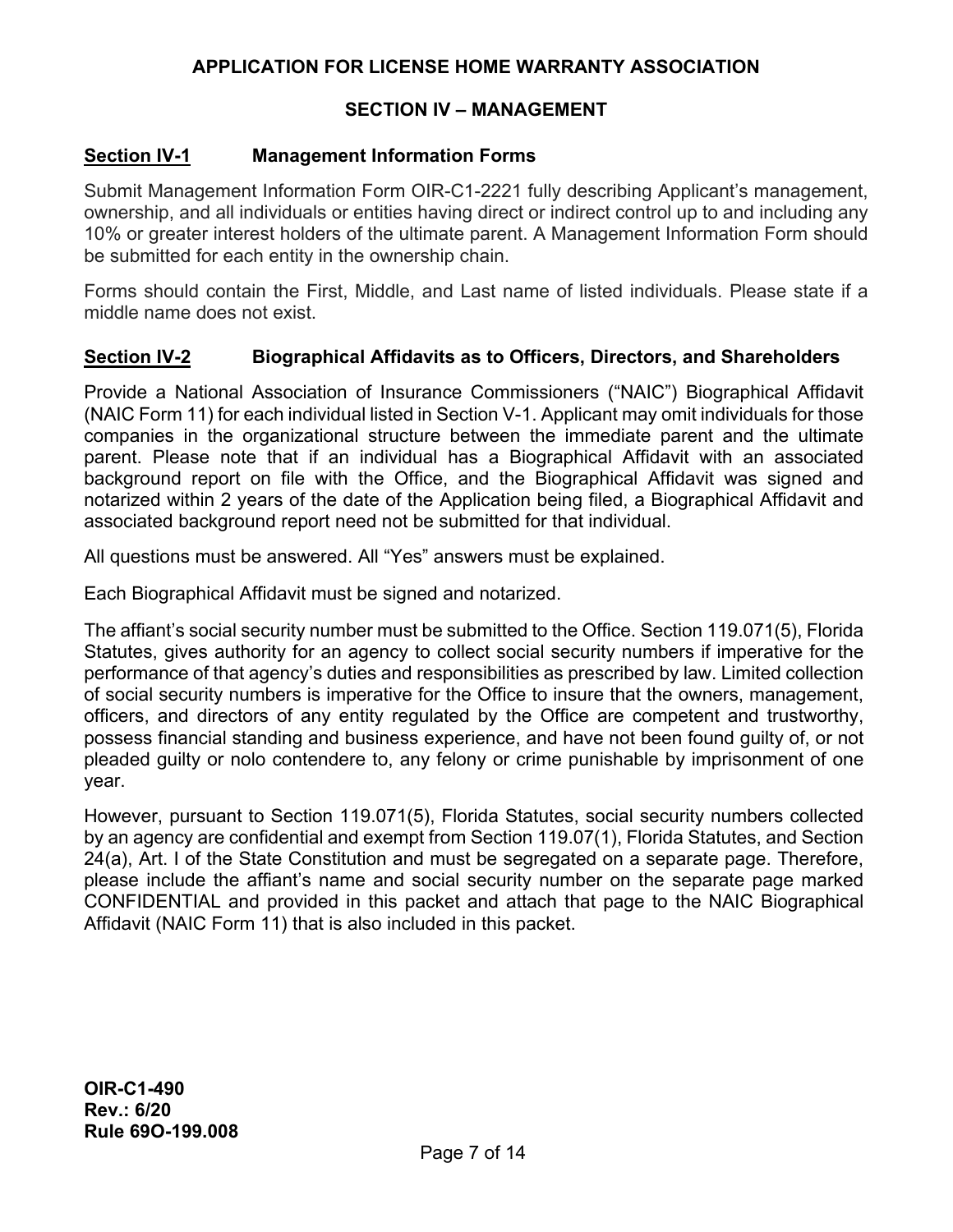## **Section IV-3 Background Investigative Report**

A Background Investigative Report must be provided for each person for whom a Biographical Affidavit is required, as described above. Background reports must be submitted by an approved background investigation vendor directly to the Office. Attach proof of payment confirming that all background reports have been ordered when submitting the application. Please refer to Form OIR-C1-905, Instructions for Furnishing Background Investigative Reports, included in this packet.

## **Section IV-4 Fingerprint Cards**

Fingerprint cards must be provided to the Office for each person for whom a Biographical Affidavit is required. Please refer to Form OIR-C1-938, Fingerprint Payment and Submission Procedure, for instructions. If an individual has submitted a fingerprint card dated within 5 years of the date of the Application filing, a fingerprint card need not be submitted for that individual.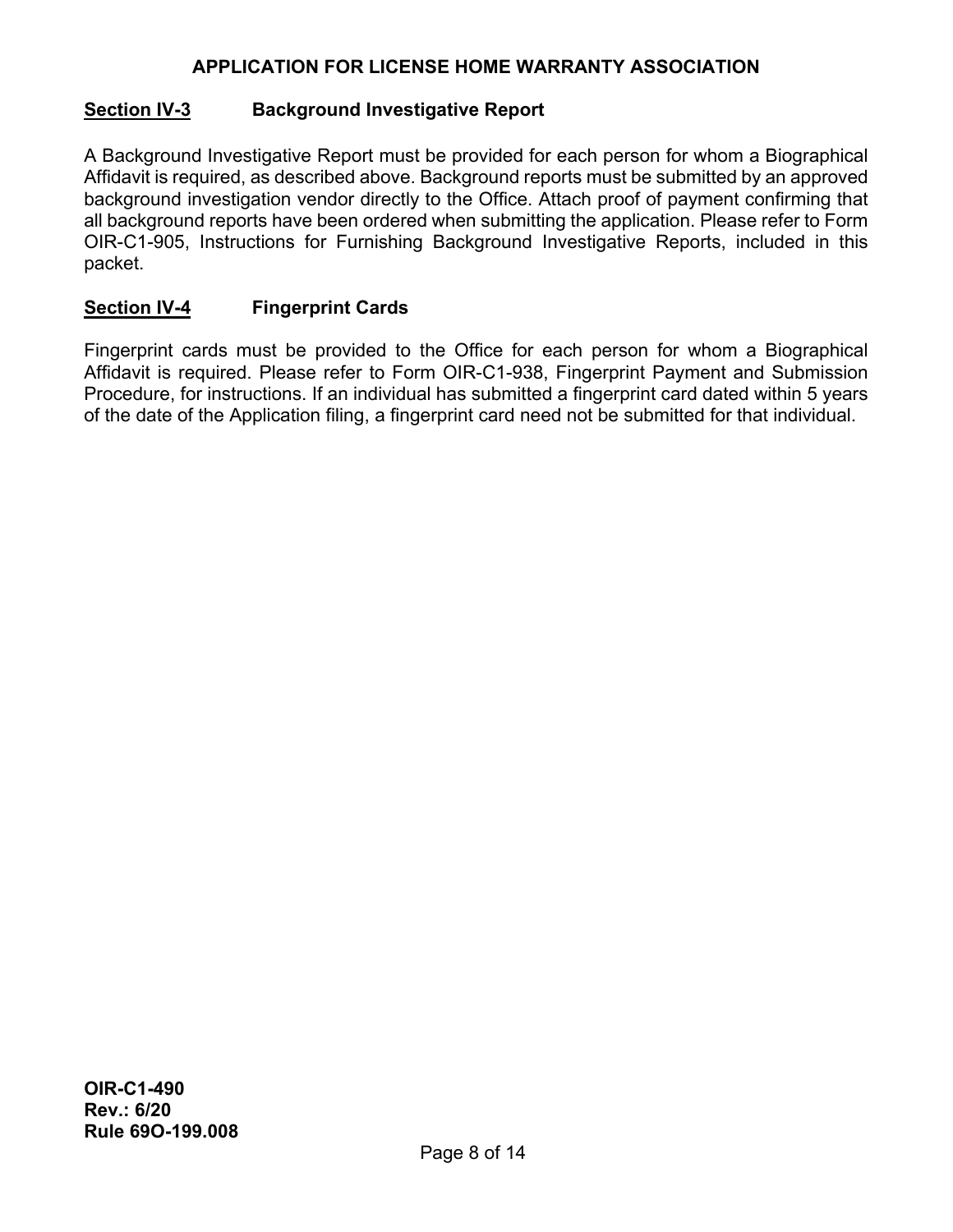# **CHECKLIST**

### **SECTION I - APPLICATION FORM & FEES**

| <b>Applicant Name:</b>                  |                  |        |         |            |
|-----------------------------------------|------------------|--------|---------|------------|
| Federal Identification Number ("FEIN"): |                  |        |         |            |
| Home Office Address:                    | (Street Address) | (City) | (State) | (Zip Code) |
| <b>Phone Number:</b>                    |                  |        |         |            |

## **Please complete and check off all items prior to submission. Applicant should provide an explanation for any items that have not been checked off and submitted.**

| 1. | Application fee paid                     |
|----|------------------------------------------|
|    | <b>a.</b> Copy of invoice included       |
|    | <b>b.</b> Copy of check                  |
| 2. | All fingerprint fees paid electronically |
|    | a. Copies of online payment confirmation |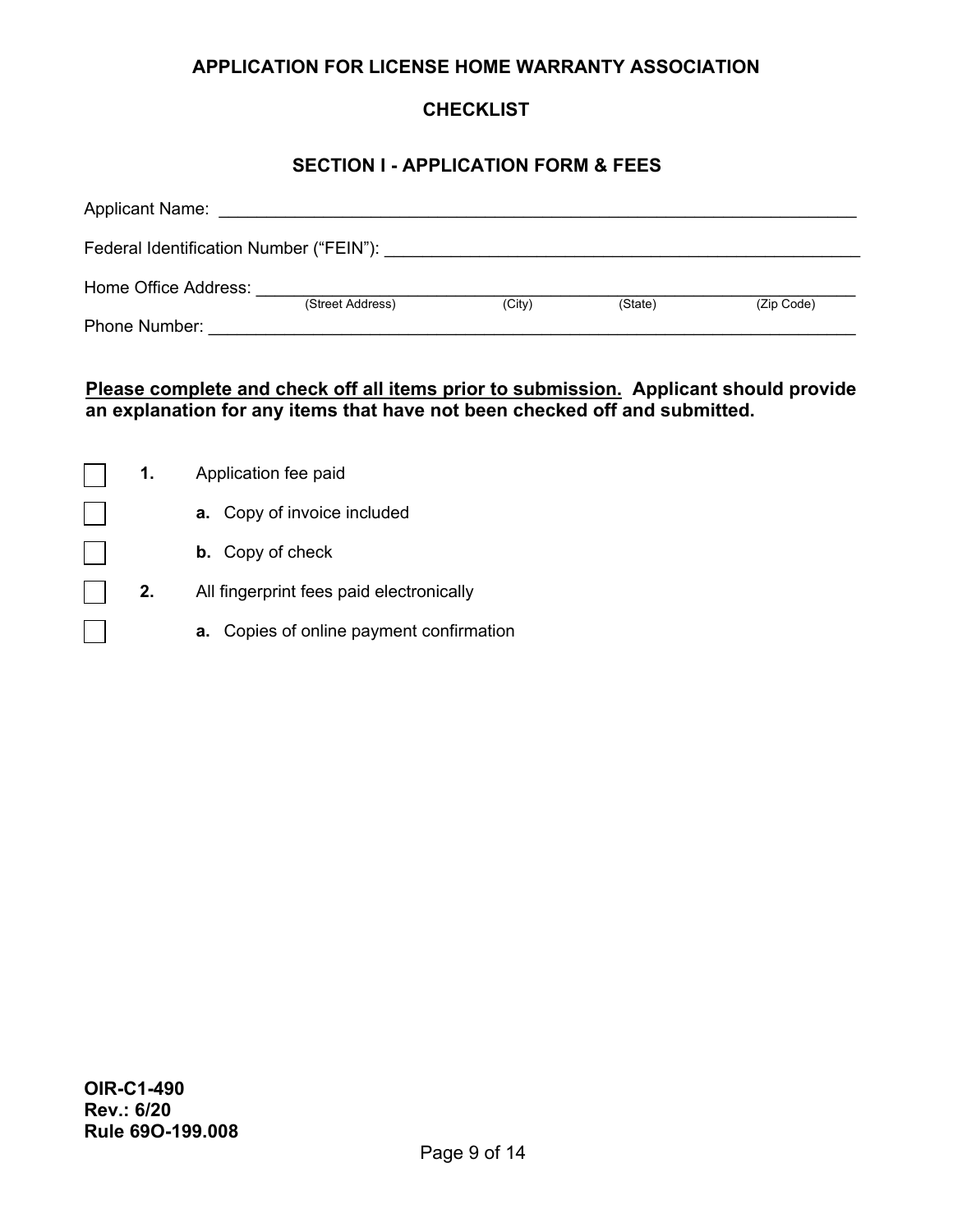#### **CHECKLIST**

#### **SECTION II – LEGAL**

**1.** Articles of Incorporation

 $\Box$ 

 $\Box$ 

 $\Box$ 

 $\Box$ 

 $\Box$ 

 $\Box$ 

 $\vert \ \ \vert$ 

- **a.** Certified by public official
- **2.** Certificate of Status from Domiciliary Jurisdiction (if applicable)
- **3.** Certificate of Status from Florida
- **4.** Company Bylaws
	- **a.** Certified by Secretary
- **5.** Service of Process Form
- **6.** Authorization Letter (if applicable)
- **7.** Fictitious Name Filing (if applicable)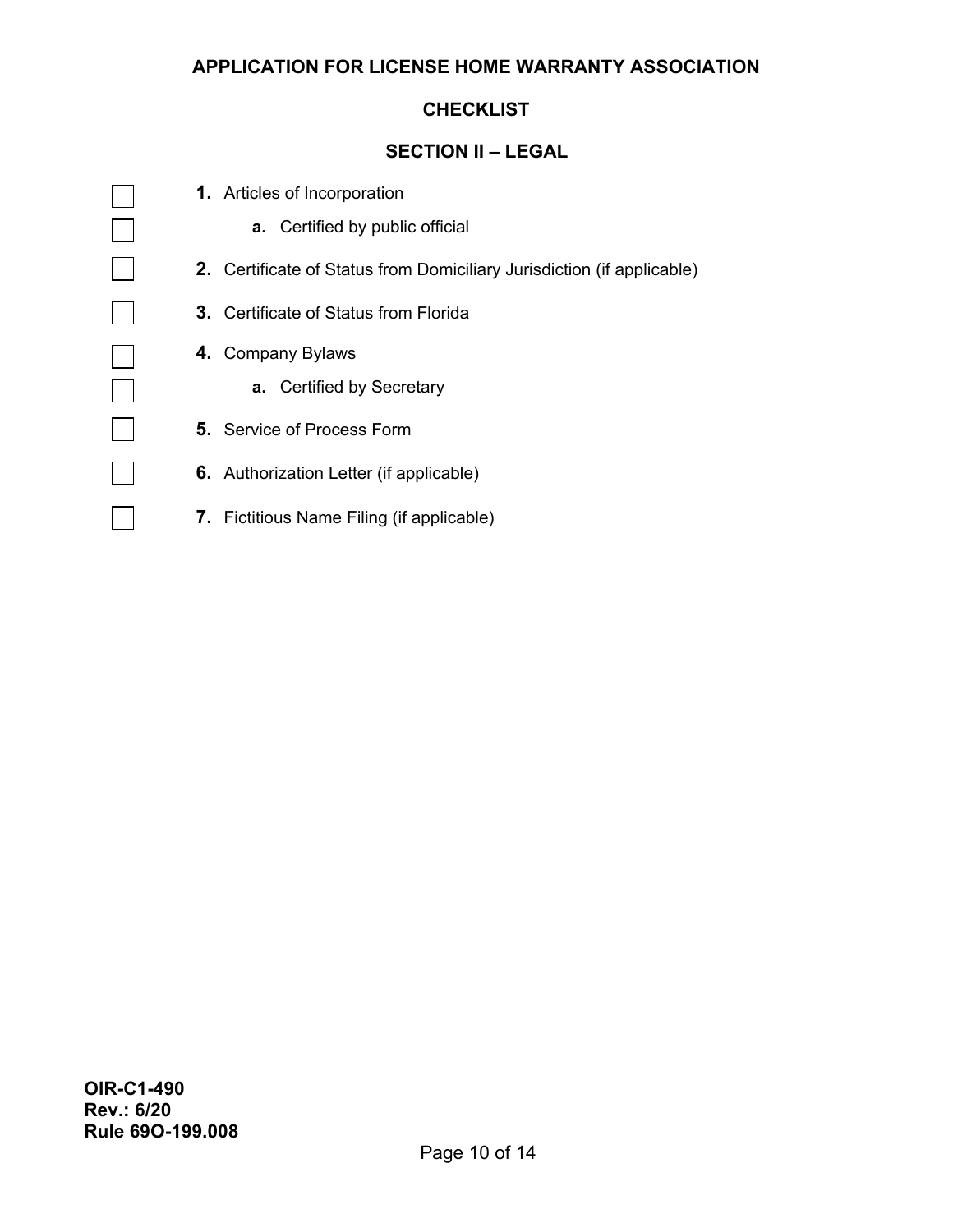#### **CHECKLIST**

# **SECTION III – FINANCIAL**

| <b>1.</b> Financial Statements |  |
|--------------------------------|--|
|--------------------------------|--|

|                                                     |    | а. | <b>Balance Sheet</b>                                                          |
|-----------------------------------------------------|----|----|-------------------------------------------------------------------------------|
|                                                     |    |    | <b>b.</b> Income Statement                                                    |
|                                                     |    |    | c. Statement of Cash Flows                                                    |
|                                                     |    |    | d. Certified by 2 Officers                                                    |
|                                                     |    |    | e. Not more than 12 months old                                                |
|                                                     |    | f. | Provided for Parent (as applicable)                                           |
|                                                     |    |    | 2. Financial Requirements (a or b)                                            |
|                                                     |    | a. | <b>Executed Contractual Liability Policy, or</b>                              |
|                                                     |    | b. | A sworn statement to establish and maintain an unearned premium reserve       |
|                                                     |    |    | i. List of assets funding the reserve (if applicable)                         |
|                                                     |    |    | <b>3.</b> Securities Deposit (a or b)                                         |
|                                                     |    |    | a. Securities deposit of \$100,000 USD; or                                    |
|                                                     |    |    | <b>b.</b> Securities deposit of \$25,000 USD and Surety Bond for \$75,000 USD |
|                                                     |    |    | 4. Plan of Operations                                                         |
|                                                     |    | а. | History                                                                       |
|                                                     |    |    | <b>b.</b> Organizational Chart                                                |
|                                                     |    | С. | Management                                                                    |
|                                                     |    |    | d. Products                                                                   |
|                                                     |    |    | e. Marketing and Growth                                                       |
|                                                     |    | f. | <b>Contract Forms</b>                                                         |
|                                                     |    |    | 5. List of states where Applicant and affiliates are currently doing business |
|                                                     | 6. |    | <b>Financial Projections for 3 years</b>                                      |
|                                                     |    | а. | Florida                                                                       |
|                                                     |    |    | <b>b.</b> Nationwide                                                          |
|                                                     |    |    | 7. Alphabetical List of Proposed Sales Representatives                        |
| <b>OIR-C1-490</b><br>Rev.: 6/20<br>Rule 690-199.008 |    |    |                                                                               |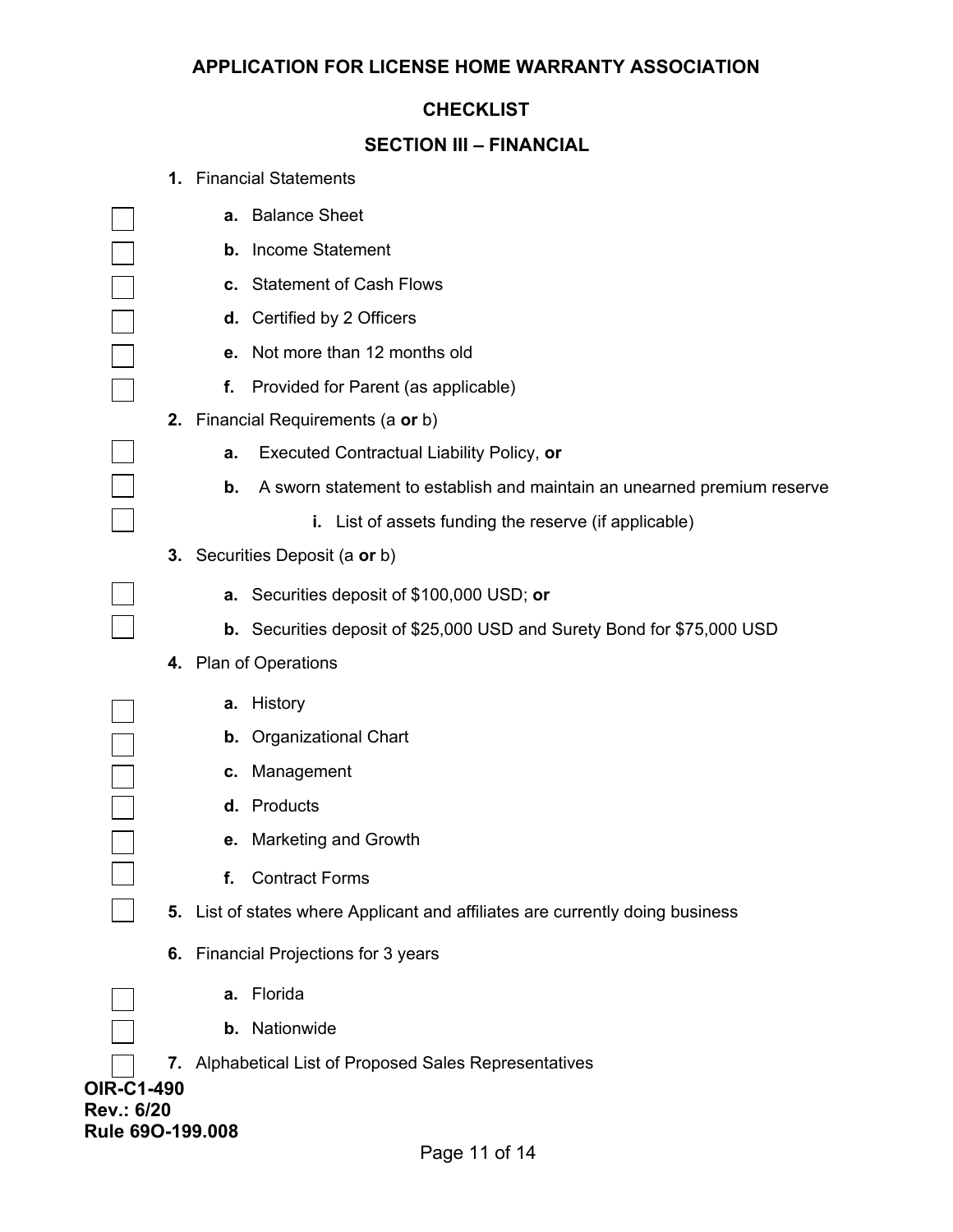#### **CHECKLIST**

#### **SECTION IV – MANAGEMENT**

- **1.** Management Information Forms submitted for all required entities
	- **2.** Biographical affidavits submitted for all required individuals
		- **a.** All information completed (no blanks)
		- **b.** "Yes" answers explained
		- **c.** Signed

 $\overline{a}$ 

 $\blacksquare$ 

 $\Box$ 

 $\mathcal{L}(\mathcal{A})$ 

- **d.** Notarized
- **3.** Background investigative reports for all required individuals. The reports must be based on the Biographical Affidavits submitted to the Office with this Application.
	- **a.** Proof of order and confirmation of payment submitted to the Office
- **4.** Fingerprint cards for all required individuals
	- **a.** All information completed (no blanks)
	- **b.** Signed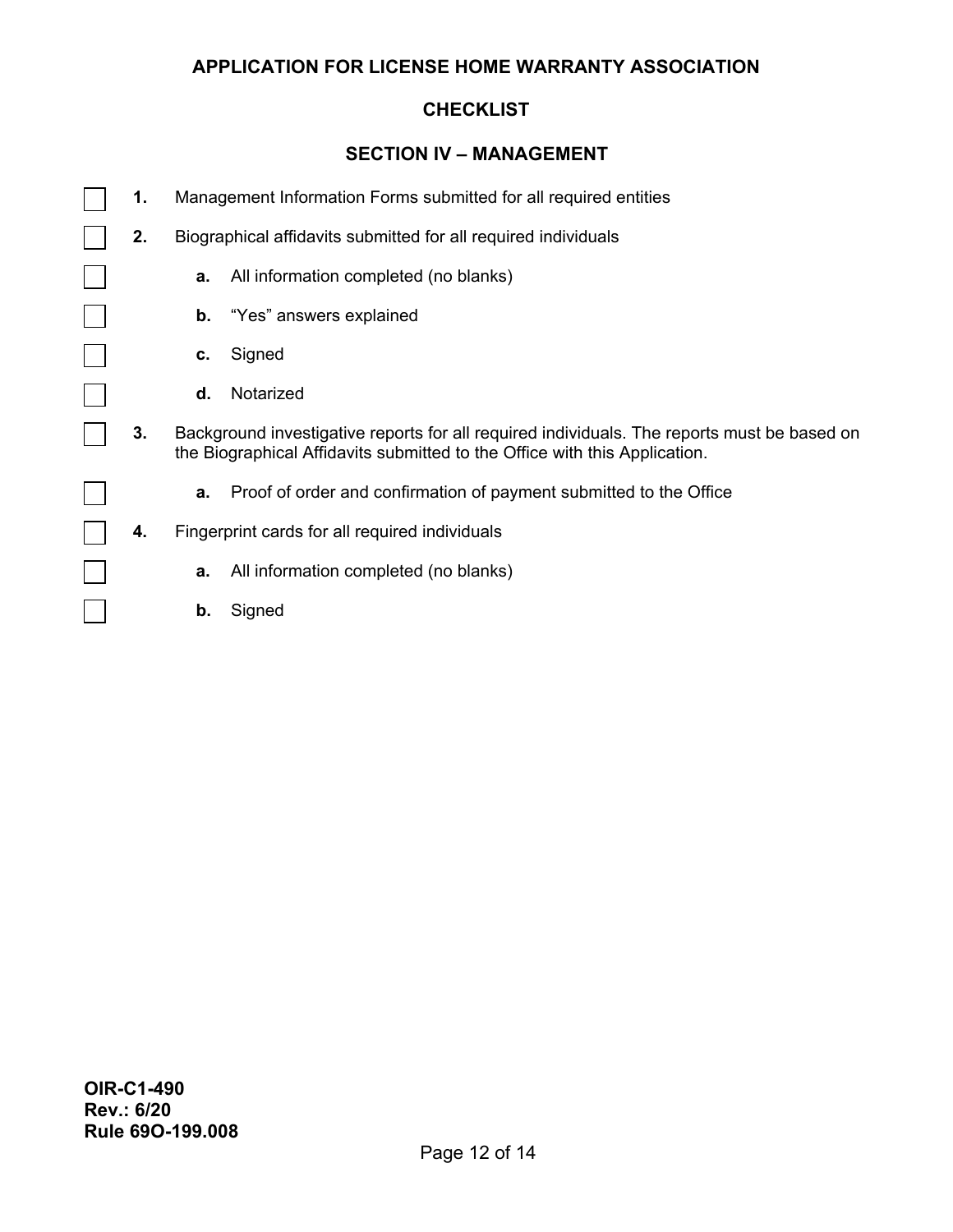#### **APPLICATION CERTIFICATION**

**The below certification must be executed by two officers of Applicant, one of whom must be the President or Chief Financial Officer, and the other the Secretary\*.**

The undersigned state that they are officers having personal knowledge of the application submitted to the Florida Office of Insurance Regulation in connection with the intention of \_\_\_\_\_\_\_\_\_\_\_\_\_\_\_\_\_\_\_\_\_\_\_\_\_\_\_\_\_\_\_\_\_\_\_\_\_\_\_\_\_\_\_\_\_\_\_\_\_\_\_\_\_\_\_\_\_\_\_\_\_\_ ("Applicant") to seek licensure as a Home Warranty Association; that they have read all of the responses, information, exhibits, and documents submitted with, and in support of, this application; and that the submissions are true, correct, and complete to the best of their knowledge. The undersigned further represent that they have the authority to bind the Applicant, and that by their signatures on the instrument the Applicant has executed the instrument.

The undersigned understand that whoever knowingly makes a false statement in writing with the intent to mislead a public servant in the performance of his or her official duties is guilty of a misdemeanor of the second degree, pursuant to Section 837.06, Florida Statutes, punishable as provided in Section 775.082 or Section 775.083, Florida Statutes.

\*Other officers will be accepted only if the applicant does not have these positions.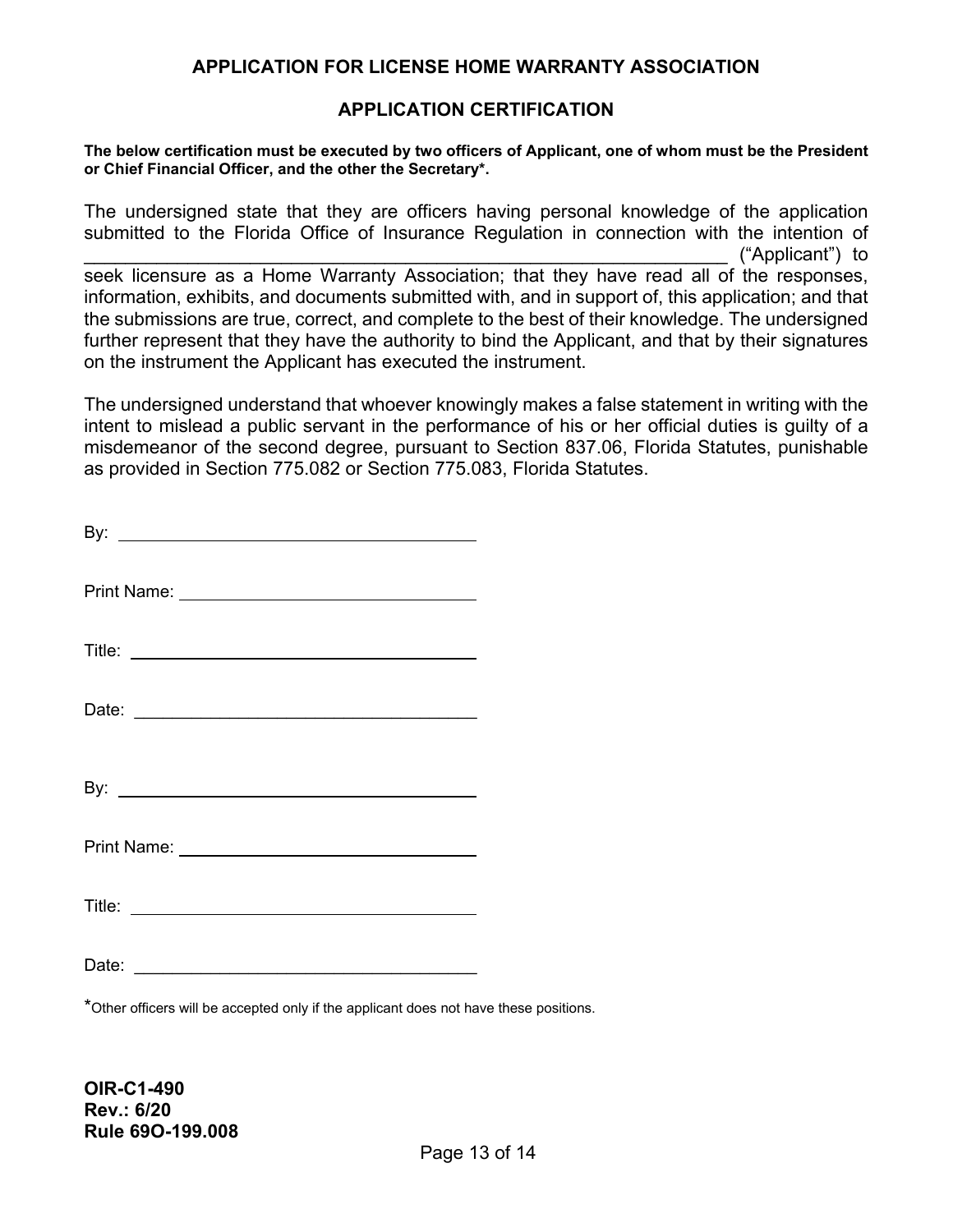|                |          | <b>INVOICE</b>                                                                                                                                                                                                                 |            |  |
|----------------|----------|--------------------------------------------------------------------------------------------------------------------------------------------------------------------------------------------------------------------------------|------------|--|
|                |          | NAME OF COMPANY: WE ARREST AND THE SERVICE OF COMPANY:                                                                                                                                                                         |            |  |
|                |          |                                                                                                                                                                                                                                |            |  |
|                |          |                                                                                                                                                                                                                                |            |  |
|                |          |                                                                                                                                                                                                                                |            |  |
|                |          | PHONE NUMBER: WE ARREST AND THE STATE OF THE STATE OF THE STATE OF THE STATE OF THE STATE OF THE STATE OF THE STATE OF THE STATE OF THE STATE OF THE STATE OF THE STATE OF THE STATE OF THE STATE OF THE STATE OF THE STATE OF |            |  |
|                |          | MAILING ADDRESS (IF DIFFERENT FROM COMPANY ADDRESS ABOVE):                                                                                                                                                                     |            |  |
|                |          |                                                                                                                                                                                                                                |            |  |
|                | (city)   | (state)                                                                                                                                                                                                                        | (zip code) |  |
| $\mathbf{1}$ . | only to: | Make payable to the Department of Financial Services and mail check and invoice                                                                                                                                                |            |  |
|                |          | <b>Department of Financial Services</b><br><b>Bureau of Financial Services</b>                                                                                                                                                 |            |  |
|                |          |                                                                                                                                                                                                                                |            |  |
|                |          | Post Office Box 6100                                                                                                                                                                                                           |            |  |
|                |          | Tallahassee, Florida 32314-6100                                                                                                                                                                                                |            |  |

## **FOR DEPARTMENT USE ONLY**

| <b>RECEIPT</b><br><b>NUMBER</b> | <b>AMOUNT</b> | <b>TYPE</b>             | <b>CLASS</b> | <b>FUND</b> |           | <b>AMOUNT</b> | <b>SOURCE</b>    |
|---------------------------------|---------------|-------------------------|--------------|-------------|-----------|---------------|------------------|
|                                 | \$200.00      | 10                      | 31           |             |           |               |                  |
| <b>LICENSE</b><br><b>NUMBER</b> |               | Dated                   |              | Mailed      |           |               |                  |
|                                 | <b>MO</b>     | <b>DAY</b><br><b>YR</b> | <b>MO</b>    | <b>DAY</b>  | <b>YR</b> |               | <b>MAILED BY</b> |
|                                 |               |                         |              |             |           |               |                  |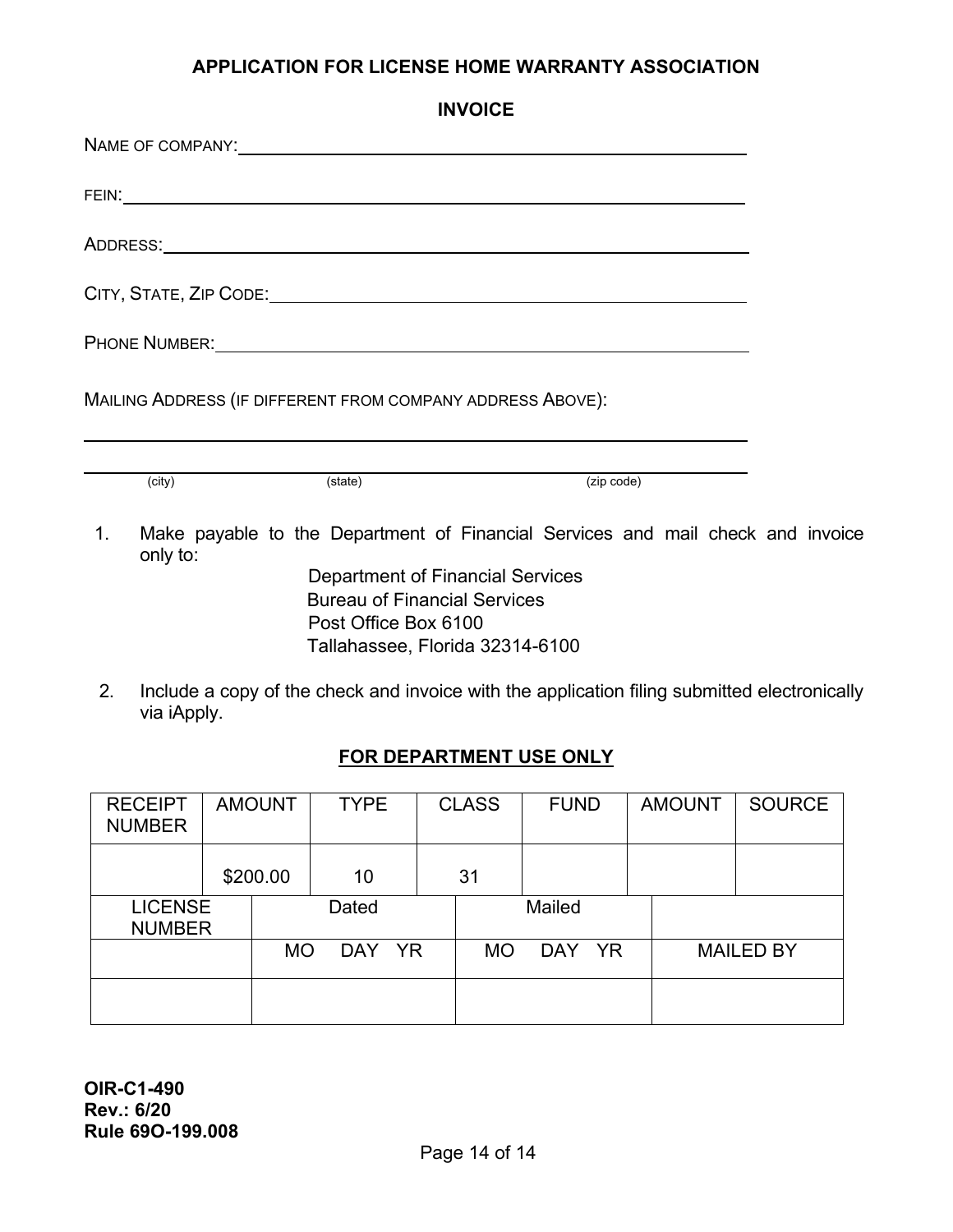

**Florida Office of Insurance Regulation**

#### **INSTRUCTIONS FOR FURNISHING BACKGROUND INVESTIGATIVE REPORTS**

- **1.** A background investigative report must be completed for each individual as indicated in the instructions in the application package. The background investigative report must be conducted using the same affidavit submitted to the Florida Office of Insurance Regulation ("Office") for each individual as part of the application.
- **2.** For specific information regarding background investigation vendors, please refer to the NAIC website, "Third Party Vendors for Background Reports" at: [http://www.naic.org/industry\\_ucaa.htm](http://www.naic.org/industry_ucaa.htm)
- **3.** The applicant is responsible for paying for the reports and for handling billing arrangements with the selected vendor.
- **4.** Applicants are required to ensure that the selected vendor will submit investigative reports electronically to the Office to this e-mail address:

#### [bkgrnd-inv@floir.com](mailto:bkgrnd-inv@floir.com)

Submissions should be in Microsoft Word format, with appropriate reference to the applicant in the subject of each transmittal e-mail. Reports should be submitted prior to, or contemporaneously with, the submission of each application filing, with the exception of acquisition filings.

- **6.** Applicants must include evidence indicating that background reports have been ordered, including proof of payment, as a component in the online submission via iApply.
- **7.** Questions regarding this process may be directed to **pcappcoord@floir.com** (Property and Casualty applicants) or to [lhappcoord@floir.com](mailto:lhappcoord@floir.com) (Life and Health applicants).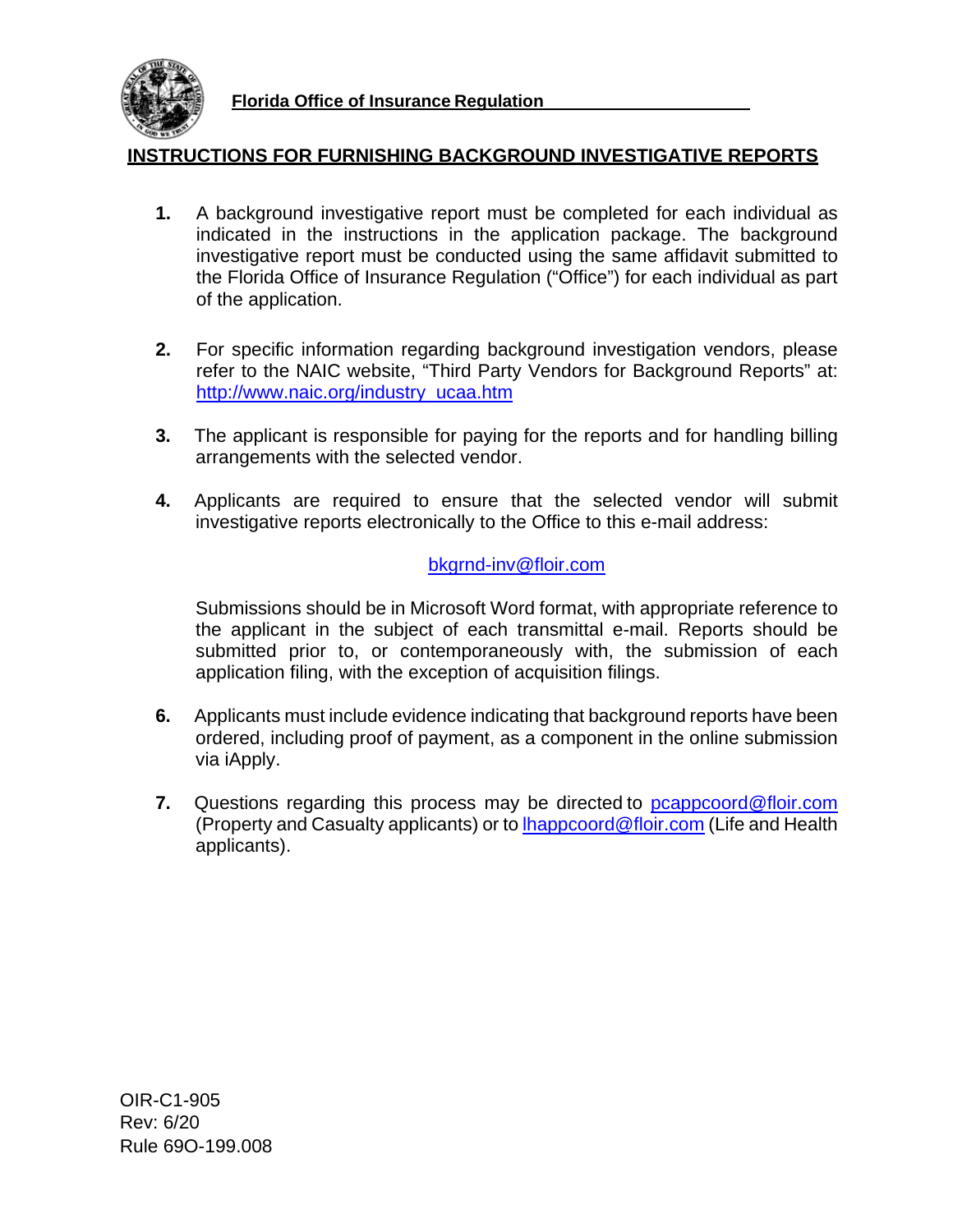

**Florida Office of Insurance Regulation**

#### **FINGERPRINT PAYMENT AND SUBMISSION PROCEDURE**

Each individual subject to the fingerprinting process must be registered through IdentoGO by Idemia, at<https://fl.ibtfingerprint.com/>**.** For payment, processing, or appointment issues please contact the IdentoGo Customer Service Center at 1-800-528-1358.

**DIGITAL PRINTS** - Florida Residents only:

Access <https://fl.ibtfingerprint.com/>**,** select "Schedule a New Appointment" and follow the prompts. Please retain a copy of the payment confirmation as it will be a required component in the electronic application submitted via iApply.

**FINGERPRINT CARD** – Non-Florida Residents (and Florida residents who are physically unable to be digitally fingerprinted):

Access<https://fl.ibtfingerprint.com/>**, s**elect "Register for Fingerprint Card Processing Service" and follow the prompts. Select "No Cards" on the Shipping Details screen. Retain a copy of the payment confirmation as it will be a required component in the electronic application submitted via iApply.

Everyone must complete **two** fingerprint cards provided by the Florida Office of Insurance Regulation. Blank fingerprint cards may be requested by emailing [FPRequest@floir.com.](mailto:FPRequest@floir.com) Fingerprinting must be performed by a technician within a law enforcement agency or other authorized entity. Most law enforcement agencies and many security companies provide civil applicant fingerprinting services.

**NOTE:** Please print your Payment Confirmation Number from the IdentoGo website on the "REF" line of the fingerprint card. Not including your Payment Confirmation Number will result in a delay of processing your submission.

Mail ONLY completed cards with a cover letter to:

Florida Office of Insurance Regulation Market Research & Technology Unit Fingerprint Card Processing Room B-50 Larson Building 200 East Gaines Street Tallahassee, Florida 32399-0326

**Do NOT mail application paperwork with your fingerprint cards. All application materials**  must be sent directly to the appropriate unit (Property & Casualty Company Admissions **or Life & Health Company Admissions) within the Office of Insurance Regulation. Failure to do so will result in a delay to your application.**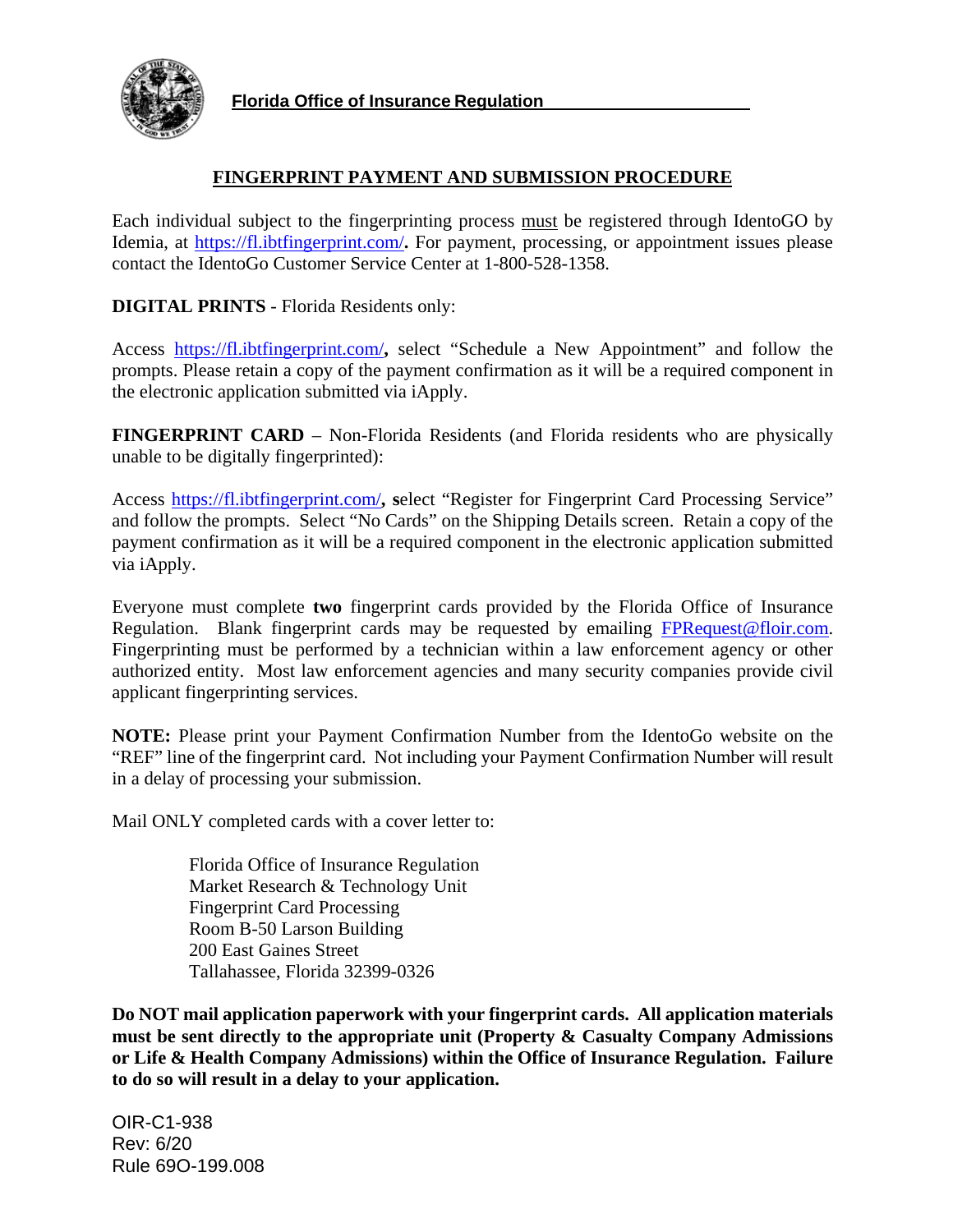

# **CONFIDENTIAL**

Pursuant to section 119.071(5), Florida Statutes, social security numbers collected by an agency are confidential and exempt from section 119.07(1), Florida Statutes, and section 24(a), Art. I of the State Constitution. The requirement must be relevant to the purpose for which collected and must be clearly documented. The social security numbers must be segregated on a separate page from the rest of the record.

Applicant's Name: \_\_\_\_\_\_\_\_\_\_\_\_\_\_\_\_\_\_\_\_\_\_\_\_\_\_\_\_\_\_\_\_\_\_\_\_\_\_\_\_\_\_\_\_\_\_\_\_\_\_\_ Applicant's Social Security Number: \_\_\_\_\_\_\_\_\_\_\_\_\_\_\_\_\_\_\_\_\_\_\_\_\_\_\_\_\_\_\_\_\_\_\_\_\_

The requirement for the applicant's social security is mandatory.

Section 119.071(5), Florida Statutes, gives authority for an agency to collect social security numbers if imperative for the performance of that agency's duties and responsibilities as prescribed by law. Limited collection of social security numbers is imperative for the Office of Insurance Regulation. The duties of the Office of Insurance Regulation in background investigation are extensive in order to ensure that the owners, management, officers, and directors of any insurer are competent and trustworthy, possess financial standing and business experience, and have not been found guilty of, or not pleaded guilty or nolo contendere to, any felony or crime punishable by imprisonment of one year. In establishing these qualifications and the Office of Insurance Regulation's responsibility to ensure that individuals meet these qualifications, the legislature recognized that owners, officers, and directors of an insurance company are in a position to cause great harm to the public should they be untrustworthy or have a criminal background. These individuals control vast amount of funds that belong to policyholders. To meet the legislative intent that these people are qualified to be trusted, having the identifying social security number is essential for the Office of Insurance Regulation to adequately perform the background investigative duty. There are many individuals with the same name, without this identifying number it would be difficult if not impossible to be reasonably sure that the correct individuals are identified and verify they meet the statutorily required conditions.

# **CONFIDENTIAL**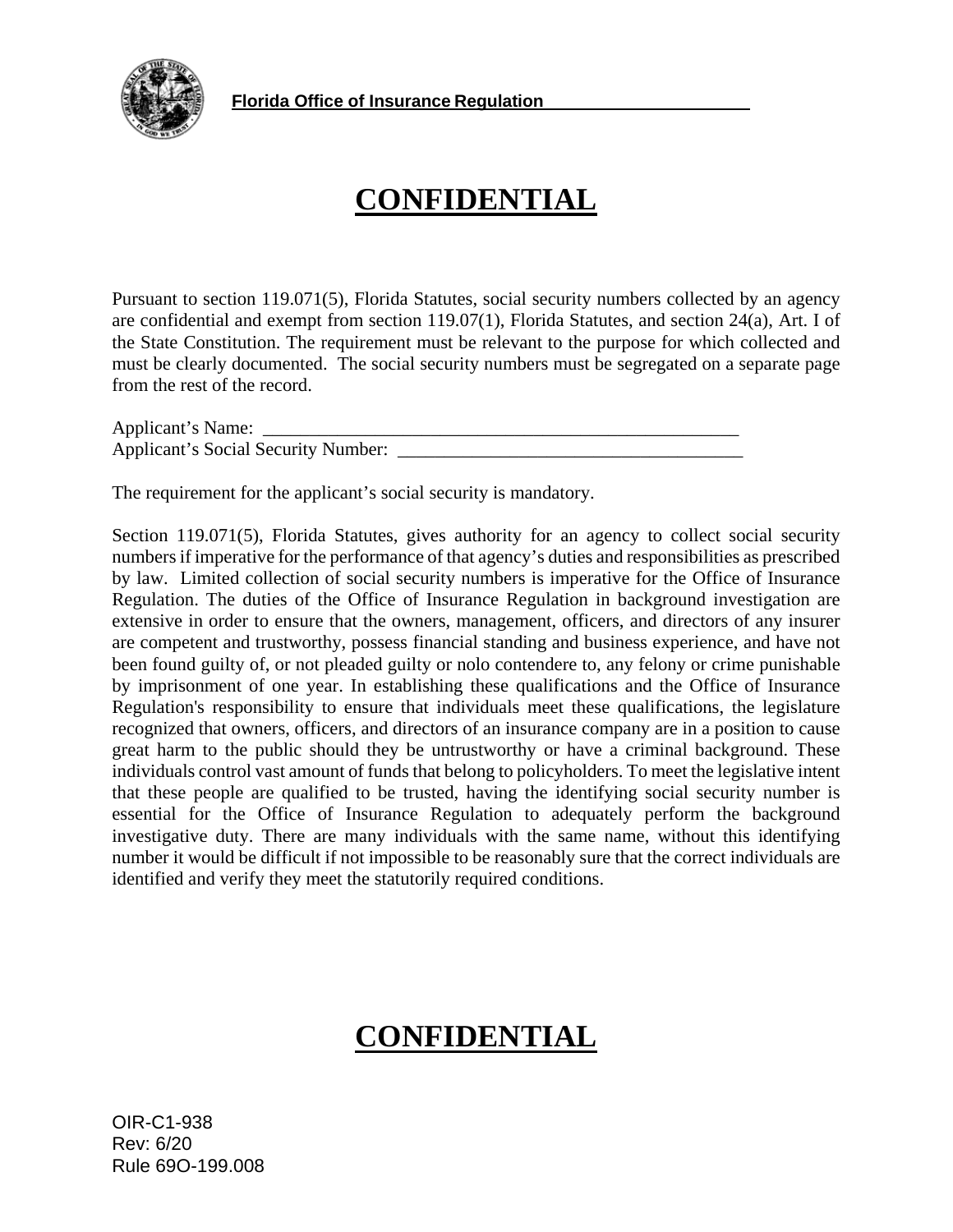## **CONTRACTUAL LIABILITY POLICY**

#### **DECLARATION**

Policy No:

NAMED INSURED: ADDRESS:

POLICY PERIOD: From Continuous until cancelled

COUNTERSIGNED AT:

BY:

DATE \_\_\_\_\_\_\_\_\_\_\_\_\_\_, 20\_\_\_\_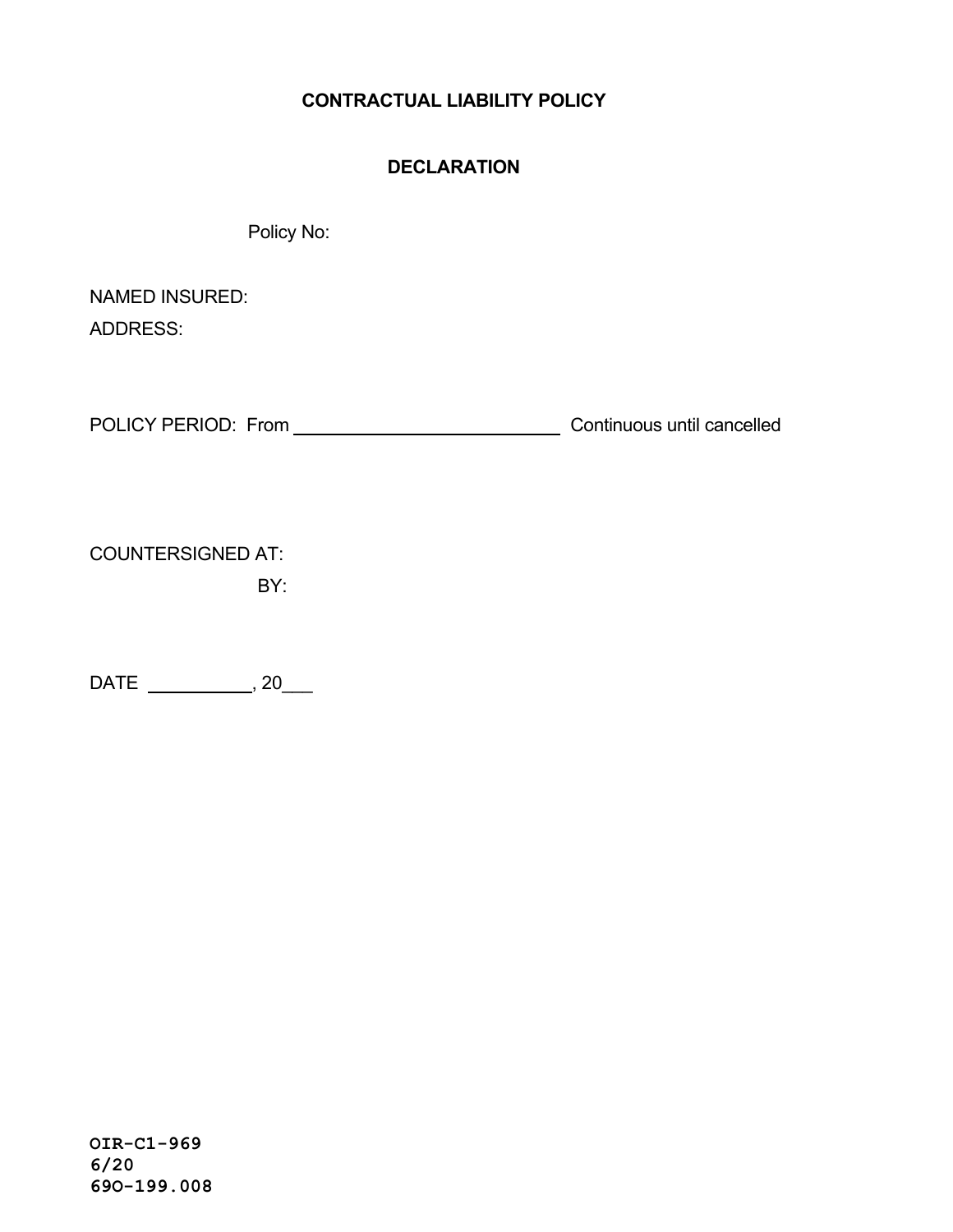## A. **INSURING AGREEMENT**

(herein called the "Company", "us" or "we") agrees to pay (herein called "you") for all costs incurred in fulfilling your obligations under each service agreement issued during the Policy Term according to terms and conditions of such Service Agreements. In the event such costs are incurred by another party's performance of repair or replacement services as a result of such obligations, payment may be made directly to such other party on your behalf.

In the event you become bankrupt, impaired or insolvent (as defined in Section 631.011, Florida Statutes), dissolved, or if you go out of business, or fail to pay documented claims we will pay Losses and unearned premiums refunds, if any, directly to the person making a claim under the Service Agreement or canceling the Service Agreement.

**This policy insures (for home warranties) all Service Agreements issued by you while this policy is in effect. This policy insures (for service warranties and auto warranties) all Service Agreements issued by you while this policy is in effect, whether or not the premium has been remitted to the insurer.** 

**This policy insures 100% of the Association's claim exposure and is obtained from an insurer approved by the Office which holds a certificate of authority to do business within this state.**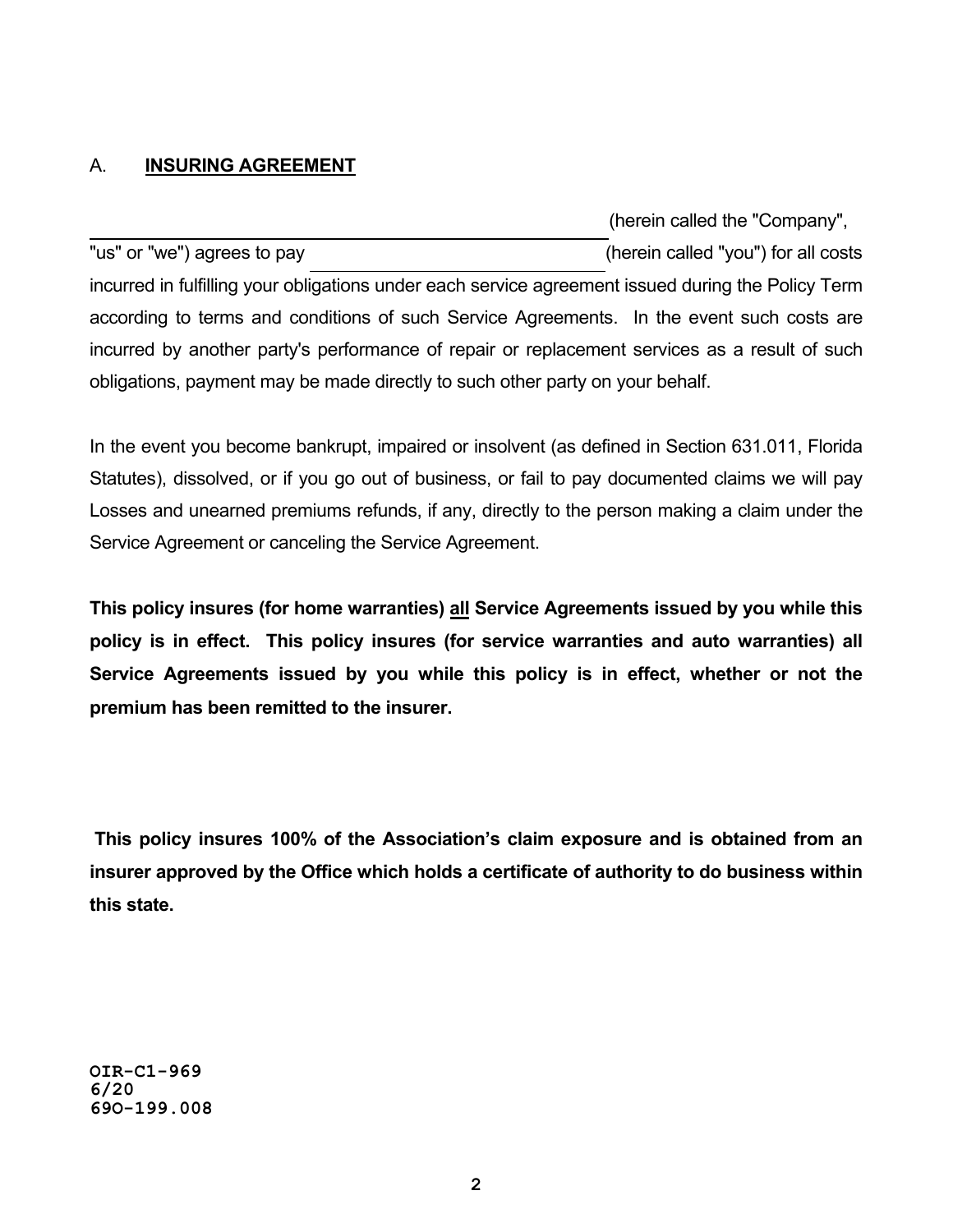#### B. **DEFINITIONS**

- (1) Contractual Obligation means your obligation to properly repair or replace covered parts or to pay for the cost of proper repair or replacement of covered parts.
- (2) INSURED means the person or organization named in the Declaration, also referred to as "You".
- (3) SERVICE AGREEMENT means either a motor vehicle service agreement, home warranty or service warranty (as defined in Chapter 634, Florida Statutes).
- (4) SERVICE AGREEMENT HOLDER means the original purchaser of a Service Agreement or someone to whom the Service Agreement has been transferred under the terms of the Service Agreement.
- (5) SERVICE AGREEMENT HOLDER CLAIM means a claim by a Service Agreement Holder or a claim on the behalf of a Service Agreement Holder which forms a Contractual Obligation.
- (6) LOSS means expense actually incurred by you or on your behalf in the performance of a Contractual Obligation.
- (7) REPAIR FACILITY means a person or organization authorized by you or on your behalf to perform service under a Service Agreement.
- (8) INSURED CLAIM means your claim for benefits under this policy based on a Contractual Obligation.
- (9) PREMIUM means the amount paid by the Service Agreement Holder.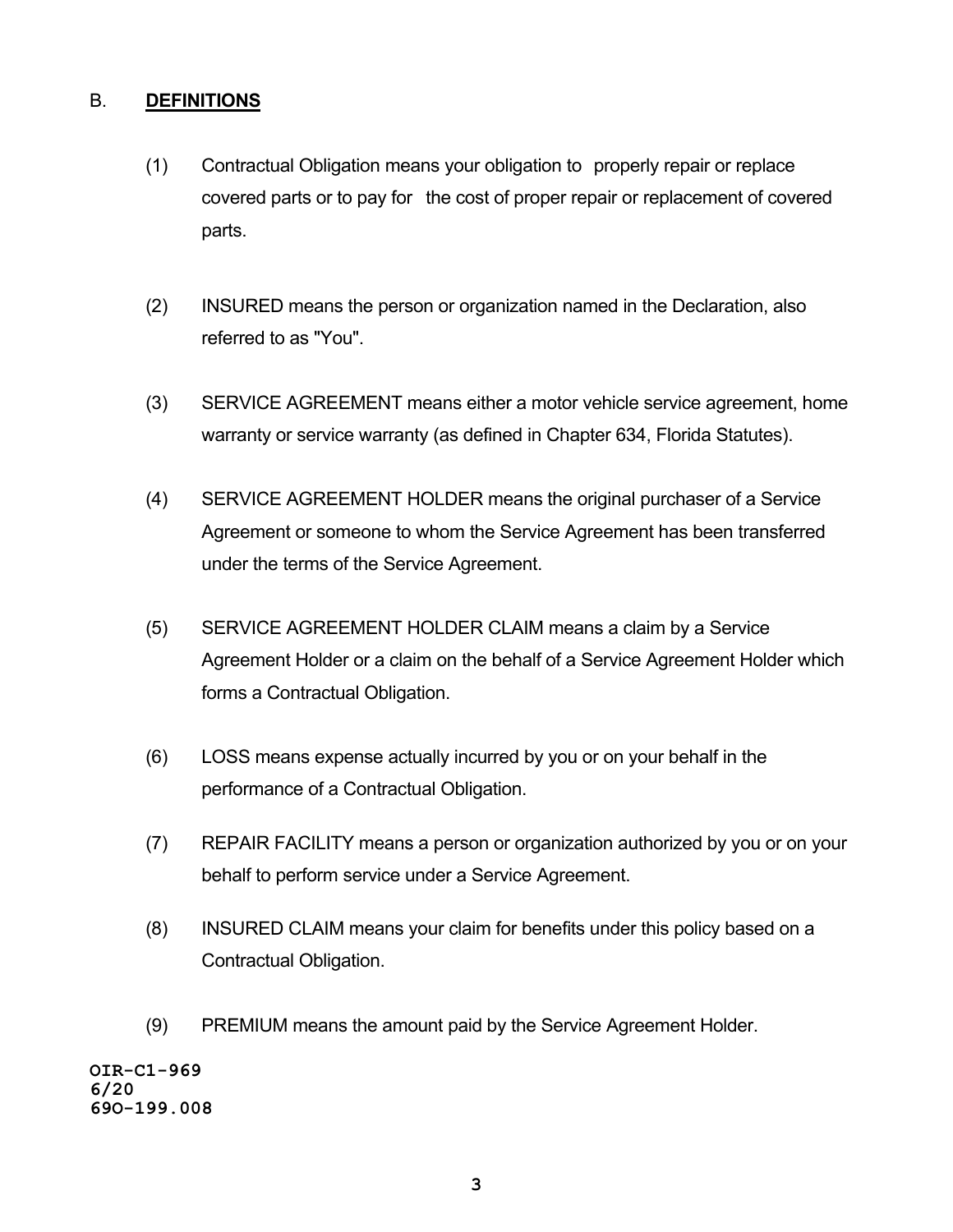## C. **EXCLUSIONS**

The policy does not apply to:

- (1) liability for any consequential damages, including but not limited to, punitive or extra-contractual damages, arising from your actions, or any Repair Facility under a Service Agreement;
- (2) any and all obligations and liabilities arising out of your actions or anyone else's actions under a Service Agreement;
- (3) any and all obligations and liabilities extending to anyone other than the Service Agreement Holder;
- (4) any duty to defend you in any law suit or other judicial or administrative proceeding;
- (5) labor performed by you or on your behalf arising out of work or any portion thereof, or out of material, parts or equipment, as a result of recall by the manufacturer.

## D. **CONDITIONS**

- (1) SALE OF SERVICE AGREEMENT: You must report the sale of a Service Agreement within 30 days of its issue date on the forms provided by us and send us or our authorized agent the proper premium. All premiums will be computed in accordance with the rules, rates, rating plans, premiums and minimum premiums which apply to the insurance afforded by this policy.
- (2) PREMIUMS: The premium for each Service Agreement is shown in the rate schedule. These rates shall remain in effect until we change them and until they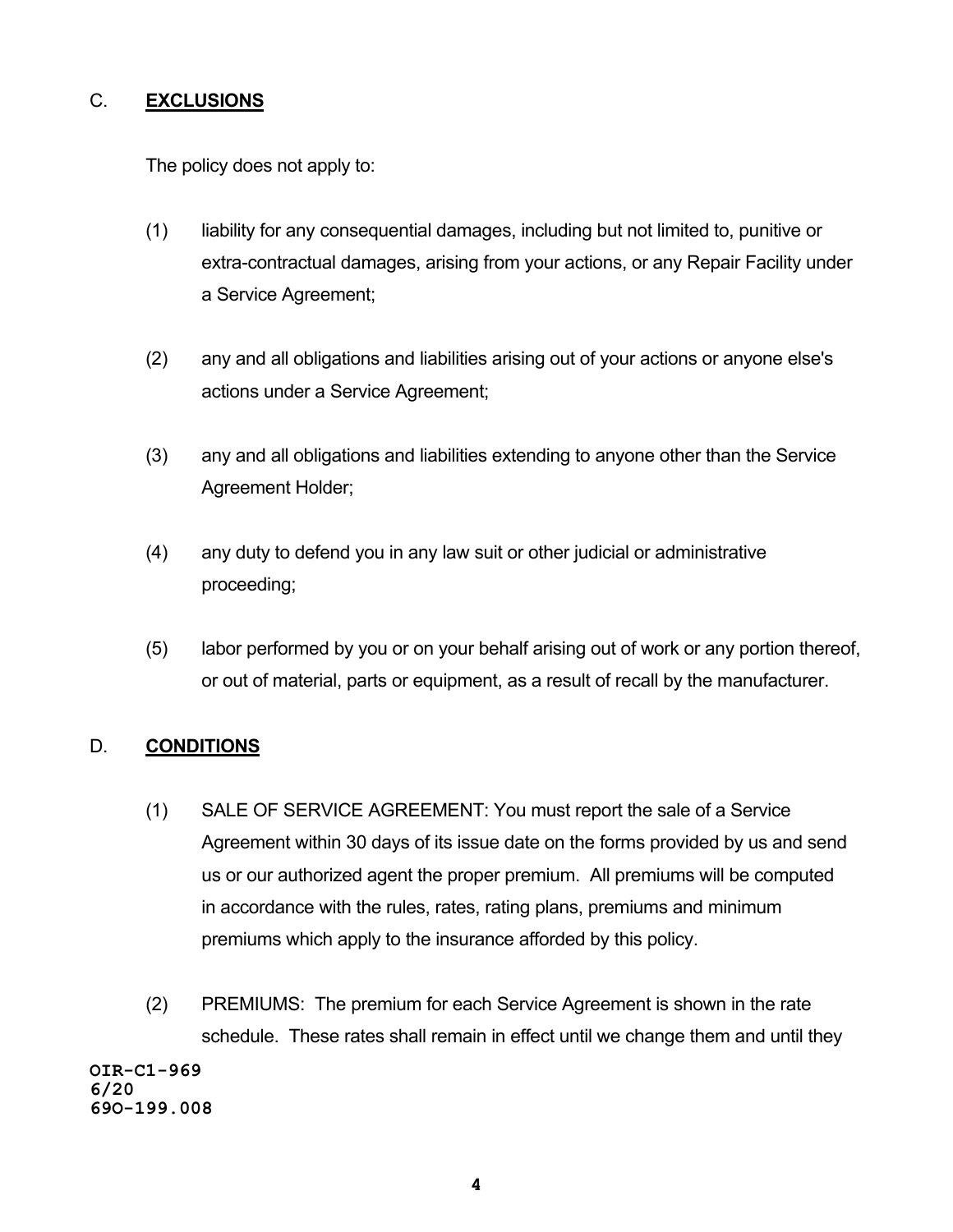have been approved by the Office of Insurance Regulation. You will be given 30 days written notice prior to any change.

- (3) NOTICE OF INSURED CLAIM: You should provide us full details of a claim prior to starting any work specified with a Contractual Obligation in excess of  $\frac{1}{2}$ . 00 by the Service Agreement giving full details of the claim.
- (4) PROOF OF LOSS: Written proof of loss must be given within 30 days after a loss occurs, giving full details on the nature and extent of the loss. Proof of loss shall be given on forms furnished by us unless we fail to furnish such forms within 15 days after we receive a notice of claim.
- (5) INSPECTION AND AUDIT: At any reasonable time, we have the right to inspect your premises, books and records as they pertain to coverage under this policy. This right exists so long as Service Agreements are outstanding. Neither the right to inspect or the conduct of an inspection will serve as a warranty that such property or operations are safe or health free or in compliance with any law.
- (6) CHAPTER 634, FLORIDA STATUTES APPLICABILITY: In the event you are no longer able to fulfill your obligations and we are acting in your stead, we shall be subject to the provisions of Chapter 634, Florida Statutes.
- (7) We shall assume full responsibility for the administration of claims in the event of your inability to do so.

## E. **GENERAL PROVISIONS**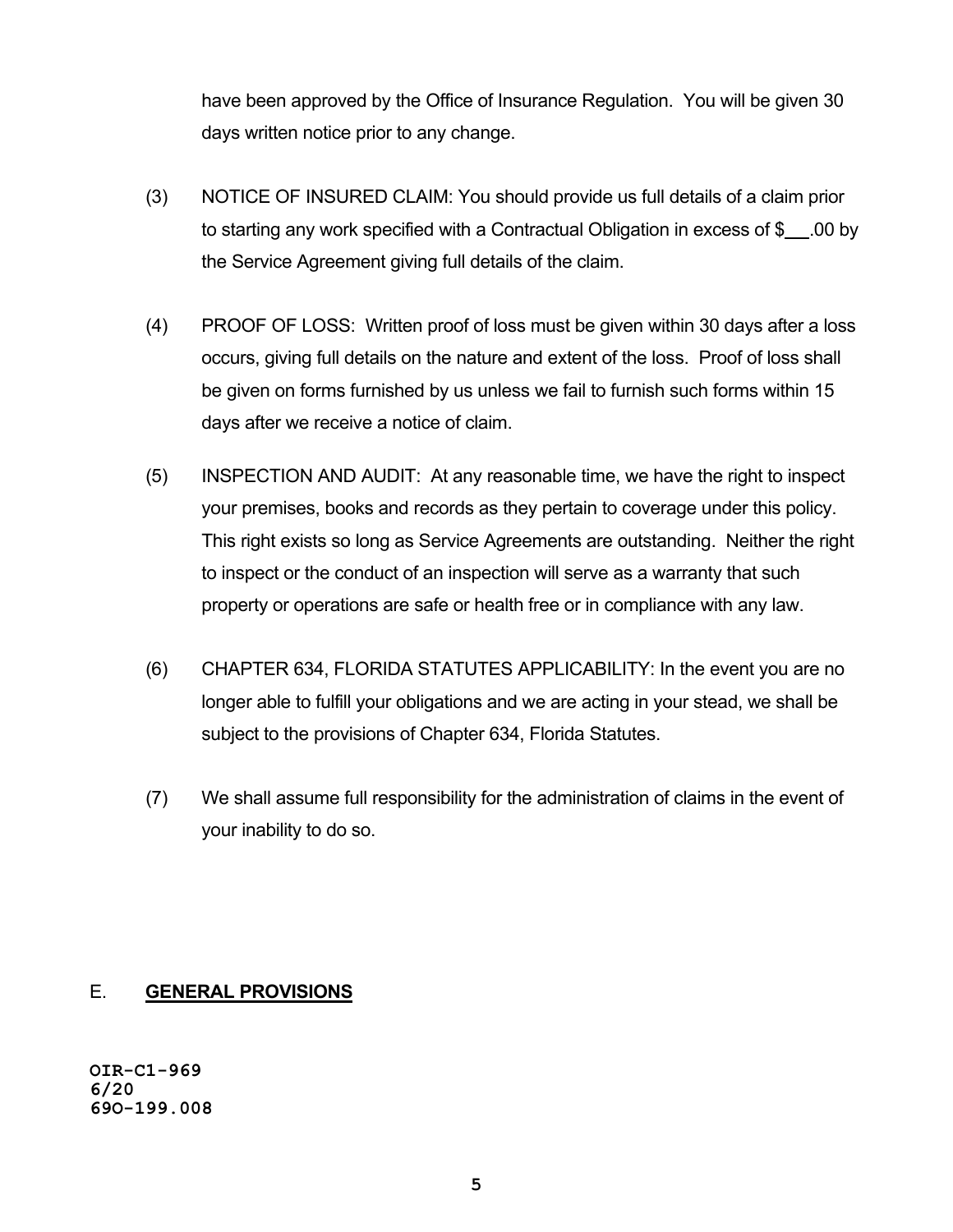- (1) REPRESENTATIONS: By accepting this policy, you agree that the statements in the Declarations are your representations and warranties and that this policy is issued based on those representations. Should you misrepresent these declarations, the company may cancel this contract in accordance with the Cancellation Endorsement. Service Agreements issued during the term of this policy shall continue to be insured. This policy is the entire contract between you and the company.
- (2) SUBROGATION: If any payment under this policy is made by us, we reserve all rights of recovery against any person or organization in connection with such claim. You will execute and deliver all papers necessary to secure such rights. You may do nothing to prejudice such rights.
- (3) ASSIGNMENT: Assignment of interest or liability under this policy shall not be binding on us unless the policy has been countersigned by our authorized agent and approved by the Office of Insurance Regulation.
- (4) CHANGES IN THE POLICY: No change in the policy will be effective until approved by our authorized representative and the Florida Office of Insurance Regulation. The approval must be noted on or attached to this policy. No agent may change this policy or waive any of its provisions.
- (5) RECOVERIES: All amounts recovered by you for which you received benefits under this policy belong to us and shall be paid to us.

(6) RENEWAL: This policy is issued as stated in the Declaration and is continuous until cancelled in accordance with the Cancellation Endorsement.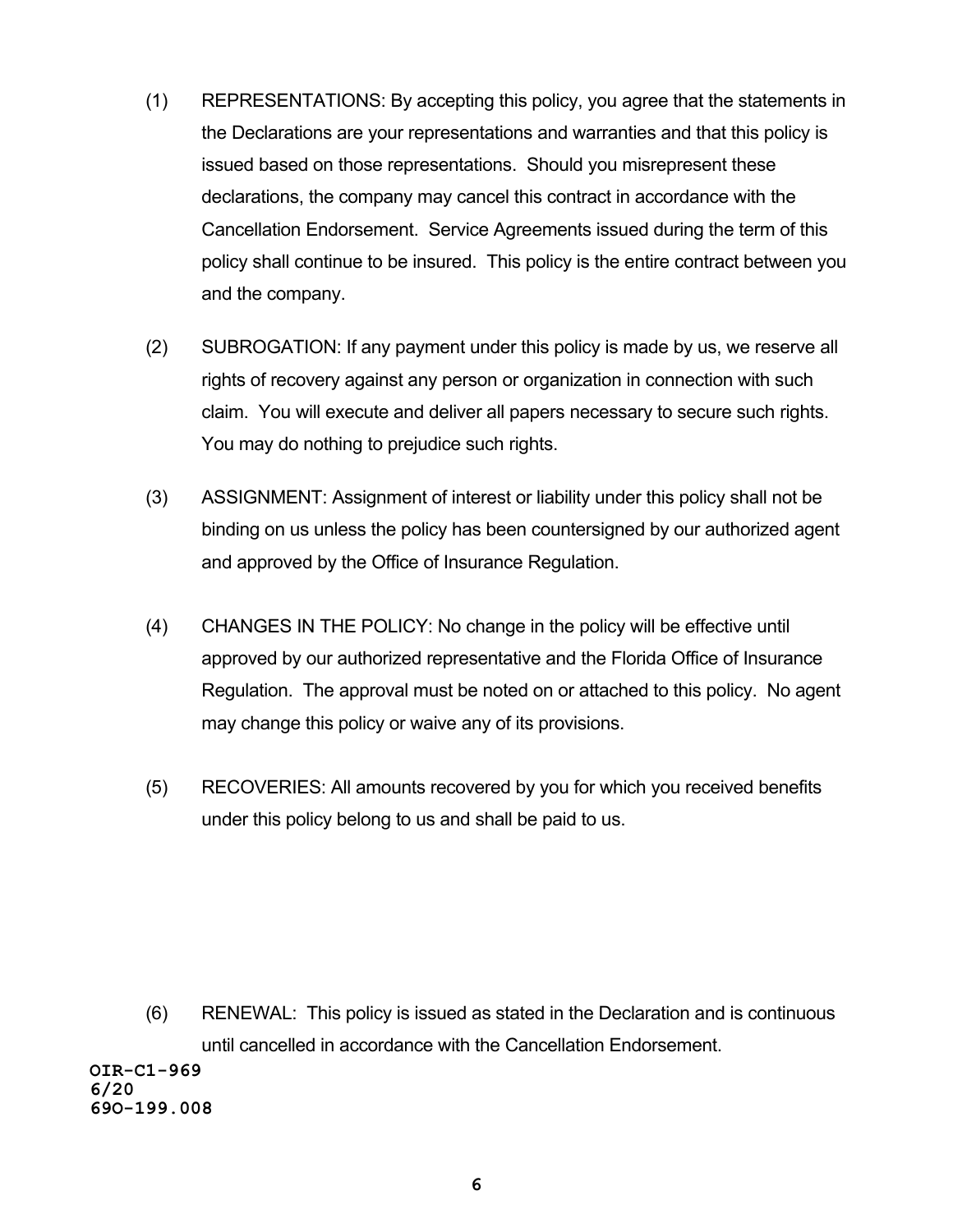**IN WITNESS WHEREOF,** the company has caused this policy to be signed by its Secretary and President and countersigned by its duly authorized representative.

(PRESIDENT) (SECRETARY)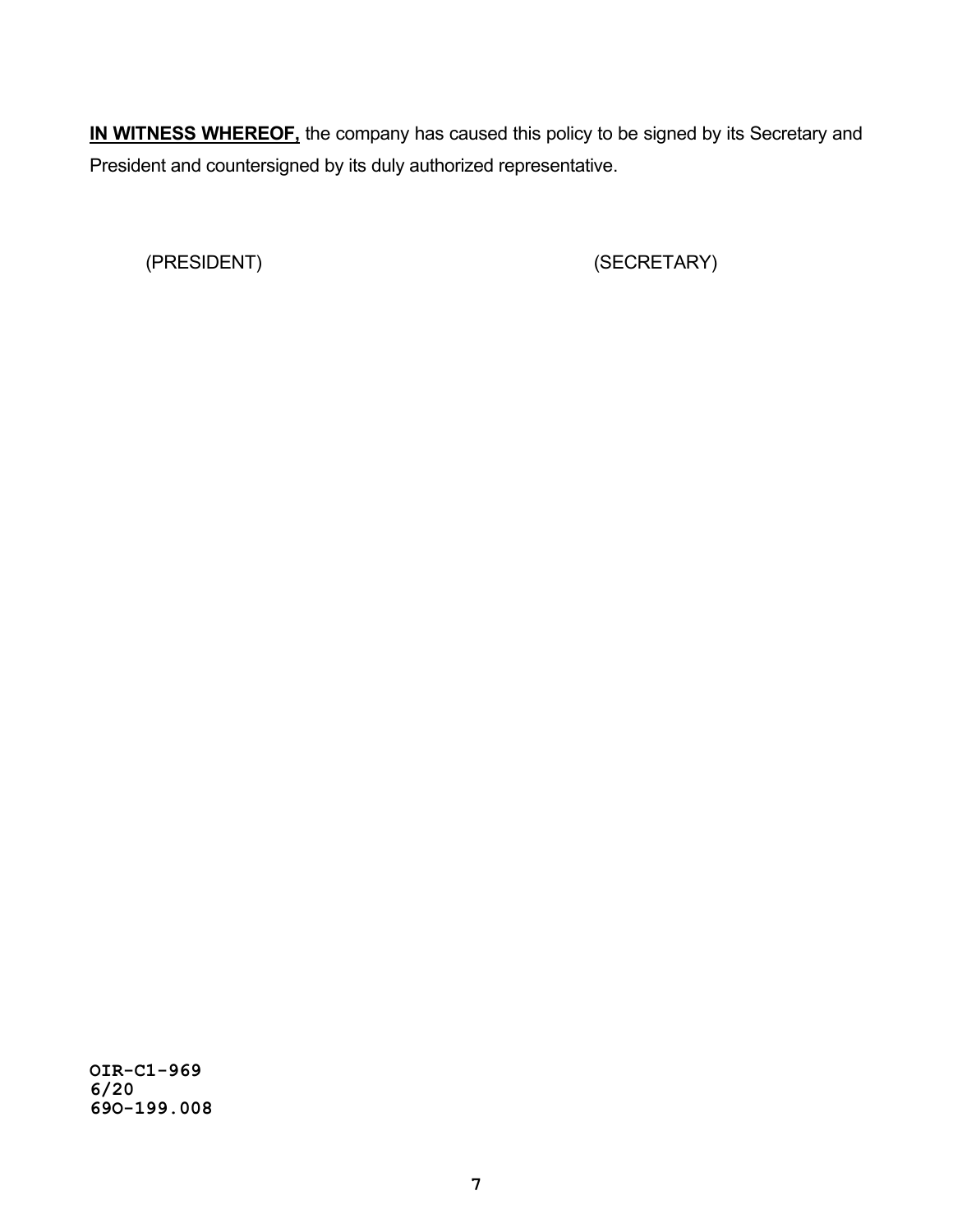## **MOTOR VEHICLE SERVICE AGREEMENT ENDORSEMENT**

- (1) CANCELLATION, TERMINATION, OR NONRENEWAL: You may cancel or terminate this policy at any time by notifying us in writing. Coverage will end 90 days after written notice of such cancellation, termination or nonrenewal has been mailed via certified mail by us to the Florida Office of Insurance Regulation. We may cancel, terminate, or not renew this policy by written notice, mailed via certified mail, to you and the Office of Insurance Regulation at least 90 days prior to such cancellation, termination or nonrenewal.
- (2) UNEARNED PREMIUM REFUND: The unearned premium refund shall be subject to the cancellation fee provisions of Section 634.121(3), Florida Statutes. The salesman or agent shall refund to the Contractual Liability Policy issuer, the unearned pro rata commission.
- (3) The Service agreement company must provide the Office with the claims statistics.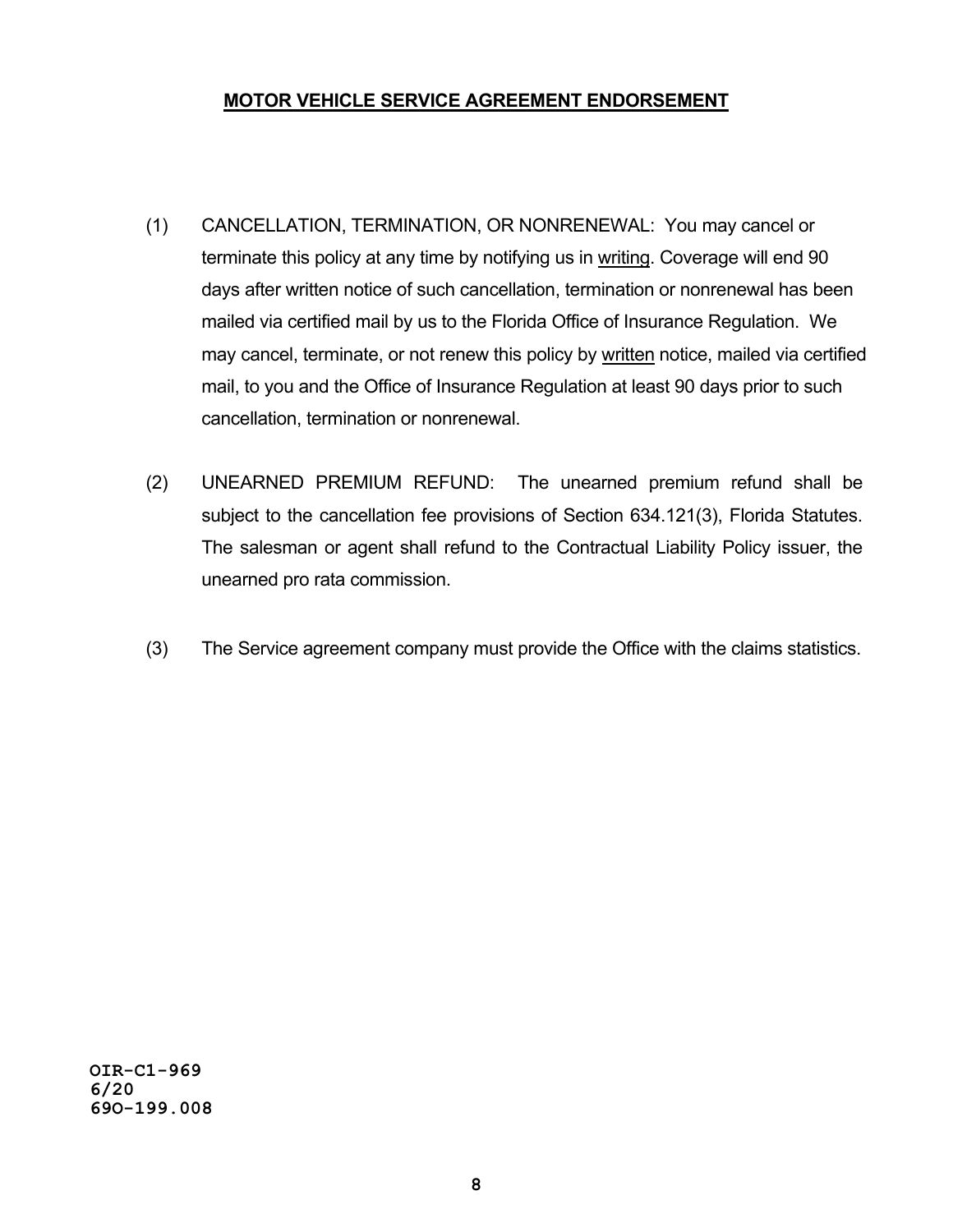## **HOME WARRANTY ENDORSEMENTS**

(1) CANCELLATION, TERMINATION, OR NONRENEWAL: You may cancel or terminate this policy at any time by notifying us in writing. Coverage will end 60 days after written notice of such cancellation, termination or nonrenewal has been mailed via certified mail by us to the Florida Office of Insurance Regulation. We may cancel, terminate or not renew this policy by written notice, mailed via certified mail, to you and the Office of Insurance Regulation at least 60 days prior to such cancellation, termination or nonrenewal.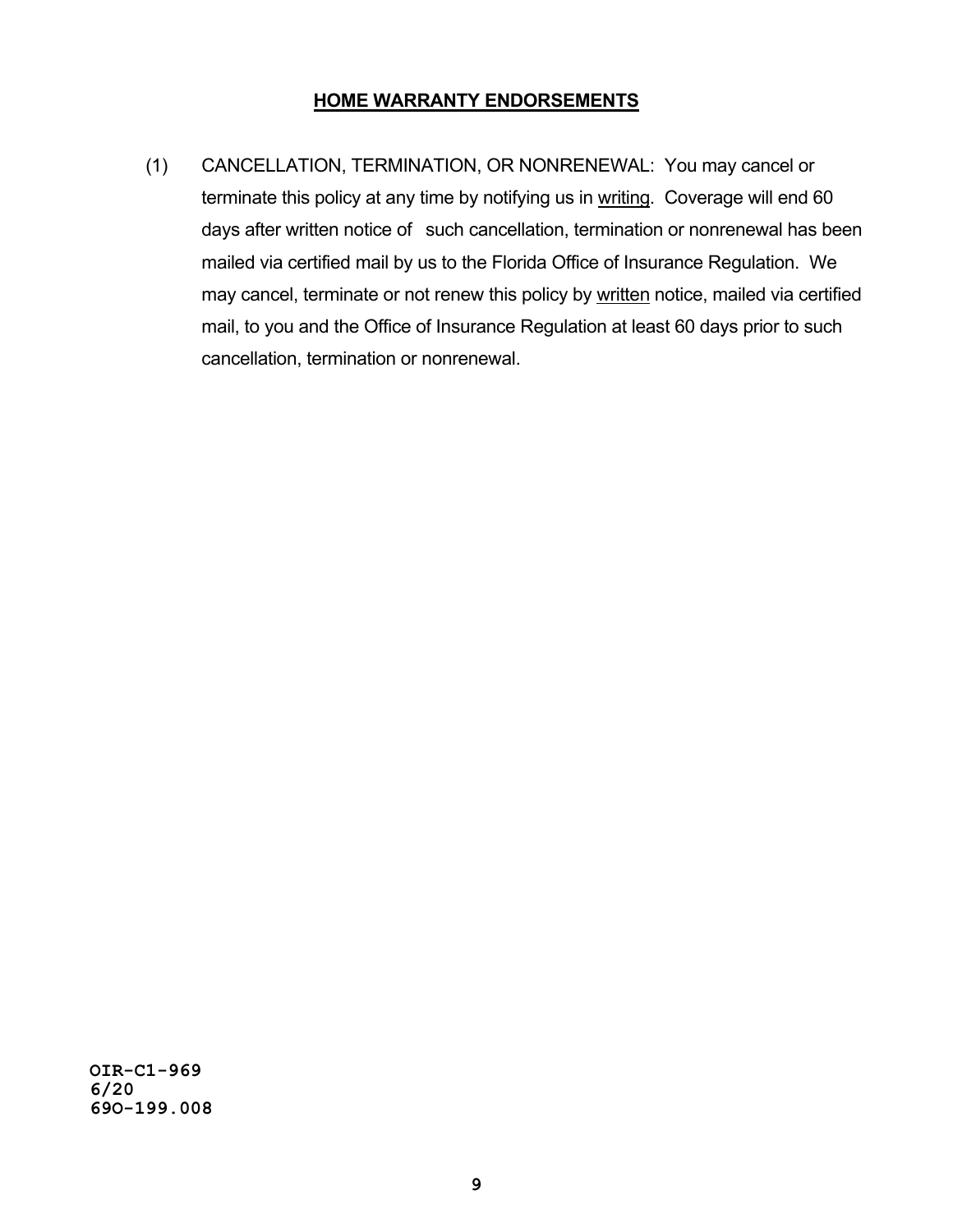#### SERVICE WARRANTY ENDORSEMENT

- (1) CANCELLATION, TERMINATION, OR NONRENEWAL: You may cancel or terminate this policy at any time by notifying us in writing. Coverage will end 90 days after written notice of such cancellation, termination or nonrenewal has been mailed via certified mail by us to the Florida Office of Insurance Regulation. We may cancel, terminate, or not renew this policy by written notice, mailed via certified mail, to you and the Florida Office of Insurance Regulation at least 60 days prior to such cancellation, termination or nonrenewal.
- (2) UNEARNED PREMIUM REFUND: In the event the issuer of the contractual liability policy is fulfilling the service warranty covered by policy and in the event the service warranty holder cancels the service warranty, it is the responsibility of the contractual liability issuer to effectuate a full refund of unearned premium to the consumer. The unearned premium refund shall be subject to the cancellation fee provisions of Section 634.414(1), Florida Statutes. The salesman or agent shall refund to the Contractual Liability Policy issuer, the unearned pro rata commission.
- (3) An Association may not utilize both the unearned premium reserve and contractual liability insurance simultaneously. However, an association shall be allowed to have contractual liability coverage on service warranties previously sold and sell new service warranties covered by the unearned premium reserve, and the coverse of this shall also be allowed. An association must be able to distinguish how each individual service warranty is covered.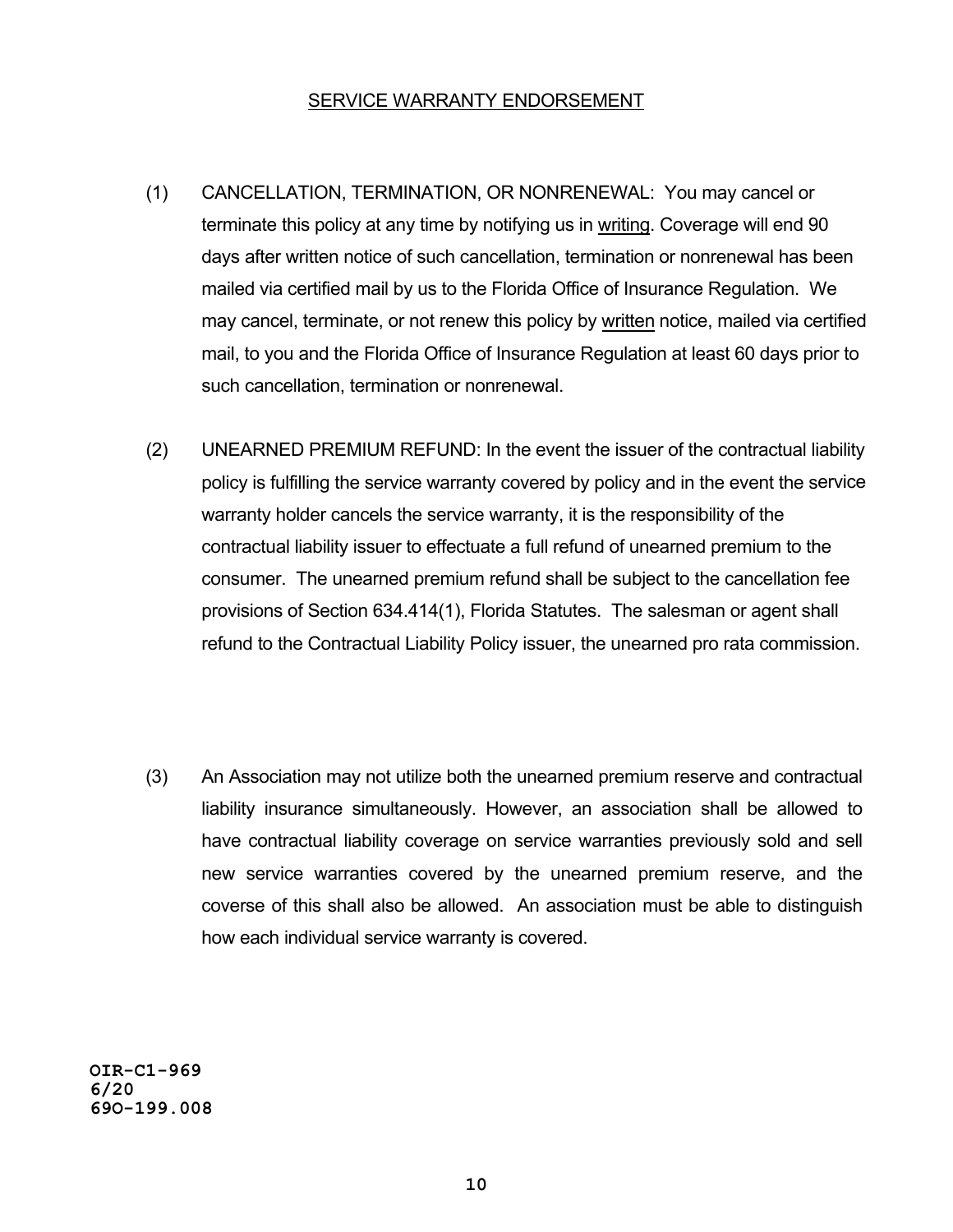

**OFFICE OF INSURANCE REGULATION**

*Company Admissions*

# **LIST OF PROPOSED SALES REPRESENTATIVES**

**COMPANY NAME:\_\_\_\_\_\_\_\_\_\_\_\_\_\_\_\_\_\_\_\_\_\_\_\_\_\_\_\_\_\_\_\_\_\_\_\_\_\_\_\_\_\_\_\_\_\_\_\_\_\_\_\_\_\_\_\_\_\_** 

**NAME: ADDRESS: SSN:**

**OIR-C1-995 REV 10/05 69O-199.008**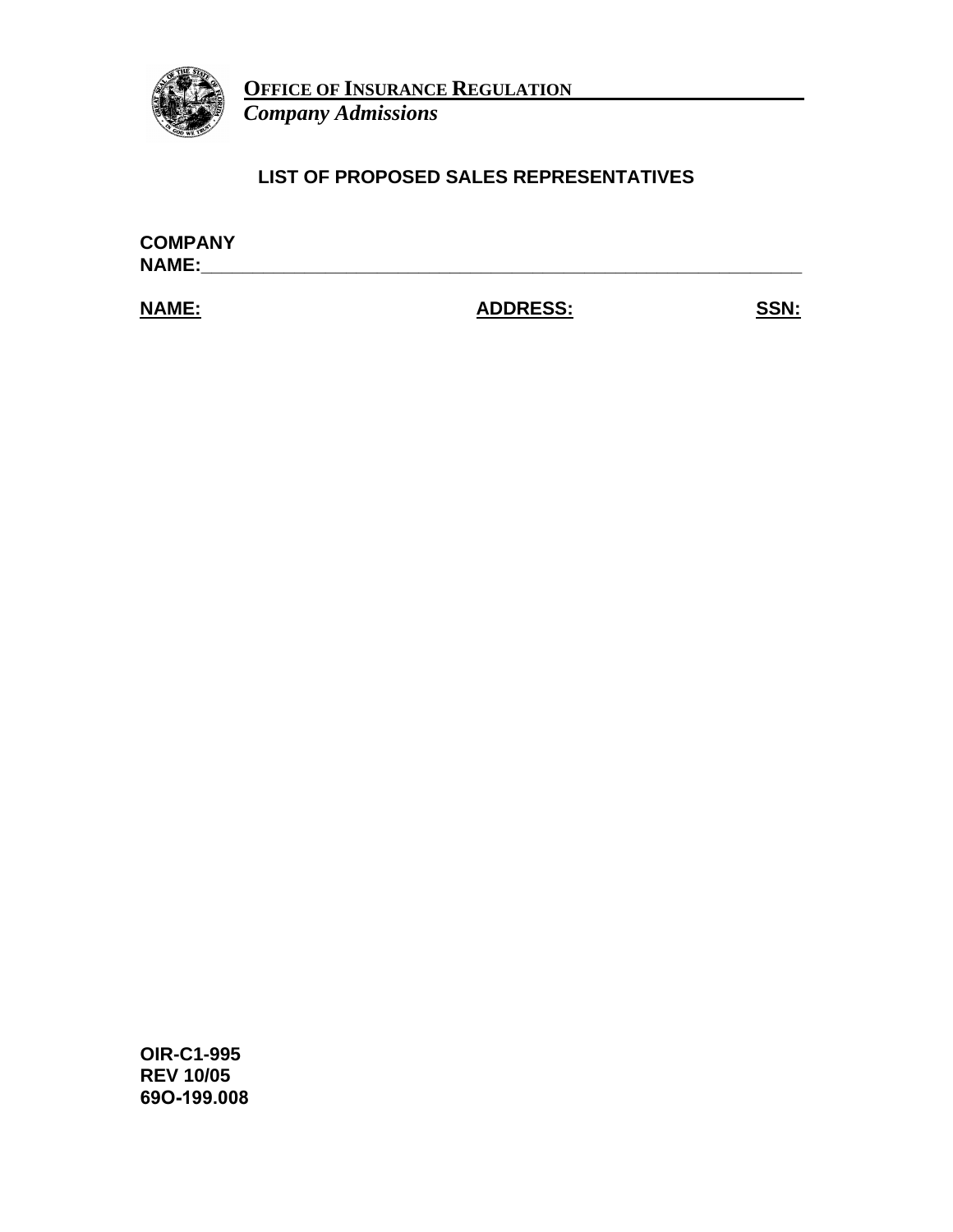|    |                             | Applicant Company Name: 1997                                                                                                                                                                                                                                                                                                                                                                                                |                               |                                                                     |  |                               |  |
|----|-----------------------------|-----------------------------------------------------------------------------------------------------------------------------------------------------------------------------------------------------------------------------------------------------------------------------------------------------------------------------------------------------------------------------------------------------------------------------|-------------------------------|---------------------------------------------------------------------|--|-------------------------------|--|
|    |                             |                                                                                                                                                                                                                                                                                                                                                                                                                             | <b>BIOGRAPHICAL AFFIDAVIT</b> | FEIN:<br><b>Uniform Certificate of Authority Application (UCAA)</b> |  |                               |  |
|    |                             | To the extent permitted by law, this affidavit will be kept confidential by the state insurance regulatory authority. The affiant<br>may be required to provide additional information during the third-party verification process if they have attended a foreign<br>school or lived and worked internationally.                                                                                                           |                               |                                                                     |  |                               |  |
|    |                             |                                                                                                                                                                                                                                                                                                                                                                                                                             | (Print or Type)               |                                                                     |  |                               |  |
|    |                             | Full name, address and telephone number of the present or proposed entity under which this biographical statement is being<br>required (Do Not Use Group Names).                                                                                                                                                                                                                                                            |                               |                                                                     |  |                               |  |
|    |                             | In connection with the above-named entity, I herewith make representations and supply information about myself as hereinafter<br>set forth. (Attach addendum or separate sheet if space hereon is insufficient to answer any question fully.) IF ANSWER IS<br>"NO" OR "NONE," SO STATE. ALL FIELDS MUST HAVE A RESPONSE. INCOMPLETE FORMS COULD DELAY<br>THE APPLICATION PROCESS or RESULT IN REJECTION OF THE APPLICATION. |                               |                                                                     |  |                               |  |
| 1. |                             | Affiant's Full Name (Initials Not Acceptable): First: _________Middle: __________Last: _______________________                                                                                                                                                                                                                                                                                                              |                               |                                                                     |  |                               |  |
| 2. | a.                          | Are you a citizen of the United States?                                                                                                                                                                                                                                                                                                                                                                                     |                               |                                                                     |  |                               |  |
|    | Yes                         | No                                                                                                                                                                                                                                                                                                                                                                                                                          |                               |                                                                     |  |                               |  |
|    | b.                          | Are you a citizen of any other country?                                                                                                                                                                                                                                                                                                                                                                                     |                               |                                                                     |  |                               |  |
|    | Yes                         | No                                                                                                                                                                                                                                                                                                                                                                                                                          |                               |                                                                     |  |                               |  |
|    |                             |                                                                                                                                                                                                                                                                                                                                                                                                                             |                               |                                                                     |  |                               |  |
| 3. |                             | Affiant's occupation or profession: Manual Affiant's occupation or profession:                                                                                                                                                                                                                                                                                                                                              |                               |                                                                     |  |                               |  |
| 4. | Affiant's business address: |                                                                                                                                                                                                                                                                                                                                                                                                                             |                               |                                                                     |  |                               |  |
|    |                             |                                                                                                                                                                                                                                                                                                                                                                                                                             |                               |                                                                     |  |                               |  |
| 5. | Education and training:     |                                                                                                                                                                                                                                                                                                                                                                                                                             |                               |                                                                     |  |                               |  |
|    | College/University          | City/State                                                                                                                                                                                                                                                                                                                                                                                                                  |                               | Dates Attended (MM/YY)                                              |  | <b>Degree Obtained</b>        |  |
|    | <b>Graduate Studies</b>     | College/University                                                                                                                                                                                                                                                                                                                                                                                                          | City/State                    | Dates Attended (MM/YY)                                              |  | Degree Obtained               |  |
|    | <b>Other Training: Name</b> | City/State                                                                                                                                                                                                                                                                                                                                                                                                                  | Dates Attended (MM/YY)        |                                                                     |  | Degree/Certification Obtained |  |
|    |                             | Note: If affiant attended a foreign school, please provide full address and telephone number of the college/university. If                                                                                                                                                                                                                                                                                                  |                               |                                                                     |  |                               |  |

Note: If affiant attended a foreign school, please provide full address and telephone number of the college/university. If applicable, provide the foreign student Identification Number and/or attach foreign diploma or certificate of attendance to the Biographical Affidavit Personal Supplemental Information.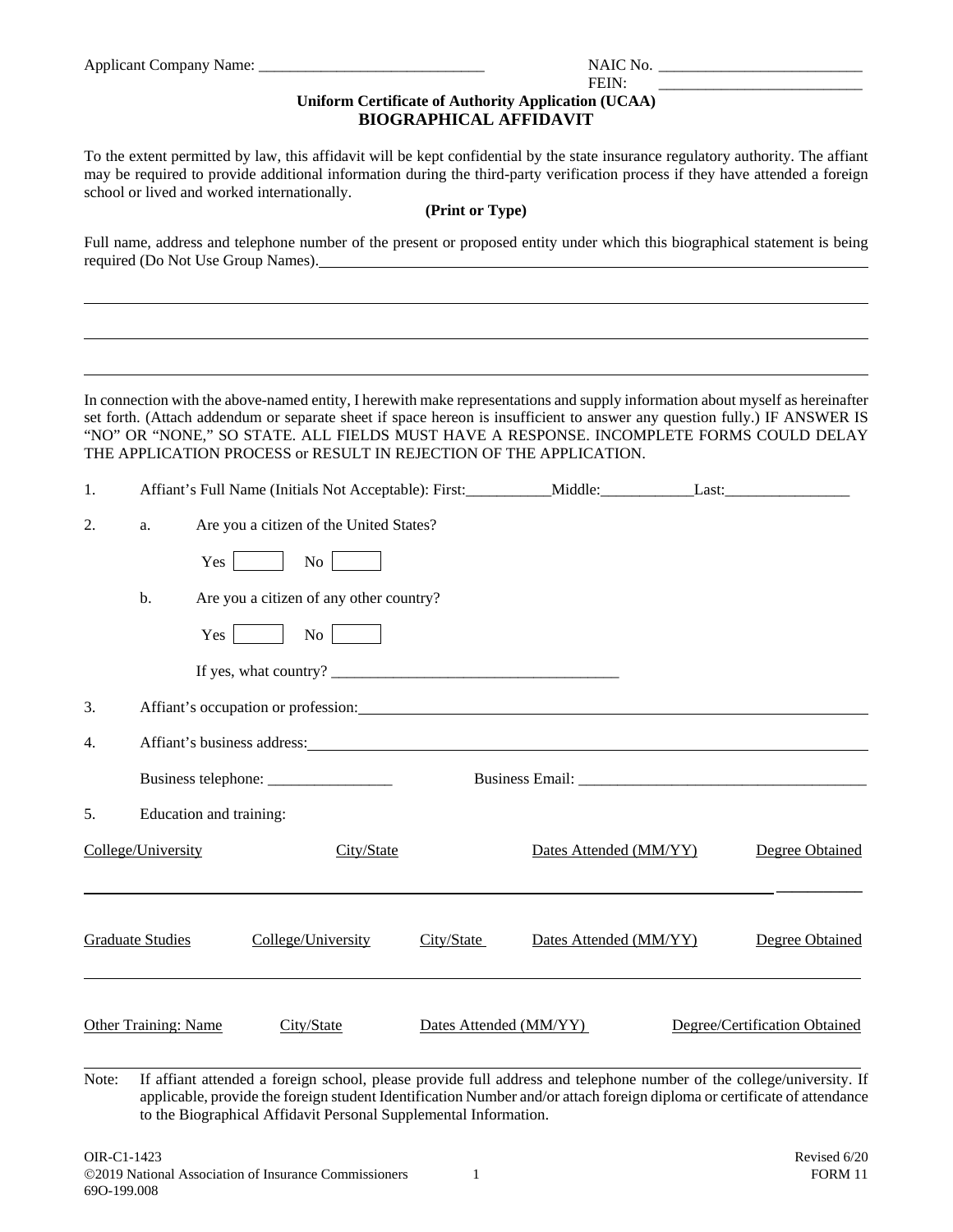|                  |                                                                 |                     | FEIN:                                                                                                |                                                                                                                                                                                                                                                                                                                                                                                                                                                                                    |  |  |
|------------------|-----------------------------------------------------------------|---------------------|------------------------------------------------------------------------------------------------------|------------------------------------------------------------------------------------------------------------------------------------------------------------------------------------------------------------------------------------------------------------------------------------------------------------------------------------------------------------------------------------------------------------------------------------------------------------------------------------|--|--|
| 6.               | List of memberships in professional societies and associations: |                     |                                                                                                      |                                                                                                                                                                                                                                                                                                                                                                                                                                                                                    |  |  |
|                  | Name of<br>Society/Association                                  | <b>Contact Name</b> | Address of<br>Society/Association                                                                    | Telephone Number<br>of Society/Association                                                                                                                                                                                                                                                                                                                                                                                                                                         |  |  |
|                  |                                                                 |                     |                                                                                                      |                                                                                                                                                                                                                                                                                                                                                                                                                                                                                    |  |  |
| 7.               |                                                                 |                     |                                                                                                      |                                                                                                                                                                                                                                                                                                                                                                                                                                                                                    |  |  |
| 8.               |                                                                 |                     | information may be required during the third-party verification process for international employers. | List complete employment record for the past twenty (20) years, whether compensated or otherwise (up to and<br>including present jobs, positions, partnerships, owner of an entity, administrator, manager, operator, directorates or<br>officerships). Please list the most recent first. Attach additional pages if the space provided is insufficient. It is only<br>necessary to provide telephone numbers and supervisory information for the past ten (10) years. Additional |  |  |
| Beginning/Ending |                                                                 |                     |                                                                                                      |                                                                                                                                                                                                                                                                                                                                                                                                                                                                                    |  |  |
|                  |                                                                 |                     |                                                                                                      |                                                                                                                                                                                                                                                                                                                                                                                                                                                                                    |  |  |
|                  |                                                                 |                     |                                                                                                      | Country: Country: Postal Code: Postal Code: Phone: Country: Country: Country:                                                                                                                                                                                                                                                                                                                                                                                                      |  |  |
|                  |                                                                 |                     |                                                                                                      |                                                                                                                                                                                                                                                                                                                                                                                                                                                                                    |  |  |
| Beginning/Ending |                                                                 |                     |                                                                                                      |                                                                                                                                                                                                                                                                                                                                                                                                                                                                                    |  |  |
|                  |                                                                 |                     |                                                                                                      |                                                                                                                                                                                                                                                                                                                                                                                                                                                                                    |  |  |
|                  |                                                                 |                     |                                                                                                      | Country: Postal Code: Phone: Country: Country:                                                                                                                                                                                                                                                                                                                                                                                                                                     |  |  |
|                  |                                                                 |                     |                                                                                                      |                                                                                                                                                                                                                                                                                                                                                                                                                                                                                    |  |  |
| Beginning/Ending |                                                                 |                     |                                                                                                      |                                                                                                                                                                                                                                                                                                                                                                                                                                                                                    |  |  |
|                  |                                                                 |                     |                                                                                                      |                                                                                                                                                                                                                                                                                                                                                                                                                                                                                    |  |  |
|                  |                                                                 |                     |                                                                                                      | Country: Postal Code: Phone: Country: Country: Phone: Phone: Country: Phone: Phone: Country: Phone: Phone: Country: Country: Phone: Phone: Phone: Country: Country: Phone: Phone: Country: Country: Country: Country: Country:                                                                                                                                                                                                                                                     |  |  |
|                  |                                                                 |                     |                                                                                                      |                                                                                                                                                                                                                                                                                                                                                                                                                                                                                    |  |  |
| Beginning/Ending |                                                                 |                     |                                                                                                      |                                                                                                                                                                                                                                                                                                                                                                                                                                                                                    |  |  |
|                  |                                                                 |                     |                                                                                                      |                                                                                                                                                                                                                                                                                                                                                                                                                                                                                    |  |  |
|                  |                                                                 |                     |                                                                                                      |                                                                                                                                                                                                                                                                                                                                                                                                                                                                                    |  |  |
|                  |                                                                 |                     |                                                                                                      |                                                                                                                                                                                                                                                                                                                                                                                                                                                                                    |  |  |
| OIR-C1-1423      |                                                                 |                     |                                                                                                      | Revised 6/20                                                                                                                                                                                                                                                                                                                                                                                                                                                                       |  |  |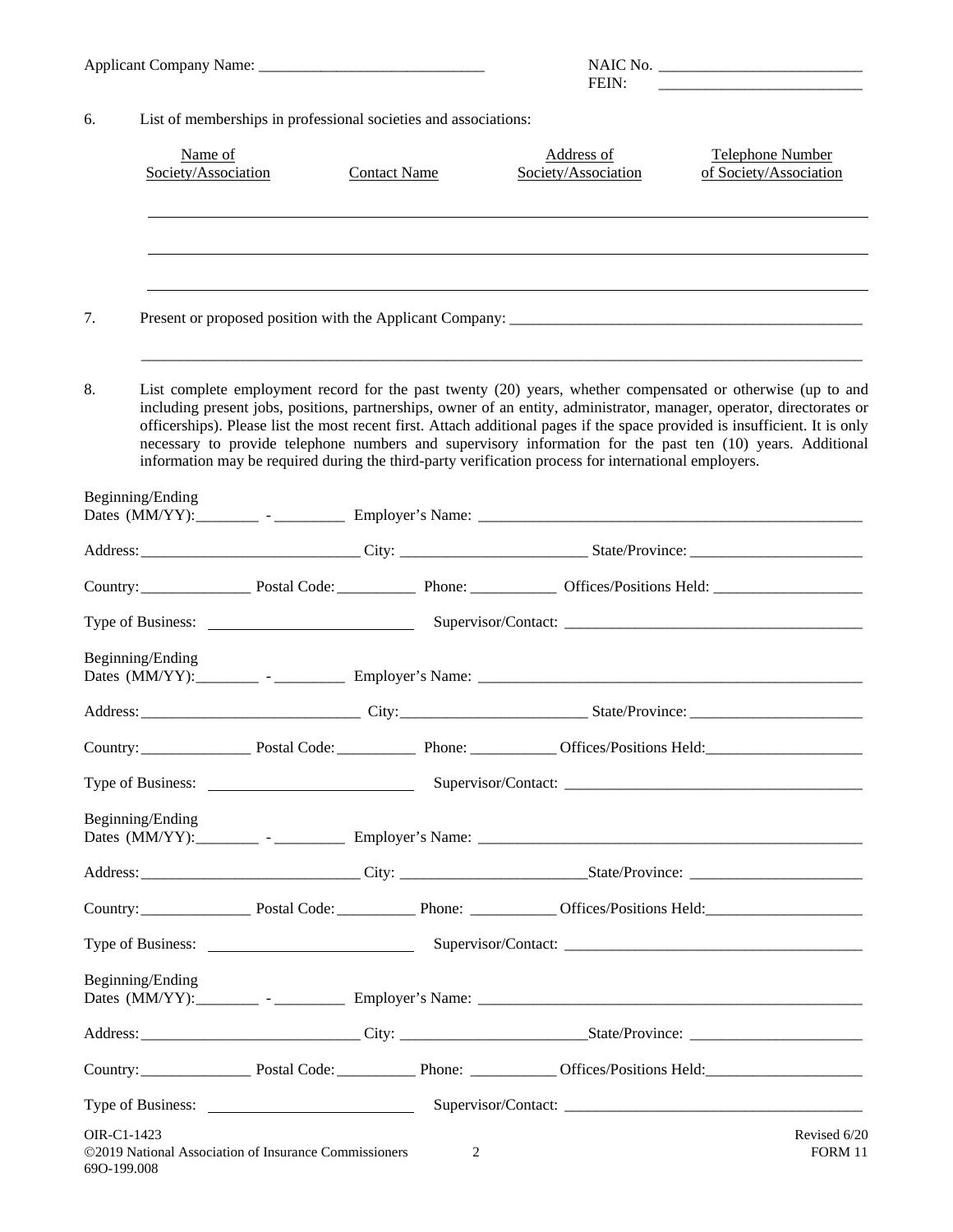|     |                                                                                                                                                                                                                                                                                                                                                                                                                                                                                                                                                                                                                                                                                                                                                                                                                                                                                                              |                                                                                                                                                                                                                           | FEIN: |  |  |  |  |
|-----|--------------------------------------------------------------------------------------------------------------------------------------------------------------------------------------------------------------------------------------------------------------------------------------------------------------------------------------------------------------------------------------------------------------------------------------------------------------------------------------------------------------------------------------------------------------------------------------------------------------------------------------------------------------------------------------------------------------------------------------------------------------------------------------------------------------------------------------------------------------------------------------------------------------|---------------------------------------------------------------------------------------------------------------------------------------------------------------------------------------------------------------------------|-------|--|--|--|--|
|     |                                                                                                                                                                                                                                                                                                                                                                                                                                                                                                                                                                                                                                                                                                                                                                                                                                                                                                              |                                                                                                                                                                                                                           |       |  |  |  |  |
| 9.  | a.                                                                                                                                                                                                                                                                                                                                                                                                                                                                                                                                                                                                                                                                                                                                                                                                                                                                                                           | Have you ever been in a position which required a fidelity bond?                                                                                                                                                          |       |  |  |  |  |
|     |                                                                                                                                                                                                                                                                                                                                                                                                                                                                                                                                                                                                                                                                                                                                                                                                                                                                                                              | No l<br>Yes                                                                                                                                                                                                               |       |  |  |  |  |
|     |                                                                                                                                                                                                                                                                                                                                                                                                                                                                                                                                                                                                                                                                                                                                                                                                                                                                                                              |                                                                                                                                                                                                                           |       |  |  |  |  |
|     | b.                                                                                                                                                                                                                                                                                                                                                                                                                                                                                                                                                                                                                                                                                                                                                                                                                                                                                                           | Have you ever been denied an individual or position schedule fidelity bond, or had a bond canceled or<br>revoked?                                                                                                         |       |  |  |  |  |
|     |                                                                                                                                                                                                                                                                                                                                                                                                                                                                                                                                                                                                                                                                                                                                                                                                                                                                                                              | $\overline{N\sigma}$<br>Yes                                                                                                                                                                                               |       |  |  |  |  |
|     |                                                                                                                                                                                                                                                                                                                                                                                                                                                                                                                                                                                                                                                                                                                                                                                                                                                                                                              | If yes, give details:                                                                                                                                                                                                     |       |  |  |  |  |
| 10. | List any professional, occupational and vocational licenses (including licenses to sell securities) issued by any public<br>or governmental licensing agency or regulatory authority or licensing authority that you presently hold or have held<br>in the past. For any non-insurance regulatory issuer, identify and provide the name, address and telephone number of<br>the licensing authority or regulatory body having jurisdiction over the license (s) issued. If your professional license<br>number is your Social Security Number (SSN) or embeds your SSN or any sequence of more than five numbers that<br>are reasonably identifiable as your SSN, then write SSN for that portion of the professional license number that is<br>represented by your SSN. (For example, "SSN", "12-SSN-345" or "1234-SSN" (last 6 digits)). Attach additional<br>pages if the space provided is insufficient. |                                                                                                                                                                                                                           |       |  |  |  |  |
|     |                                                                                                                                                                                                                                                                                                                                                                                                                                                                                                                                                                                                                                                                                                                                                                                                                                                                                                              |                                                                                                                                                                                                                           |       |  |  |  |  |
|     |                                                                                                                                                                                                                                                                                                                                                                                                                                                                                                                                                                                                                                                                                                                                                                                                                                                                                                              |                                                                                                                                                                                                                           |       |  |  |  |  |
|     |                                                                                                                                                                                                                                                                                                                                                                                                                                                                                                                                                                                                                                                                                                                                                                                                                                                                                                              |                                                                                                                                                                                                                           |       |  |  |  |  |
|     |                                                                                                                                                                                                                                                                                                                                                                                                                                                                                                                                                                                                                                                                                                                                                                                                                                                                                                              |                                                                                                                                                                                                                           |       |  |  |  |  |
|     |                                                                                                                                                                                                                                                                                                                                                                                                                                                                                                                                                                                                                                                                                                                                                                                                                                                                                                              | Non-Insurance Regulatory Phone Number (if known):                                                                                                                                                                         |       |  |  |  |  |
|     |                                                                                                                                                                                                                                                                                                                                                                                                                                                                                                                                                                                                                                                                                                                                                                                                                                                                                                              |                                                                                                                                                                                                                           |       |  |  |  |  |
|     |                                                                                                                                                                                                                                                                                                                                                                                                                                                                                                                                                                                                                                                                                                                                                                                                                                                                                                              |                                                                                                                                                                                                                           |       |  |  |  |  |
|     |                                                                                                                                                                                                                                                                                                                                                                                                                                                                                                                                                                                                                                                                                                                                                                                                                                                                                                              |                                                                                                                                                                                                                           |       |  |  |  |  |
|     |                                                                                                                                                                                                                                                                                                                                                                                                                                                                                                                                                                                                                                                                                                                                                                                                                                                                                                              |                                                                                                                                                                                                                           |       |  |  |  |  |
|     |                                                                                                                                                                                                                                                                                                                                                                                                                                                                                                                                                                                                                                                                                                                                                                                                                                                                                                              |                                                                                                                                                                                                                           |       |  |  |  |  |
| 11. |                                                                                                                                                                                                                                                                                                                                                                                                                                                                                                                                                                                                                                                                                                                                                                                                                                                                                                              | In responding to the following, if the record has been sealed or expunged, and the affiant has personally verified that<br>the record was sealed or expunged, an affiant may respond "no" to the question. Have you ever: |       |  |  |  |  |
|     | a.                                                                                                                                                                                                                                                                                                                                                                                                                                                                                                                                                                                                                                                                                                                                                                                                                                                                                                           | Been refused an occupational, professional, or vocational license or permit by any regulatory authority, or<br>any public administrative, or governmental licensing agency?                                               |       |  |  |  |  |
|     |                                                                                                                                                                                                                                                                                                                                                                                                                                                                                                                                                                                                                                                                                                                                                                                                                                                                                                              | No<br>Yes                                                                                                                                                                                                                 |       |  |  |  |  |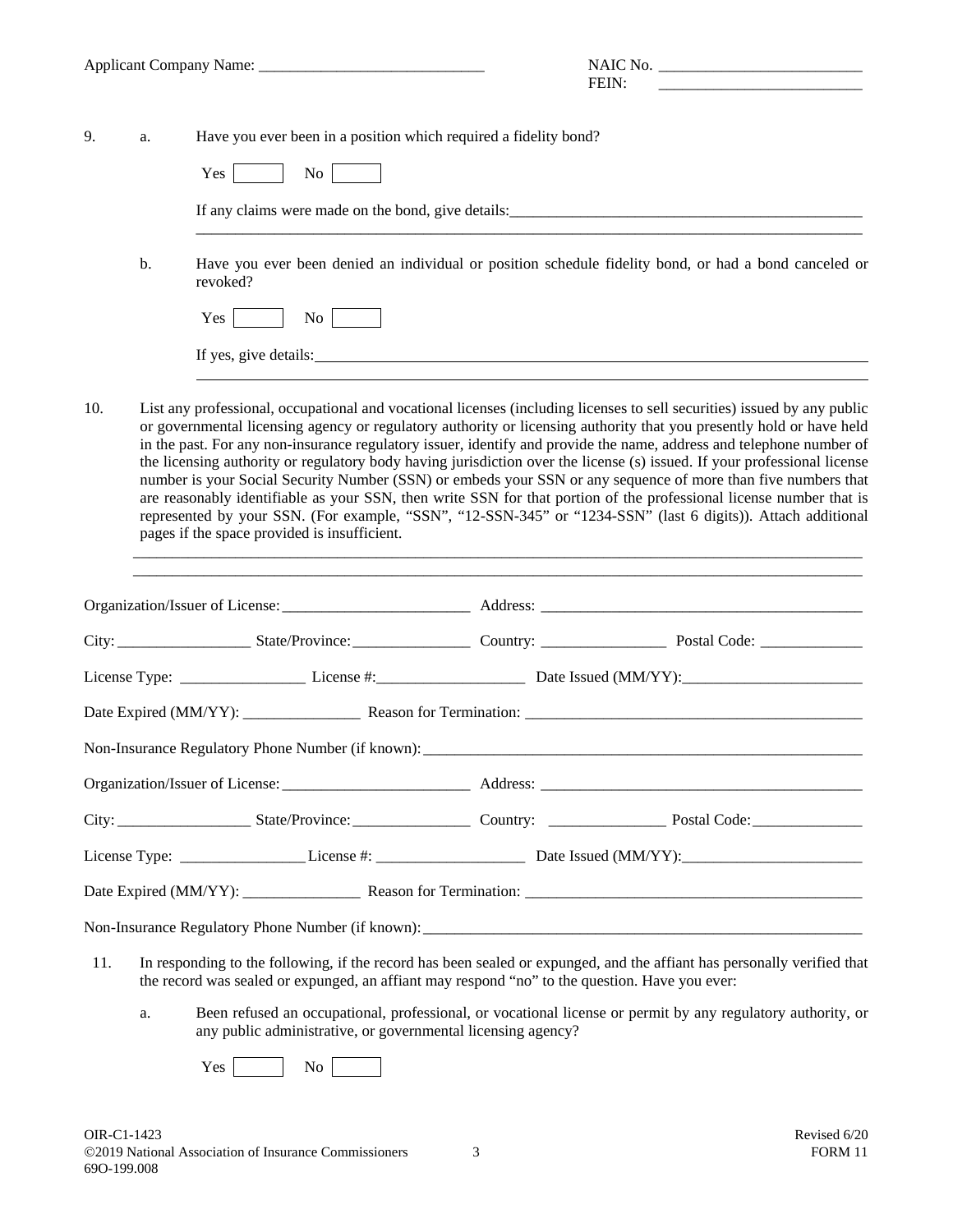b. Had any occupational, professional, or vocational license or permit you hold or have held, been subject to any judicial, administrative, regulatory, or disciplinary action?

Yes No

c. Been placed on probation or had a fine levied against you or your occupational, professional, or vocational license or permit in any judicial, administrative, regulatory, or disciplinary action?

Yes No

d. Been charged with, or indicted for, any criminal offense(s) other than civil traffic offenses?

Yes No

e. Pled guilty, or nolo contendere, or been convicted of, any criminal offense(s) other than civil traffic offenses?

| ₹.<br>'es |  | - |  |  |
|-----------|--|---|--|--|
|-----------|--|---|--|--|

f. Had adjudication of guilt withheld, had a sentence imposed or suspended, had pronouncement of a sentence suspended, or been pardoned, fined, or placed on probation, for any criminal offense(s) other than civil traffic offenses?

Yes No

g. Been subject to a cease and desist letter or order, or enjoined, either temporarily or permanently, in any judicial, administrative, regulatory, or disciplinary action, from violating any federal, state law or law of another country regulating the business of insurance, securities or banking, or from carrying out any particular practice or practices in the course of the business of insurance, securities or banking?

| ×.<br>A <sup>c</sup><br>$\ddot{\,}$ |  |  |  |
|-------------------------------------|--|--|--|
|-------------------------------------|--|--|--|

h. Been, within the last ten (10) years, a party to any civil action involving dishonesty, breach of trust, or a financial dispute?

|--|--|--|

i. Had a finding made by the Comptroller of any state or the Federal Government that you have violated any provisions of small loan laws, banking or trust company laws, or credit union laws, or that you have violated any rule or regulation lawfully made by the Comptroller of any state or the Federal Government?

Yes No

j. Had a lien or foreclosure action filed against you or any entity while you were associated with that entity?

Yes No

If the response to any question above is yes, please provide details including dates, locations, disposition, etc. Attach a copy of the complaint and filed adjudication or settlement as appropriate.

\_\_\_\_\_\_\_\_\_\_\_\_\_\_\_\_\_\_\_\_\_\_\_\_\_\_\_\_\_\_\_\_\_\_\_\_\_\_\_\_\_\_\_\_\_\_\_\_\_\_\_\_\_\_\_\_\_\_\_\_\_\_\_\_\_\_\_\_\_\_\_\_\_\_\_\_\_\_\_\_\_\_\_\_\_\_\_\_

\_\_\_\_\_\_\_\_\_\_\_\_\_\_\_\_\_\_\_\_\_\_\_\_\_\_\_\_\_\_\_\_\_\_\_\_\_\_\_\_\_\_\_\_\_\_\_\_\_\_\_\_\_\_\_\_\_\_\_\_\_\_\_\_\_\_\_\_\_\_\_\_\_\_\_\_\_\_\_\_\_\_\_\_\_\_\_\_

12. List any entity subject to regulation by an insurance regulatory authority that you control directly or indirectly. The term "control" (including the terms "controlling," "controlled by" and "under common control with") means the possession, direct or indirect, of the power to direct or cause the direction of the management and policies of a person,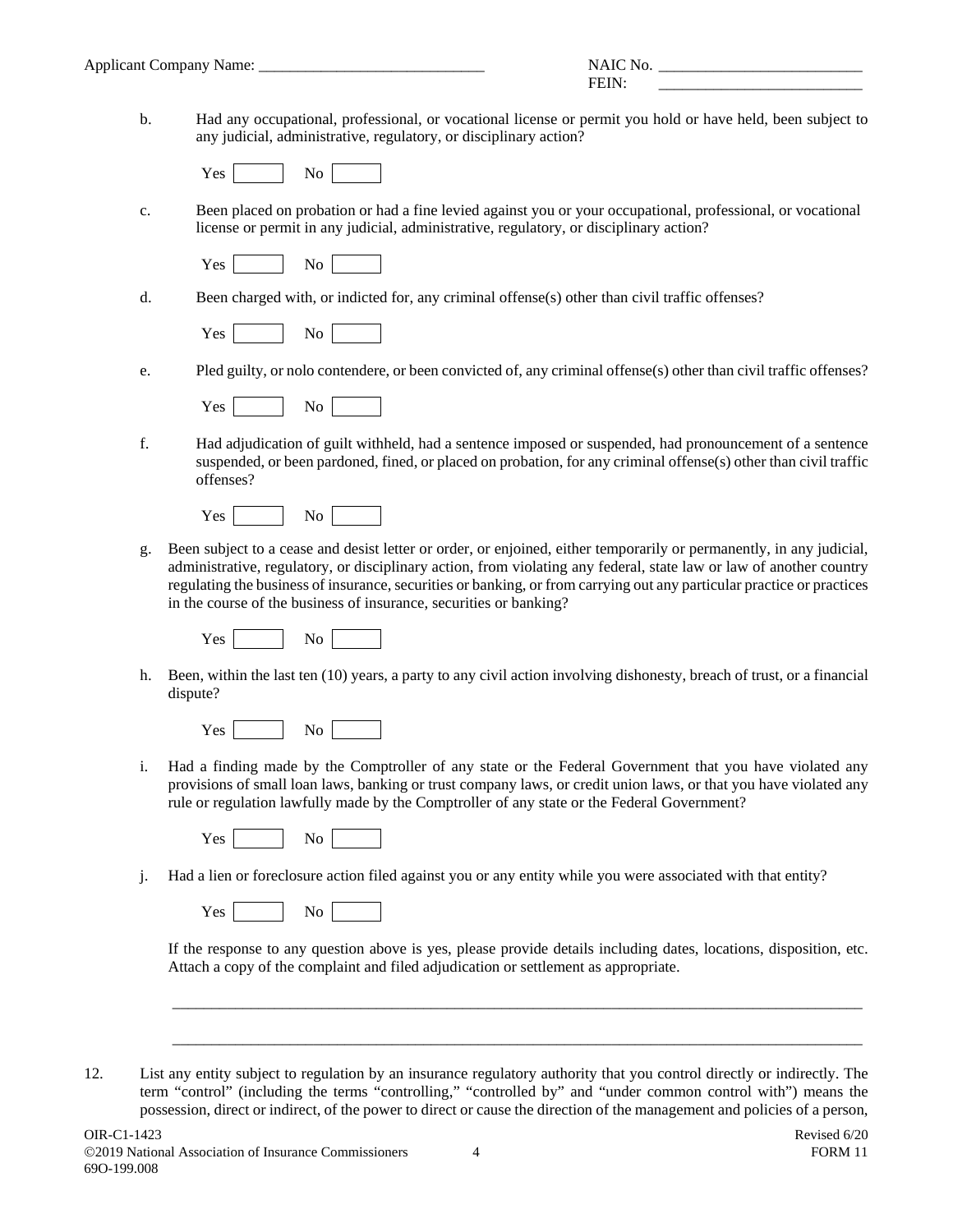|     |     | FEIN:                                                                                                                                                                                                                                                                                                                                                                                                                                                                                                                        |
|-----|-----|------------------------------------------------------------------------------------------------------------------------------------------------------------------------------------------------------------------------------------------------------------------------------------------------------------------------------------------------------------------------------------------------------------------------------------------------------------------------------------------------------------------------------|
|     |     | whether through the ownership of voting securities, by contract other than a commercial contract for goods or non-<br>management services, or otherwise, unless the power is the result of an official position with or corporate office held<br>by the person. Control shall be presumed to exist if any person, directly or indirectly, owns, controls, holds with the<br>power to vote, or holds proxies representing, ten percent (10%) or more of the voting securities of any other person.                            |
|     |     | If any of the stock is pledged or hypothecated in any way, give details.<br><u> 1989 - Johann Barbara, martin amerikan basar dan berasal dan berasal dalam basar dalam basar dalam basar dala</u>                                                                                                                                                                                                                                                                                                                            |
| 13. |     | Do [Will] you or members of your immediate family individually or cumulatively subscribe to or own, beneficially<br>or of record, 10% or more of the outstanding shares of stock of any entity subject to regulation by an insurance<br>regulatory authority, or its affiliates? An "affiliate" of, or person "affiliated" with, a specific person, is a person that<br>directly, or indirectly through one or more intermediaries, controls, or is controlled by, or is under common control<br>with, the person specified. |
|     | Yes | No                                                                                                                                                                                                                                                                                                                                                                                                                                                                                                                           |
|     |     | If yes, please identify the company or companies in which the cumulative stock holdings represent 10% or more of<br>the outstanding voting securities.                                                                                                                                                                                                                                                                                                                                                                       |
|     |     |                                                                                                                                                                                                                                                                                                                                                                                                                                                                                                                              |
|     |     | If any of the shares of stock are pledged or hypothecated in any way, give details.                                                                                                                                                                                                                                                                                                                                                                                                                                          |
|     |     |                                                                                                                                                                                                                                                                                                                                                                                                                                                                                                                              |
| 14. |     | Have you ever been adjudged a bankrupt?                                                                                                                                                                                                                                                                                                                                                                                                                                                                                      |
|     | Yes | $\overline{N_{O}}$                                                                                                                                                                                                                                                                                                                                                                                                                                                                                                           |
|     |     |                                                                                                                                                                                                                                                                                                                                                                                                                                                                                                                              |
| 15. |     | To your knowledge has any company or entity (including entities controlled by the holding company) for which you<br>were an officer or director, trustee, investment committee member, key management employee or controlling<br>stockholder, had any of the following events occur while you served in such capacity? If employed at the holding<br>company level provide the group code. __________                                                                                                                        |
|     | a.  | Been refused a permit, license, or certificate of authority by any regulatory authority, or governmental-<br>licensing agency?                                                                                                                                                                                                                                                                                                                                                                                               |
|     |     | No No<br>Yes                                                                                                                                                                                                                                                                                                                                                                                                                                                                                                                 |
|     | b.  | Had its permit, license, or certificate of authority suspended, revoked, canceled, non-renewed, or subjected<br>to any judicial, administrative, regulatory, or disciplinary action (including rehabilitation, liquidation,<br>receivership, conservatorship, federal bankruptcy proceeding, state insolvency, supervision or any other<br>similar proceeding)?                                                                                                                                                              |
|     |     | No<br>Yes                                                                                                                                                                                                                                                                                                                                                                                                                                                                                                                    |
|     | c.  | Been placed on probation or had a fine levied against it or against its permit, license, or certificate of authority<br>in any civil, criminal, administrative, regulatory, or disciplinary action?                                                                                                                                                                                                                                                                                                                          |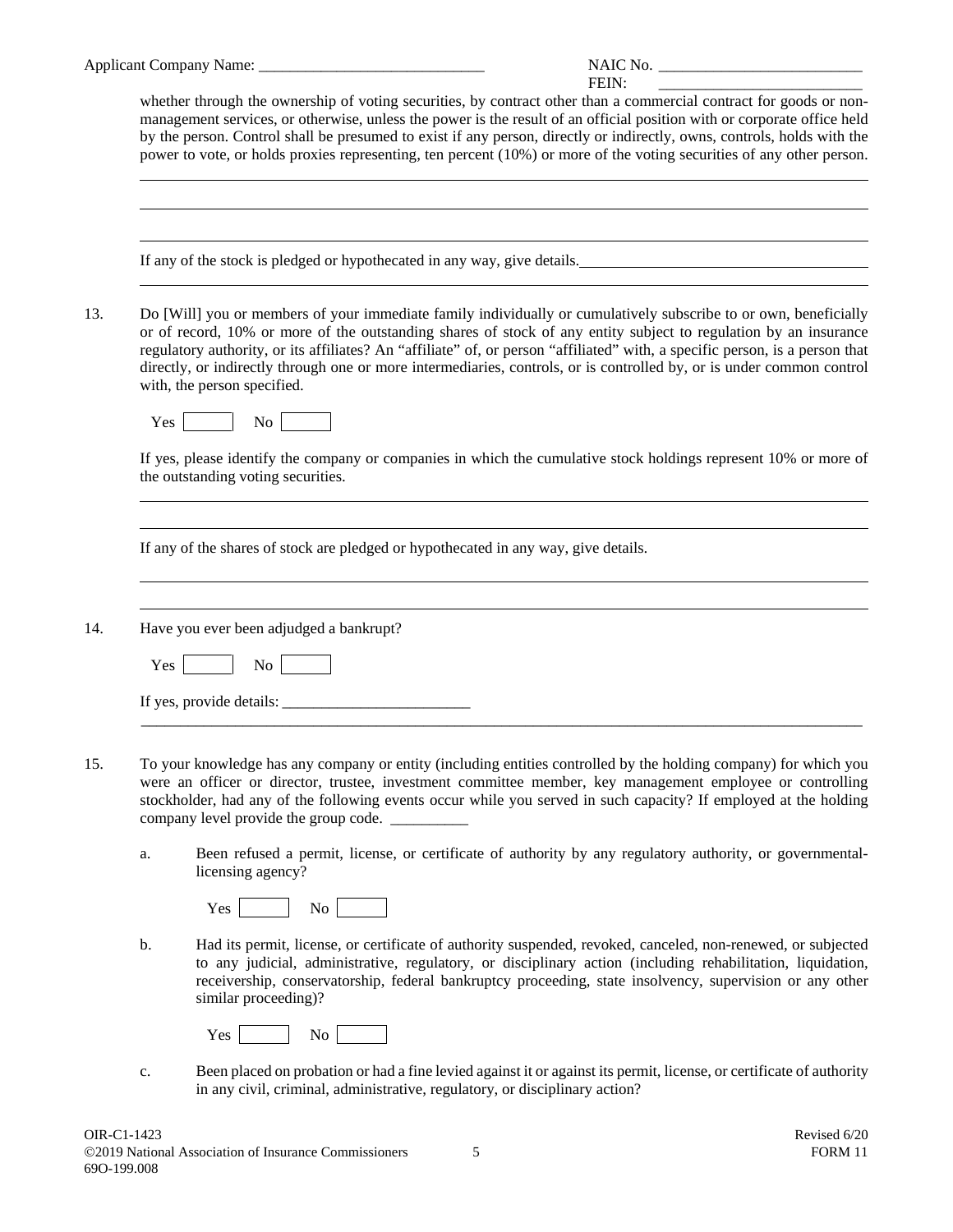|                                                                                                                                                                                                                                          | FEIN:<br><u> 1980 - Jan Barbara, martin da kasar Amerika II.a (j. 1918)</u> |  |
|------------------------------------------------------------------------------------------------------------------------------------------------------------------------------------------------------------------------------------------|-----------------------------------------------------------------------------|--|
| $Yes \t No \t No$                                                                                                                                                                                                                        |                                                                             |  |
| If the answer to any of the above is yes, please indicate and give details. When responding to questions (b) and $(c)$ ,<br>affiant should also include any events within twelve (12) months after his or her departure from the entity. |                                                                             |  |
| If an affiant has any doubt about the accuracy of an answer, the question should be answered in the positive<br>Note:<br>and an explanation provided.                                                                                    |                                                                             |  |
| my knowledge and belief.<br>I hereby acknowledge that I may be contacted to provide additional information regarding international searches.                                                                                             |                                                                             |  |
| (Signature of Affiant)                                                                                                                                                                                                                   |                                                                             |  |
|                                                                                                                                                                                                                                          |                                                                             |  |
| The foregoing instrument was acknowledged before me by means of $\Box$ physical presence or $\Box$ online notarization,                                                                                                                  |                                                                             |  |
| this _____ day of ____________, 20_____ by _____________________, and:                                                                                                                                                                   |                                                                             |  |
| $\Box$<br>who is personally known to me, or                                                                                                                                                                                              |                                                                             |  |
| who produced the following identification:                                                                                                                                                                                               |                                                                             |  |
| [SEAL]                                                                                                                                                                                                                                   | Notary Public<br>Printed Notary Name                                        |  |

My Commission Expires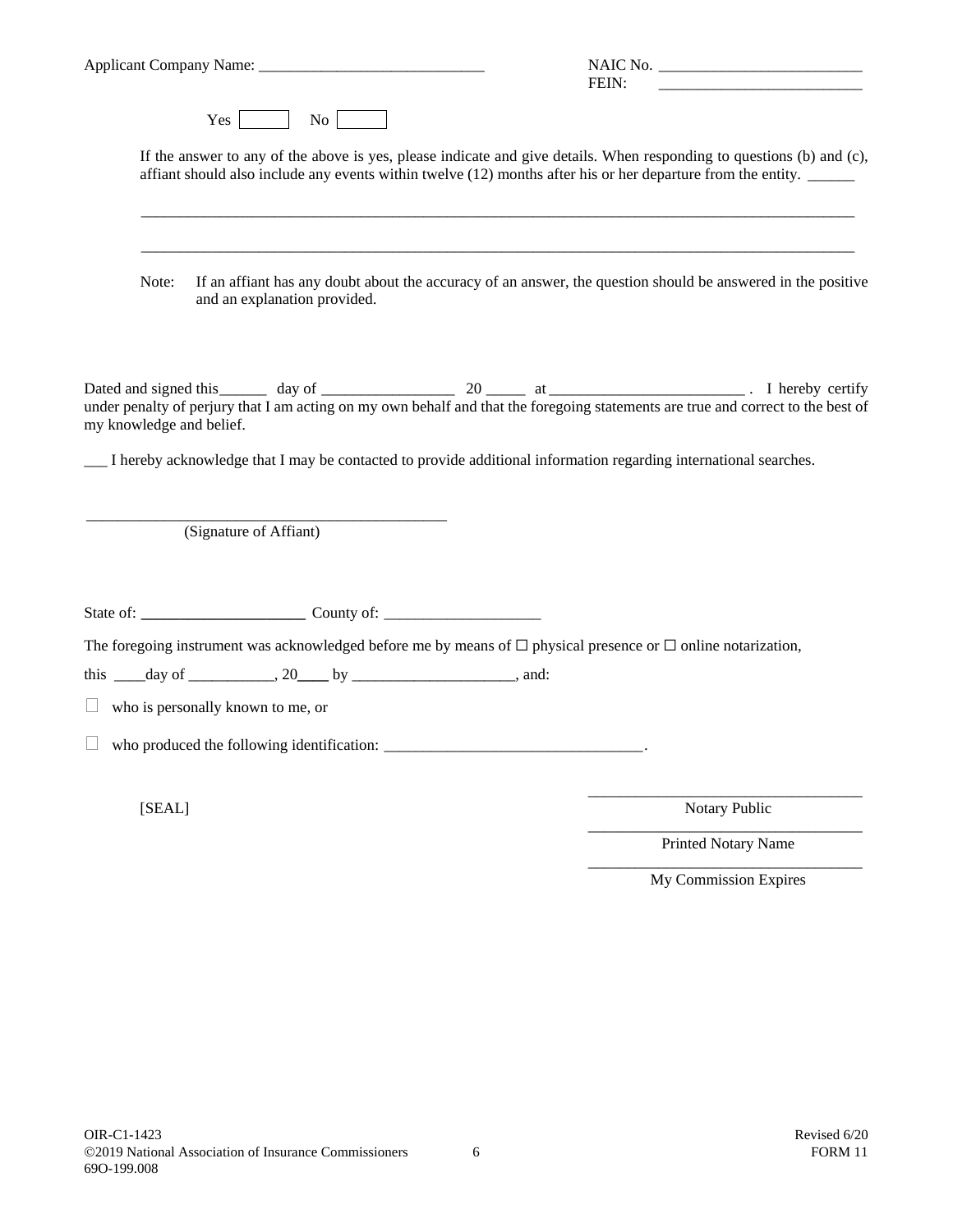$FEN:$ 

# **BIOGRAPHICAL AFFIDAVIT**

#### **Supplemental Personal Information**

#### **(Print or Type)**

To the extent permitted by law, this affidavit will be kept confidential by the state insurance regulatory authority. The affiant may be required to provide additional information during the third-party verification process if they have attended a foreign school or lived and worked internationally.

Full name, address, and telephone number of the present or proposed entity under which this biographical statement is being required (Do Not Use Group Names).

\_\_\_\_\_\_\_\_\_\_\_\_\_\_\_\_\_\_\_\_\_\_\_\_\_\_\_\_\_\_\_\_\_\_\_\_\_\_\_\_\_\_\_\_\_\_\_\_\_\_\_\_\_\_\_\_\_\_\_\_\_\_\_\_\_\_\_\_\_\_\_\_\_\_\_\_\_\_\_\_\_\_\_\_\_\_\_\_\_\_\_\_\_\_\_\_\_\_\_

\_\_\_\_\_\_\_\_\_\_\_\_\_\_\_\_\_\_\_\_\_\_\_\_\_\_\_\_\_\_\_\_\_\_\_\_\_\_\_\_\_\_\_\_\_\_\_\_\_\_\_\_\_\_\_\_\_\_\_\_\_\_\_\_\_\_\_\_\_\_\_\_\_\_\_\_\_\_\_\_\_\_\_\_\_\_\_\_\_\_\_\_\_\_\_\_\_\_\_

\_\_\_\_\_\_\_\_\_\_\_\_\_\_\_\_\_\_\_\_\_\_\_\_\_\_\_\_\_\_\_\_\_\_\_\_\_\_\_\_\_\_\_\_\_\_\_\_\_\_\_\_\_\_\_\_\_\_\_\_\_\_\_\_\_\_\_\_\_\_\_\_\_\_\_\_\_\_\_\_\_\_\_\_\_\_\_\_\_\_\_\_\_\_\_\_\_\_\_

IF ANSWER IS "NO" OR "NONE," SO STATE. ALL FIELDS MUST HAVE A RESPONSE. INCOMPLETE FORMS COULD DELAY THE APPLICATION PROCESS or RESULT IN REJECTION OF THE APPLICATION.

2. Have you ever used any other name, including first, middle or last name, nickname, maiden name or aliases?

1. Affiant's Full Name (Initials Not Acceptable): First: \_\_\_\_\_\_\_\_\_\_ Middle: Last: Last:

 $Yes$   $No$ 

If yes, give the reason if any, if NONE indicate such, and provide the full name(s) and date(s) used.

| Beginning/Ending<br>Date(s) Used (MM/YY) | Name(s)<br>Specify: First, Middle or Last Name | Reason (If NONE, indicate such) |
|------------------------------------------|------------------------------------------------|---------------------------------|
|                                          |                                                |                                 |
|                                          |                                                |                                 |
|                                          |                                                |                                 |
|                                          |                                                |                                 |
|                                          |                                                |                                 |
|                                          |                                                |                                 |

Note: Dates provided in response to this question may be approximate. Parties using this form understand that there could be an overlap of dates when transitioning from one name to another. If applicable, provide the foreign student Identification Number and/or attach foreign diploma or certificate of attendance to the Biographical Affidavit Personal Supplemental Information.

3. Affiant's Social Security Number:

4. Government Identification Number if not a U.S. Citizen:

5. Foreign Student ID# (if applicable) :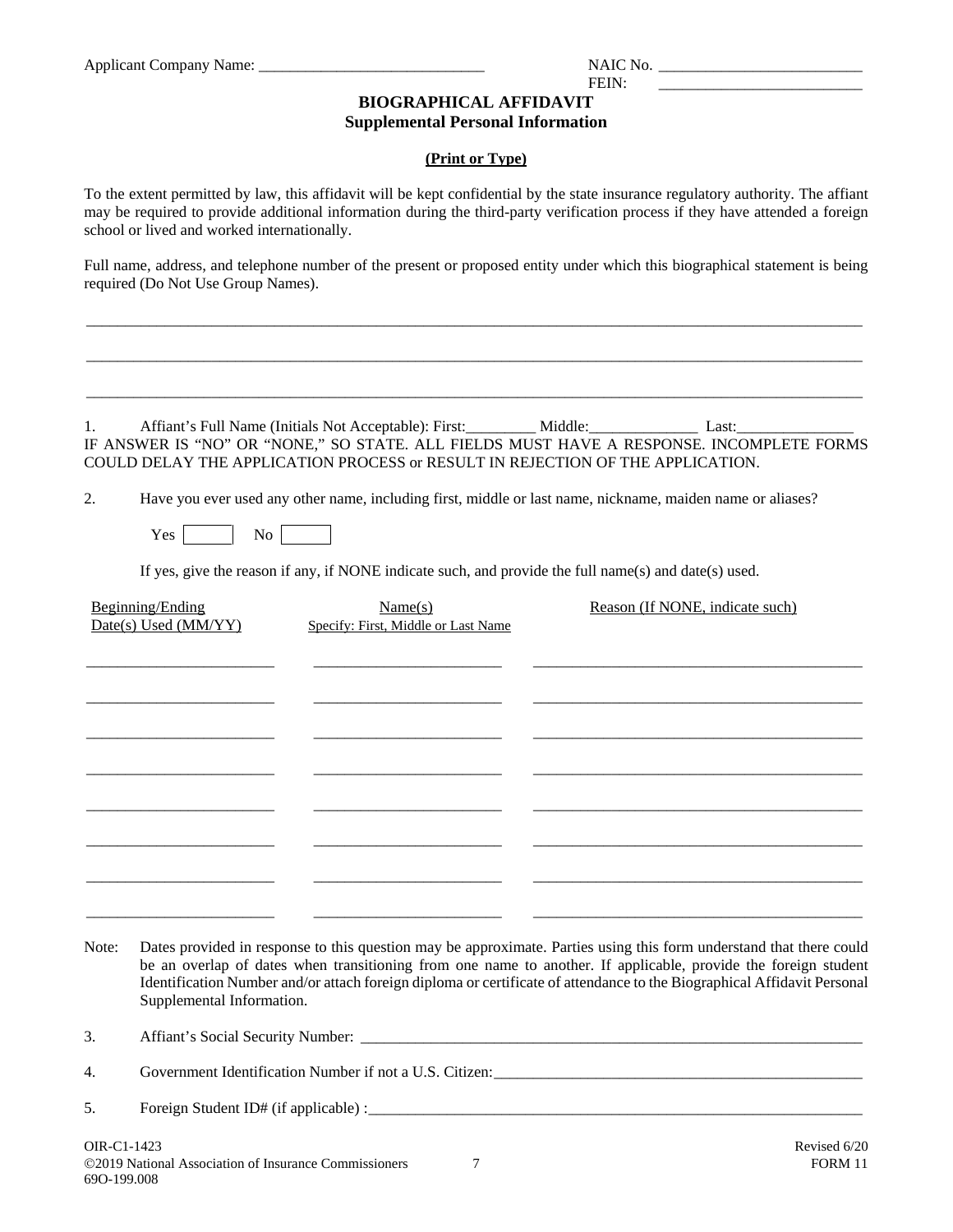|       |                                                                                                                                                                                                                                                               |      | FEIN:              |                       |             |
|-------|---------------------------------------------------------------------------------------------------------------------------------------------------------------------------------------------------------------------------------------------------------------|------|--------------------|-----------------------|-------------|
| 6.    | State/Province: Country: Country:                                                                                                                                                                                                                             |      |                    |                       |             |
| 7.    |                                                                                                                                                                                                                                                               |      |                    |                       |             |
| 8.    | List your residences for the last ten (10) years starting with your current address, giving:                                                                                                                                                                  |      |                    |                       |             |
|       | Beginning/Ending<br>Dates (MM/YY)<br><b>Address</b>                                                                                                                                                                                                           | City | State/<br>Province | Country               | Postal Code |
|       |                                                                                                                                                                                                                                                               |      |                    |                       |             |
| Note: | Dates provided in response to this question may be approximate, except for current address. Parties using this form<br>understand that there could be an overlap of dates when transitioning from one address to another.<br>best of my knowledge and belief. |      |                    |                       |             |
|       | I hereby acknowledge that I may be contacted to provide additional information regarding international searches.                                                                                                                                              |      |                    |                       |             |
|       | (Signature of Affiant)                                                                                                                                                                                                                                        |      |                    |                       |             |
|       | The foregoing instrument was acknowledged before me by means of $\Box$ physical presence or $\Box$ online notarization,<br>this $\_\_\_day\$ of $\_\_\_\_\_$ , 20 $\_\_\_by$ by $\_\_\_\_\_\_\_\_\_$ , and:<br>who is personally known to me, or              |      |                    |                       |             |
|       | [SEAL]                                                                                                                                                                                                                                                        |      |                    | Notary Public         |             |
|       |                                                                                                                                                                                                                                                               |      |                    | Printed Notary Name   |             |
|       |                                                                                                                                                                                                                                                               |      |                    | My Commission Expires |             |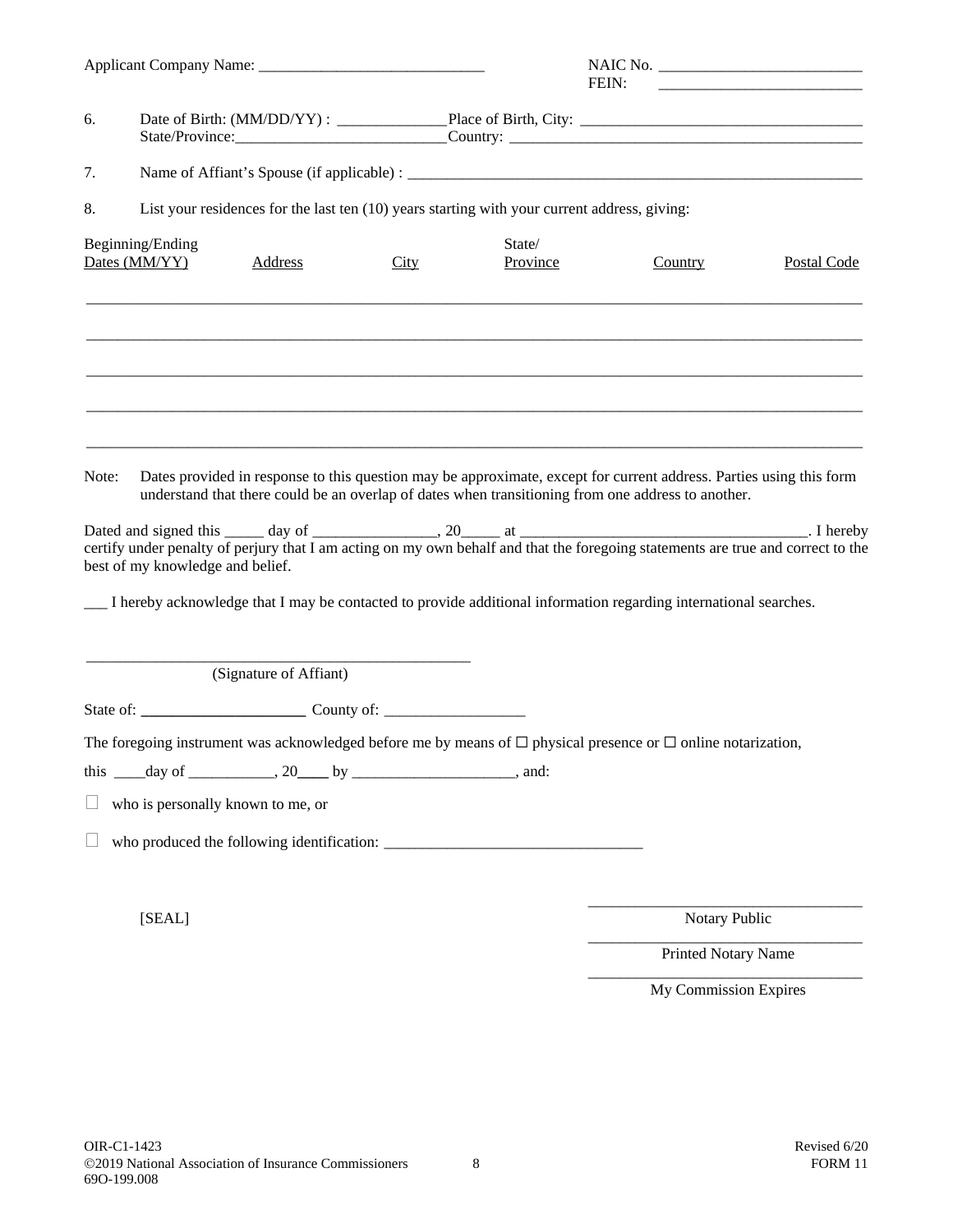| NAIC | No. |
|------|-----|
|      |     |

| <b>FEIN</b>                                                       |  |
|-------------------------------------------------------------------|--|
| <b>DISCLOSURE AND AUTHORIZATION CONCERNING BACKGROUND REPORTS</b> |  |
|                                                                   |  |

**(***All states except California, Minnesota and Oklahoma)*

This Disclosure and Authorization is provided to you in connection with pending or future application(s) of \_\_\_\_\_\_\_\_\_\_\_\_\_\_\_\_\_\_\_\_\_\_\_\_\_\_\_\_\_\_\_\_\_\_\_\_ **[company name]**("Company") for licensure or a permit to organize ("Application") with a department of insurance in one or more states within the United States. Company desires to procure a consumer or investigative consumer report (or both)("Background Reports") regarding your background for review by a department of insurance in any state where Company pursues an Application during the term of your functioning as, or seeking to function as, an officer, member of the board of directors or other management representative ("Affiant") of Company or of any business entities affiliated with Company ("Term of Affiliation") for which a Background Report is required by a department of insurance reviewing any Application. Background Reports requested pursuant to your authorization below may contain information bearing on your character, general reputation, personal characteristics, mode of living and credit standing. The purpose of such Background Reports will be to evaluate the Application and your background as it pertains thereto. To the extent required by law, the Background Reports procured under this Disclosure and Authorization will be maintained as confidential.

You may obtain copies of any Background Reports about you from the consumer reporting agency ("CRA") that produces them. You may also request more information about the nature and scope of such reports by submitting a written request to Company. To obtain contact information regarding CRA or to submit a written request for more information, contact \_\_\_\_\_\_\_\_\_\_\_\_\_\_\_\_\_\_\_\_\_\_\_\_\_\_\_\_\_\_\_\_\_\_\_\_\_ **[company's designated person, position, or department, address and** 

#### **phone]**.

Attached for your information is a "Summary of Your Rights Under the Fair Credit Reporting Act."

**AUTHORIZATION:** I am currently an Affiant of Company as defined above. I have read and understand the above Disclosure and by my signature below, I consent to the release of Background Reports to a department of insurance in any state where Company files or intends to file an Application, and to the Company, for purposes of investigating and reviewing such Application and my status as an Affiant. I authorize all third parties who are asked to provide information concerning me to cooperate fully by providing the requested information to CRA retained by Company for purposes of the foregoing Background Reports, except records that have been erased or expunged in accordance with law.

I understand that I may revoke this Authorization at any time by delivering a written revocation to Company and that Company will, in that event, forward such revocation promptly to any CRA that either prepared or is preparing Background Reports under this Disclosure and Authorization. This Authorization shall remain in full force and effect until the earlier of (i) the expiration of the Term of Affiliation, (ii) written revocation as described above, or (iii) six (6) months following the date of my signature below.

A true copy of this Disclosure and Authorization shall be valid and have the same force and effect as the signed original.

| (Printed Full Name and Residence Address)                                                                                                                                                                                                                                                                                                                                                                            |                            |
|----------------------------------------------------------------------------------------------------------------------------------------------------------------------------------------------------------------------------------------------------------------------------------------------------------------------------------------------------------------------------------------------------------------------|----------------------------|
| (Signature)                                                                                                                                                                                                                                                                                                                                                                                                          | (Date)                     |
| County of: $\frac{1}{\sqrt{1-\frac{1}{2}}}\frac{1}{\sqrt{1-\frac{1}{2}}}\frac{1}{\sqrt{1-\frac{1}{2}}}\frac{1}{\sqrt{1-\frac{1}{2}}}\frac{1}{\sqrt{1-\frac{1}{2}}}\frac{1}{\sqrt{1-\frac{1}{2}}}\frac{1}{\sqrt{1-\frac{1}{2}}}\frac{1}{\sqrt{1-\frac{1}{2}}}\frac{1}{\sqrt{1-\frac{1}{2}}}\frac{1}{\sqrt{1-\frac{1}{2}}}\frac{1}{\sqrt{1-\frac{1}{2}}}\frac{1}{\sqrt{1-\frac{1}{2}}}\frac{1}{\sqrt{1-\frac{1}{2}}}\$ |                            |
| The foregoing instrument was acknowledged before me by means of $\Box$ physical presence or $\Box$ online notarization,                                                                                                                                                                                                                                                                                              |                            |
| this $\_\_\_day\$ of $\_\_\_\_\_\_y$ , 20 by $\_\_\_\_\_\_\_\_\_\_\_x$ , and:                                                                                                                                                                                                                                                                                                                                        |                            |
| $\Box$ who is personally known to me, or                                                                                                                                                                                                                                                                                                                                                                             |                            |
| who produced the following identification:                                                                                                                                                                                                                                                                                                                                                                           |                            |
| [SEAL]                                                                                                                                                                                                                                                                                                                                                                                                               | Notary Public              |
|                                                                                                                                                                                                                                                                                                                                                                                                                      | <b>Printed Notary Name</b> |
|                                                                                                                                                                                                                                                                                                                                                                                                                      | My Commission Expires      |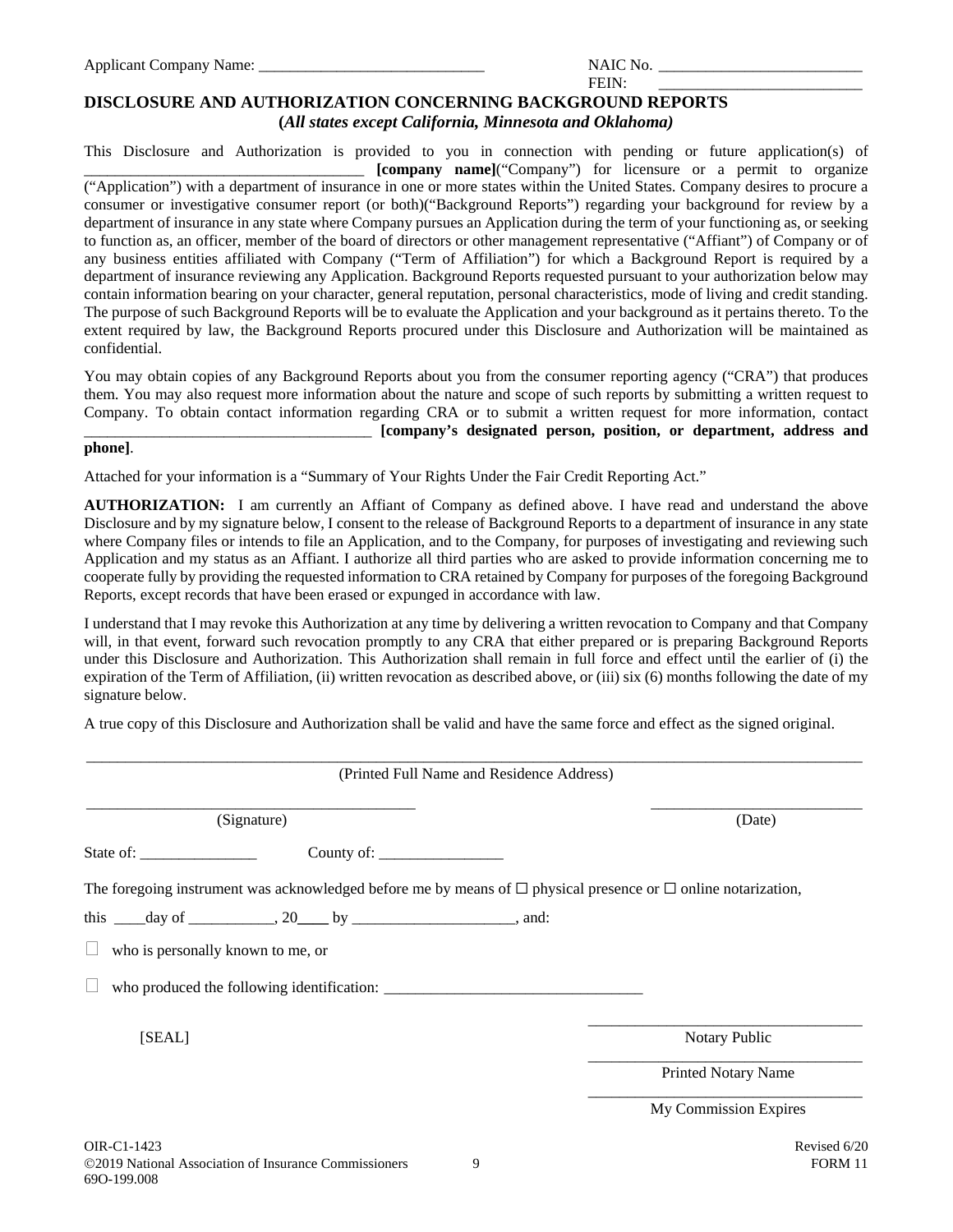| Nο<br><b>NAIC</b> |  |
|-------------------|--|
|-------------------|--|

FEIN:

#### **DISCLOSURE AND AUTHORIZATION CONCERNING BACKGROUND REPORTS** (*Minnesota and Oklahoma)*

This Disclosure and Authorization is provided to you in connection with pending or future application(s) of \_\_\_\_\_\_\_\_\_\_\_\_\_\_\_\_\_\_\_\_\_\_\_\_\_\_**[company name]**("Company") for licensure or a permit to organize ("Application") with a department of insurance in one or more states within the United States. Company desires to procure a consumer or investigative consumer report (or both)("Background Reports") regarding your background for review by a department of insurance in any state where Company pursues an Application during the term of your functioning as, or seeking to function as, an officer, member of the board of directors or other management representative ("Affiant") of Company or of any business entities affiliated with Company ("Term of Affiliation") for which a Background Report is required by a department of insurance reviewing any Application. Background Reports requested pursuant to your authorization below may contain information bearing on your character, general reputation, personal characteristics, mode of living and credit standing. The purpose of such Background Reports will be to evaluate the Application and your background as it pertains thereto. To the extent required by law, the Background Reports procured under this Disclosure and Authorization will be maintained as confidential.

You may request more information about the nature and scope of Background Reports produced by any consumer reporting agency ("CRA") by submitting a written request to Company. You should submit any such written request for more information, to \_\_\_\_\_\_\_\_\_\_\_\_\_\_\_\_\_\_\_\_\_\_ **[company's designated person, position, or department, address and phone]**.

Attached for your information is a "Summary of Your Rights Under the Fair Credit Reporting Act." You will be provided with a copy of any Background Report procured by Company if you check the box below.

 $\Box$  By checking this box, I request a copy of any Background Report from any CRA retained by Company, at no extra charge.

**AUTHORIZATION:** I am currently an Affiant of Company as defined above. I have read and understand the above Disclosure and by my signature below, I consent to the release of Background Reports to a department of insurance in any state where Company files or intends to file an Application, and to the Company, for purposes of investigating and reviewing such Application and my status as an Affiant. I authorize all third parties who are asked to provide information concerning me to cooperate fully by providing the requested information to CRA retained by Company for purposes of the foregoing Background Reports, except records that have been erased or expunged in accordance with law.

I understand that I may revoke this Authorization at any time by delivering a written revocation to Company and that Company will, in that event, forward such revocation promptly to any CRA that either prepared or is preparing Background Reports under this Disclosure and Authorization. This Authorization shall remain in full force and effect until the earlier of (i) the expiration of the Term of Affiliation, (ii) written revocation as described above, or (iii) six (6) months following the date of my signature below.

A true copy of this Disclosure and Authorization shall be valid and have the same force and effect as the signed original.

|                                                                                                                         | (Printed Full Name and Residence Address) |
|-------------------------------------------------------------------------------------------------------------------------|-------------------------------------------|
| (Signature)                                                                                                             | (Date)                                    |
| State of:                                                                                                               |                                           |
| The foregoing instrument was acknowledged before me by means of $\Box$ physical presence or $\Box$ online notarization, |                                           |
| this $\_\_\_day\$ of $\_\_\_\_\_y$ , 20 by $\_\_\_\_\_\_\_\_\_\_x$ , and:                                               |                                           |
| who is personally known to me, or                                                                                       |                                           |
| who produced the following identification:                                                                              |                                           |
| [SEAL]                                                                                                                  | Notary Public                             |
|                                                                                                                         | <b>Printed Notary Name</b>                |
|                                                                                                                         | My Commission Expires                     |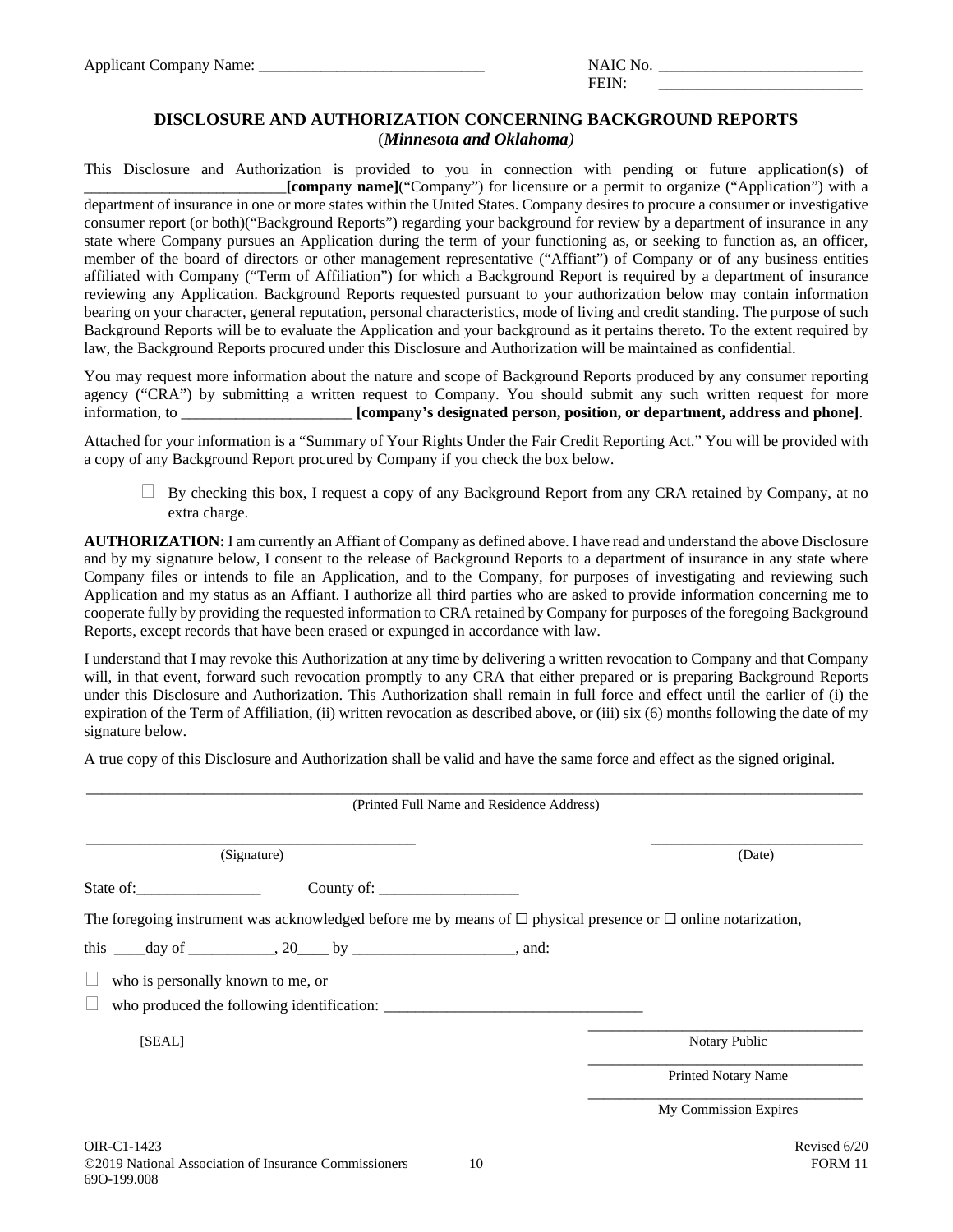2019 National Association of Insurance Commissioners 11 FORM 11 69O-199.008

Applicant Company Name:  $\blacksquare$ 

#### **DISCLOSURE AND AUTHORIZATION CONCERNING BACKGROUND REPORTS**

**(***California)*

This Disclosure and Authorization is provided to you in connection with a pending application of \_\_\_\_\_\_\_\_\_\_\_\_\_\_\_\_\_\_\_\_\_\_\_\_\_\_\_\_\_\_\_\_\_\_\_\_\_\_\_\_\_\_\_\_\_\_ **[company name]**("Company") for licensure or a permit to organize ("Application") with a department of insurance in one or more states within the United States. Company desires to procure a consumer or investigative consumer report (or both)("Background Reports") regarding your background for review by any department of insurance in such states where Company is currently pursuing an Application, because you are either functioning as, or are seeking to function as, an officer, member of the board of directors or other management representative ("Affiant") of Company or of any business entities affiliated with Company ("Term of Affiliation") for which a Background Report is required by a department of insurance reviewing any Application. Background Reports will be obtained through \_\_\_\_\_\_\_\_\_\_\_\_\_\_\_\_\_\_\_\_\_\_\_\_\_\_\_\_\_\_\_\_\_\_\_\_\_\_\_\_\_\_\_\_\_\_ **[name of CRA, address]**("CRA"). Background Reports requested pursuant to your authorization below may contain information bearing on your character, general reputation, personal

characteristics, mode of living and credit standing. The purpose of such Background Reports will be to evaluate the Application and your background as it pertains thereto. To the extent required by law, the Background Reports procured under this Disclosure and Authorization will be maintained as confidential.

You may request more information about the nature and scope of Background Reports produced by any consumer reporting agency ("CRA") by submitting a written request to Company. You should submit any such written request for more information, to **and information** to **a** *n information***, to <b>***i company's designated person, <i>i i <i>i <i>i <i>i <i>i <i>i <i>i <i>i <i>i <i>i <i>i <i>i <i>i <i>i*

#### **position, or department, address and phone]**.

Attached for your information is a "Summary of Your Rights Under the Fair Credit Reporting Act." You will be provided with a copy of any Background Report procured by Company if you check the box below.

 $\Box$  By checking this box, I request a copy of any Background Report from any CRA retained by Company, at no extra charge.

Under section 1786.22 of the California Civil Code, you may view the file maintained on you by the CRA listed above. You may also obtain a copy of this file, upon submitting proper identification and paying the costs of duplication services, by appearing at the CRA in person or by mail; you may also receive a summary of the file by telephone. The CRA is required to have personnel available to explain your file to you and the CRA must explain to you any coded information appearing in your file. If you appear in person, you may be accompanied by one other person of your choosing, provided that person furnishes proper identification.

**AUTHORIZATION:** I am currently an Affiant of Company as defined above. I have read and understand the above Disclosure and by my signature below, I consent to the release of Background Reports to a department of insurance in any state where Company files or intends to file an Application, and to the Company, for purposes of investigating and reviewing such Application and my status as an Affiant. I authorize all third parties who are asked to provide information concerning me to cooperate fully by providing the requested information to CRA retained by Company for purposes of the foregoing Background Reports, except records that have been erased or expunged in accordance with law.

I understand that I may revoke this Authorization at any time by delivering a written revocation to Company and that Company will, in that event, forward such revocation promptly to any CRA that either prepared or is preparing Background Reports under this Disclosure and Authorization. In no event, however, will this authorization remain in effect beyond six (6) months following the date of my signature below.

 $\_$  ,  $\_$  ,  $\_$  ,  $\_$  ,  $\_$  ,  $\_$  ,  $\_$  ,  $\_$  ,  $\_$  ,  $\_$  ,  $\_$  ,  $\_$  ,  $\_$  ,  $\_$  ,  $\_$  ,  $\_$  ,  $\_$  ,  $\_$  ,  $\_$  ,  $\_$  ,  $\_$  ,  $\_$  ,  $\_$  ,  $\_$  ,  $\_$  ,  $\_$  ,  $\_$  ,  $\_$  ,  $\_$  ,  $\_$  ,  $\_$  ,  $\_$  ,  $\_$  ,  $\_$  ,  $\_$  ,  $\_$  ,  $\_$  ,

A true copy of this Disclosure and Authorization shall be valid and have the same force and effect as the signed original.

|                                                                                                                                                                                                                                                                                                                                                                                                                                                                                                                                                | (Printed Full Name and Residence Address) |
|------------------------------------------------------------------------------------------------------------------------------------------------------------------------------------------------------------------------------------------------------------------------------------------------------------------------------------------------------------------------------------------------------------------------------------------------------------------------------------------------------------------------------------------------|-------------------------------------------|
| (Signature)                                                                                                                                                                                                                                                                                                                                                                                                                                                                                                                                    | (Date)                                    |
| State of: County of County of County of County of County of County of County of County of County of County of County of County of County of County of County of County of County of County of County of County of County of Co<br>The foregoing instrument was acknowledged before me by means of $\Box$ physical presence or $\Box$ online notarization,<br>this $\_\_\_day\$ of $\_\_\_\_\_y\$ , 20 by $\_\_\_\_\_\_\_\_\_\_x$ , and:<br>who is personally known to me, or<br>$\Box$<br>who produced the following identification:<br>$\Box$ |                                           |
| [SEAL]                                                                                                                                                                                                                                                                                                                                                                                                                                                                                                                                         | Notary Public                             |
|                                                                                                                                                                                                                                                                                                                                                                                                                                                                                                                                                | <b>Printed Notary Name</b>                |
|                                                                                                                                                                                                                                                                                                                                                                                                                                                                                                                                                | My Commission Expires                     |
| OIR-C1-1423                                                                                                                                                                                                                                                                                                                                                                                                                                                                                                                                    | Revised 6/20                              |

FEIN: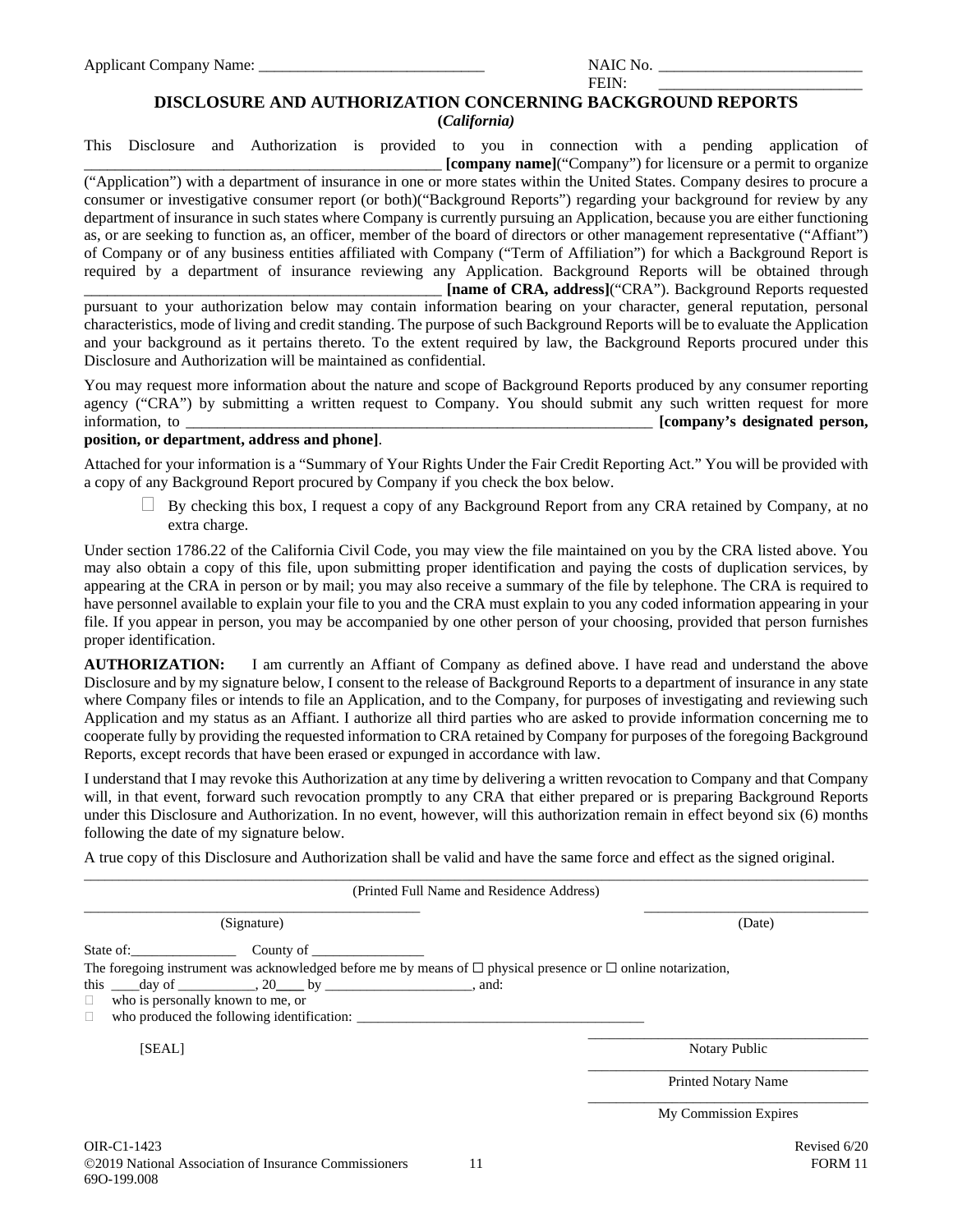| Applicant<br>company<br>таппе. |                              |  |
|--------------------------------|------------------------------|--|
| . .                            | . .<br>_____________________ |  |

Addendum pages are used for additional responses carried over from the biographical affidavit questions. Responses must be labeled and signed by the affiant. Attachments included as addendum's must also be signed by the affiant. Refer to the FAQ's on the UCAA webpage for additional questions.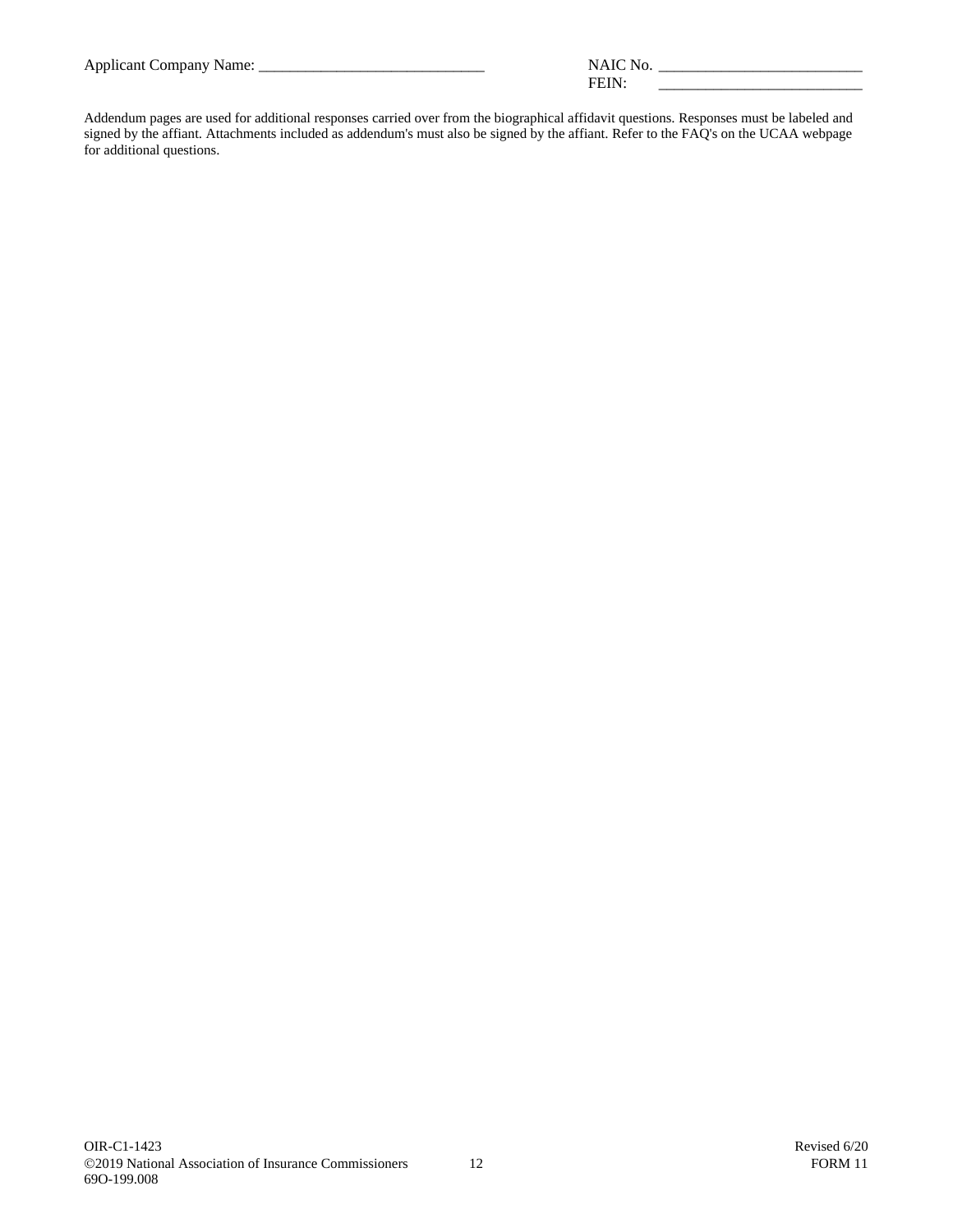| <b>Applicant Company Name:</b> |  |
|--------------------------------|--|
|                                |  |

| Applicant<br>`omnany<br>ame:<br>імиі |                                                                                        |  |
|--------------------------------------|----------------------------------------------------------------------------------------|--|
| . .                                  | . .<br>the contract of the contract of the contract of the contract of the contract of |  |

Addendum pages are used for additional responses carried over from the biographical affidavit questions. Responses must be labeled and signed by the affiant. Attachments included as addendum's must also be signed by the affiant. Refer to the FAQ's on the UCAA webpage for additional questions.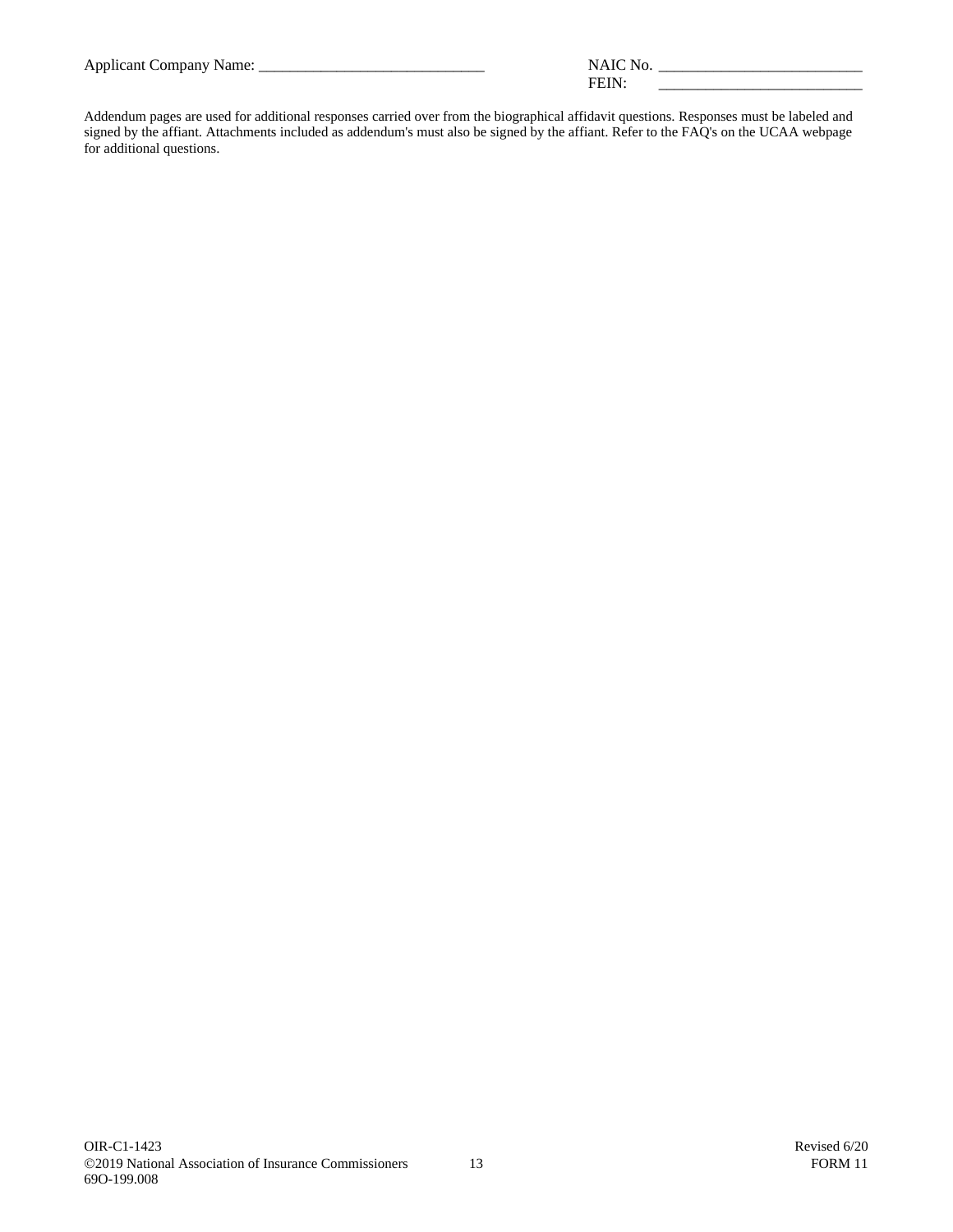|  |  |  | <b>Applicant Company Name:</b> |
|--|--|--|--------------------------------|
|--|--|--|--------------------------------|

| Applicant<br>$\gamma$ mpany<br>чаше.<br>. . | .<br>______________                                    |
|---------------------------------------------|--------------------------------------------------------|
|                                             | ---<br>the contract of the contract of the contract of |

Addendum pages are used for additional responses carried over from the biographical affidavit questions. Responses must be labeled and signed by the affiant. Attachments included as addendum's must also be signed by the affiant. Refer to the FAQ's on the UCAA webpage for additional questions.